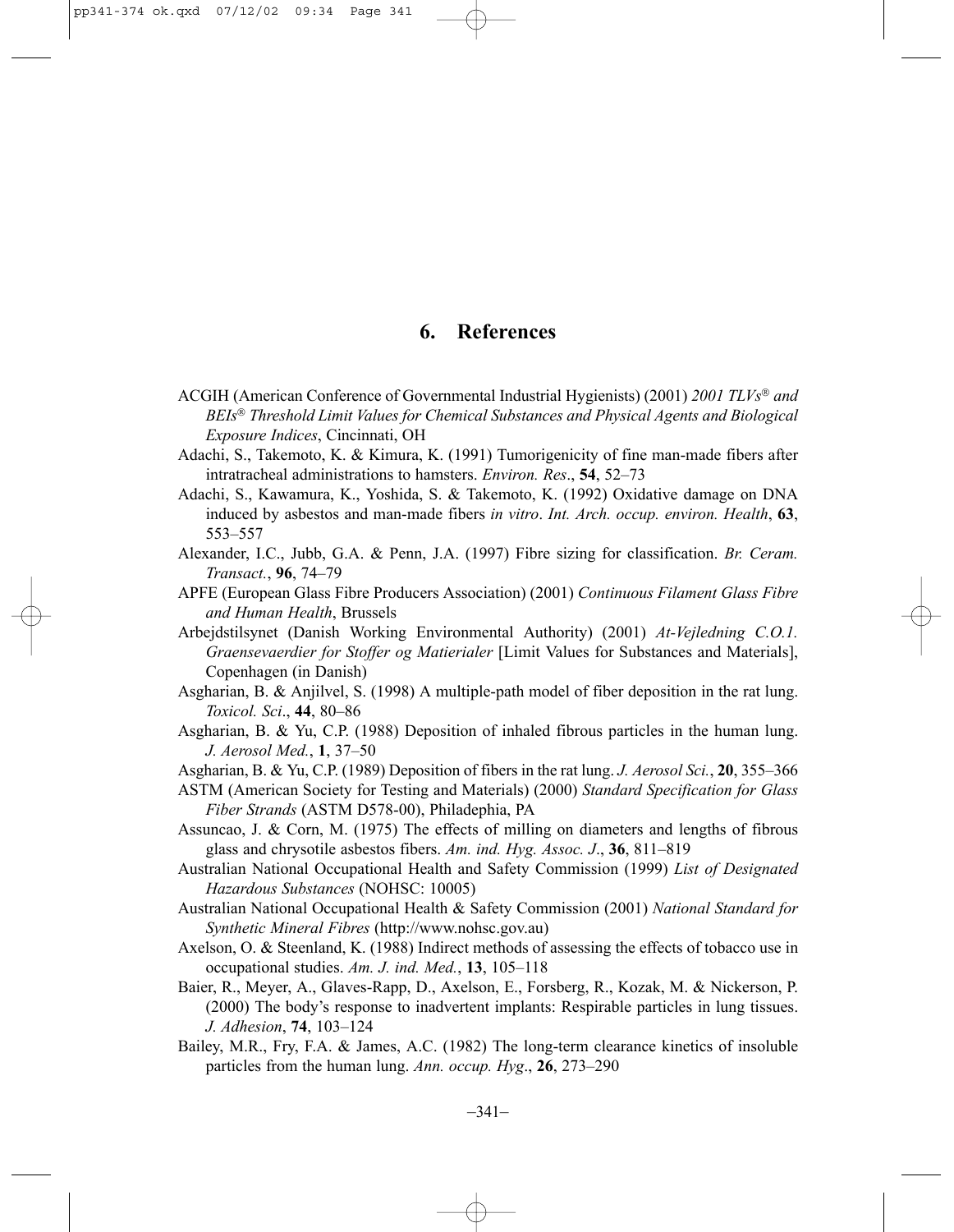- Bailey, M.R., Fry, F.A. & James, A.C. (1985) Long-term retention of particles in the human respiratory tract. *J. Aerosol Sci*., **16**, 295–305
- Balzer, J.L. (1976) Environmental data: Airborne concentrations found in various operations. In: *Occupational Exposure to Fibrous Glass, Proceedings of a Symposium, College Park, Maryland, June 26–27, 1974*, Washington, DC, U.S. Department of Health, Education and Welfare, pp. 83–89
- Balzer, J.L., Cooper, W.C. & Fowler, D.P. (1971) Fibrous glass-lined air transmission systems: An assessment of their environmental effects*. Am. ind. Hyg. Assoc. J.,* **32**, 512–518
- Barchowsky, A., Lannon, B.M., Elmore, L.C. & Treadwell, M.D. (1997) Increased focal adhesion kinase- and urokinase-type plasminogen activator receptor-associated cell signaling in endothelial cells exposed to asbestos. *Environ. Health Perspect*., **105** (Suppl. 5), 1131–1137
- Barrett, J.C., Lamb, P.W. & Wiseman, R.W. (1989) Multiple mechanisms for the carcinogenic effects of asbestos and other mineral fibers. *Environ. Health Perspect.*, **81**, 81–89
- Bauer, J.F. (1998a) Interaction of glass fiber with physiological fluids: The role of surface. In: *Proceedings of XVIII International Congress on Glass*, San Francisco, American Ceramic Society, pp. 1–10
- Bauer, J.F. (1998b) Effect of fiberization process on glass fiber surfaces. *Ceram. Transact.*, **82**, 187–202
- Bauer, J.F., Law, B.D. & Hesterberg, T.W. (1994) Dual pH durability studies of man-made vitreous fiber (MMVF). *Environ. Health Perspect*., **102** (Suppl. 5), 61–65
- Bellmann, B., Muhle, H., Creutzenberg, O., Ernst, H., Brown, R.C. & Sébastien, P. (2001) Effects of nonfibrous particles on ceramic fiber (RCF1) toxicity in rats. *Inhal. Toxicol*., **13**, 101–125
- Bergamaschi, A., Ripanucci, G., Sacco, A. & De Lorenzo, G. (1997) [Indoor pollution from airborne glass fibers (MMMF) in biomedical research laboratories.] *G. ital. med. Lav. Erg*., **19**, 44–46 (in Italian)
- Bernstein, D.M. & Riego-Sintes, J.M. (1999) *Methods for the Determination of the Hazardous Properties for Human Health of Man Made Mineral Fibres (MMMF) (Report No. EUR 18748)*, Brussels, European Commission Joint Research Centre, European Chemicals Bureau
- Bernstein, D.M., Drew, R.T., Schidlowsky, G. & Kuschner, M. (1980) Experimental approaches for exposure to sized glass fibers. *Environ. Health Perspect*., **34**, 47–57
- Bernstein, D.M., Drew, R.T., Schidlowsky, G. & Kuschner, M. (1984) Pathogenicity of MMMF and the contrasts with natural fibres. *Biological Effects of Man-made Mineral Fibres*, Vol. 2, Copenhagen, World Health Organization, pp. 169–195
- Bernstein, D.M., Mast, R., Anderson, R., Hesterberg, T.W., Musselman, R., Kamstrup, O. & Hadley, J. (1994) An experimental approach to the evaluation of the biopersistence of respirable synthetic fibers and minerals. *Environ. Health Perspect*., **102** (Suppl. 5), 15–18
- Bernstein, D.M., Morscheidt, C., Grimm, H.G., Thévenaz, P. & Teichert, U. (1996) Evaluation of soluble fibers using the inhalation biopersistence model, a nine-fiber comparison. *Inhal. Toxicol.*, **8**, 345–385
- Bernstein, D.M., Morscheidt, C., de Meringo, A., Schumm, M., Grimm, H.G., Teichert, U., Thévenaz, P. & Mellon, L. (1997) The biopersistence of fibres following inhalation and intratracheal instillation exposure. *Ann. occup. Hyg.*, **41** (Suppl. 1), 224–230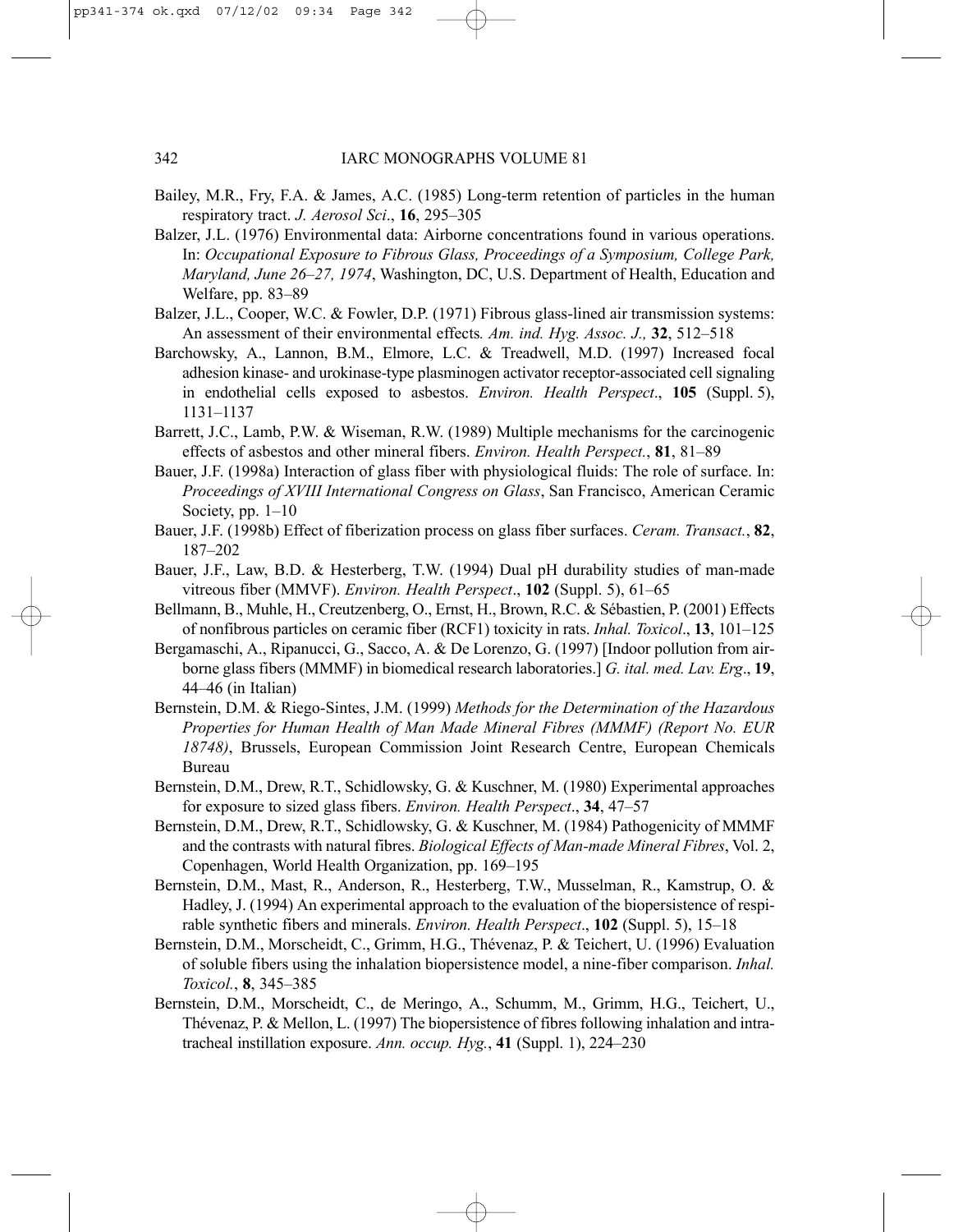- Bernstein, D.M., Riego Sintes, J.M., Ersboell, B.K. & Kunert, J. (2001a) Biopersistence of synthetic mineral fibers as a predictor of chronic inhalation toxicity in rats. *Inhal. Toxicol*., **13**, 823–849
- Bernstein, D.M., Riego Sintes, J.M., Ersboell, B.K. & Kunert, J. (2001b) Biopersistence of synthetic mineral fibers as a predictor of chronic intraperitoneal injection tumor response in rats. *Inhal. Toxicol*., **13**, 851–875
- Berry, G. (1999) Models for mesothelioma incidence following exposure to fibers in terms of timing and duration of exposure and the biopersistence of the fibers. *Inhal. Toxicol.*, **11**, 111–130
- Blake, T., Castranova, V., Schwegler-Berry, D., Baron, P., Deye, G.J., Li, C. & Jones, W. (1998) Effect of fiber length on glass microfiber cytotoxicity. *J. Toxicol. environ. Health*, **A54**, 243–259
- Boffetta, P., Saracci, R., Andersen, A., Bertazzi, P.A., Chang-Claude, J., Ferro, G., Fletcher, A.C., Frentzel-Beyme, R., Gardner, M.J., Olsen, J.H., Simonato, L., Teppo, L., Westerholm, P., Winter, P. & Zocchetti, C. (1992) Lung cancer mortality among workers in the European production of man-made mineral fibers — A Poisson regression analysis. *Scand. J. Work Environ. Health*, **18**, 279–286
- Boffetta, P., Saracci, R., Andersen, A., Bertazzi, P.A., Chang-Claude, J., Cherrie, J., Ferro, G., Frentzel-Beyme, R., Hansen, J., Olsen, J.H., Plato, N., Teppo, L., Westerholm, P., Winter, P.D. & Zocchetti, C. (1997) Cancer mortality among man-made vitreous fibre production workers. *Epidemiology*, **8**, 259–268
- Boffetta, P., Sali, D., Kolstad, H., Coggon, D., Olsen, J., Andersen, A., Spence, A., Pesatori, A.C., Lynge, E., Frentzel-Beyme, R., Chang-Claude, J., Lundberg, I., Biocca, M., Gennaro, V., Teppo, L., Partanen, R., Welp, E., Saracci, R. & Kogevinas, M. (1998) Mortality of short-term workers in two international cohorts. *J. occup. environ. Med.*, **40**, 1120–1126
- Boffetta, P., Andersen, A., Hansen, J., Olsen, J.H., Plato, N., Teppo, L., Westerholm, P. & Saracci, R. (1999) Cancer incidence among European man-made vitreous fibre production workers. *Scand. J. Work environ. Health*, **25**, 222–226
- Böckler, M., Kempf, E. & Mattes, L. (1995) [MMMF concentrations when removing and mounting insulation material in thermal stations.] *Staub-Reinhalt. Luft*, **55**, 293–298 (in German)
- Brass, D.M., Hoyle, G.W., Poovey, H.G., Liu, J.-Y. & Brody, A.R. (1999) Reduced tumor necrosis factor α and transforming growth factor- $β_1$  expression in the lungs of inbred mice that fail to develop fibroproliferative lesions consequent to asbestos exposure. *Am. J. Pathol.*, **154**, 853–862
- Breysse, P.N., Cherrie, J.W., Lees, P.S.J. & Brown, P. (1994) Comparison of NIOSH 7400 'B' rules and WHO reference methods for the evaluation of airborne man-made mineral fibres. *Ann. occup. Hyg*., **38** (Suppl. 1), 527–531
- Breysse, P.N., Lees, P.S.J. & Rooney, B.C. (1999) Comparison of NIOSH method 7400 A and B counting rules for assessing synthetic vitreous fiber exposures. *Am. ind. Hyg. Assoc. J.*, **60**, 526–532
- Breysse, P.N., Lees, P.S.J., Rooney, B.C., McArthur, B.R., Miller, M.E. & Robbins, C. (2001) End user exposures to synthetic vitreous fibers. II. Fabrication and installation of commercial products. *Appl. occup. environ. Hyg.*, **16**, 464–470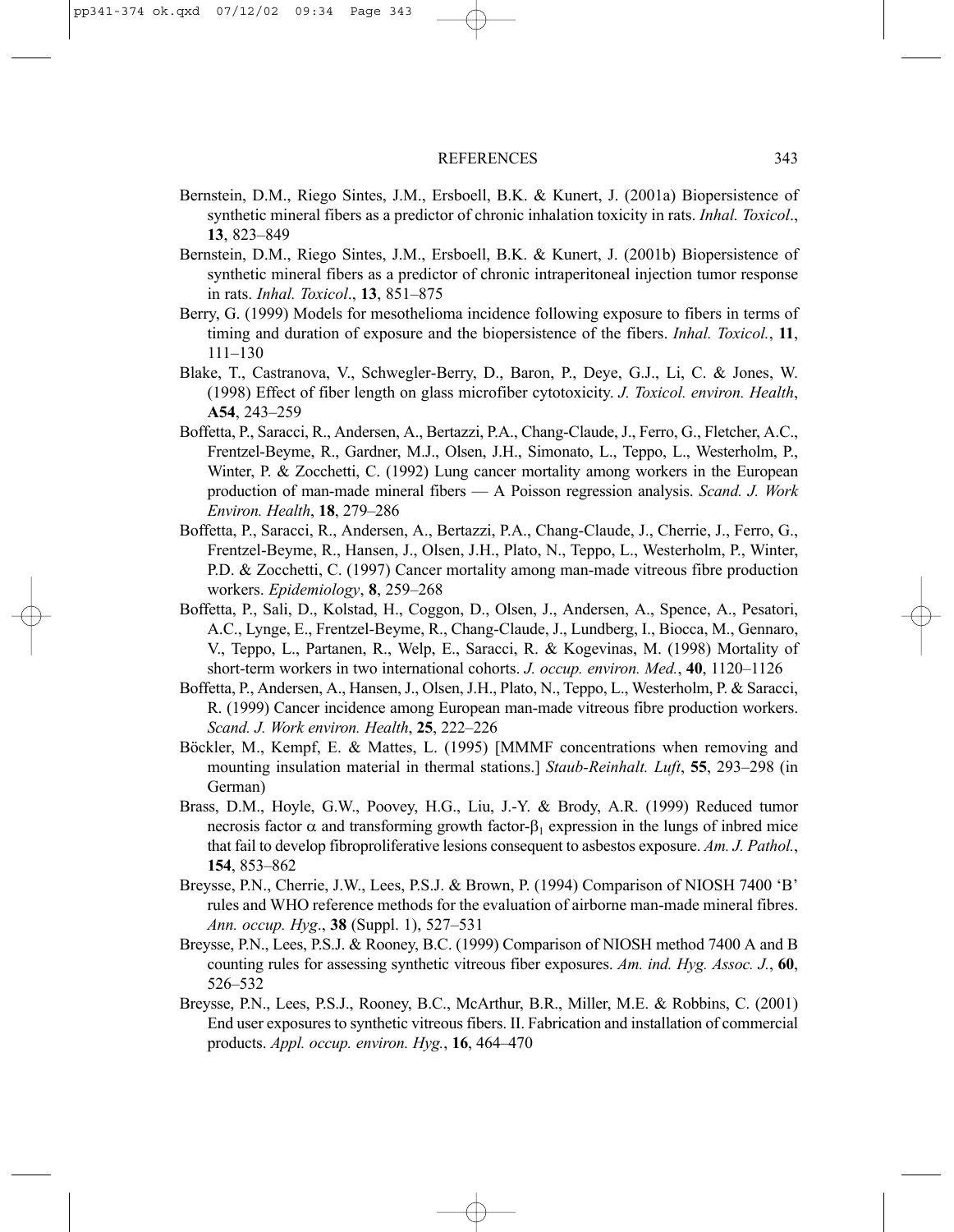- Brody, A.R. & Roe, M.W. (1983) Deposition pattern of inorganic particles at the alveolar level in the lungs of rats and mice. *Am. Rev. respir. Dis*., **128**, 724–729
- Brown, R.C. (2000) Influence of non-fibrous particles in the animal testing of refractory ceramic fibers. In: Rammlmair, D., Mederer, J., Oberthur, T., Heimann, R.B. & Pentinghaus, H., eds, *Applied Mineralogy in Research, Economy, Technology, Ecology and Culture*, Rotterdam, Balkema, pp. 739–742
- Brown, R.C., Sara, E.A., Hoskins, J.A., Evans, C.E., Young, J., Laskowski, J.J., Acheson, R., Forder, S.D. & Rood, A.P. (1992) The effects of heating and devitrification on the structure and biological activity of aluminosilicate refractory ceramic fibers. *Ann. occup. Hyg*., **36**, 115–129
- Brown, N., Peat, J., Mellis, C. & Woolcock, A. (1996) Respiratory health of workers in the Australian glass wool and rock wool manufacturing industry. *J. occup Health Safety Aust. NZ*, **12**, 319–325
- Brown, D.M., Roberts, N.K. & Donaldson, K. (1998a) Effect of coating with lung lining fluid on the ability of fibers to produce a respiratory burst in rat alveolar macrophages. *Toxicol. In Vitro*, **12**, 15–24
- Brown, D.M., Fisher, C. & Donaldson, K. (1998b) Free radical activity of synthetic vitreous fibers: Iron chelation inhibits hydroxyl radical generation by refractory ceramic fiber. *J. Toxicol. environ. Health*, **A53**, 545–561
- Brown, D.M., Beswick, P.H. & Donaldson, K. (1999) Induction of nuclear translocation of NF-κB in epithelial cells by respirable mineral fibres. *J. Pathol*., **189**, 258–264
- Brown, R.C., Sébastien, P., Bellmann, B. & Muhle, H. (2000a) Particle contamination in experimental fiber preparations. *Inhal. Toxicol.*, **12** (Suppl. 3), 99–107
- Brown, D.M., Beswick, P.H., Bell, K.S. & Donaldson, K. (2000b) Depletion of glutathione and ascorbate in lung lining fluid by respirable fibres. *Ann. occup. Hyg*., **44**, 101–108
- Brüske-Hohlfeld, I., Möhner, M., Pohlabeln, H., Ahrens, W., Bolm-Audorff, U., Kreienbrock, L., Kreuzer, M., Jahn, I., Wichmann, H.-E. & Jöckel, K.-H. (2000) Occupational lung cancer risk for men in Germany: Results from a pooled case–control study. *Am. J. Epidemiol*., **151**, 384–395
- Buchanich, J.B., Marsh, G.M. & Youk, A.O. (2001) Historical cohort study of US man-made vitreous fiber production workers.V. Tobacco-smoking habits. *J. occup. environ. Med.*, **43**, 793–802
- Buchta, T.M., Rice, C.H., Lockey, J.E., Lemasters, G.K. & Gartside, P.S. (1998) A comparative study of the National Institute for Occupational Safety and Health 7400 'A' and 'B' counting rules using refractory ceramic fibers. *Appl. occup. environ. Hyg*., **13**, 58–61
- Bundesgesetzblatt (2000) Ordinance of 25 May 2000 amending the Chemicals Regulations. *German Federal Law Gazette*, Part I, No. 24, 747–749
- Burge, P.S., Calvert, I.A., Trethowan, W.N. & Harrington, J.M. (1995) Are the respiratory health effects found in manufacturers of ceramic fibres due to the dust rather than the exposure to fibres? *Occup. environ. Med*., **52**, 105–109
- Burley, C.G., Brown, R.C. & Maxim, L.D. (1997) Refractory ceramic fibres: The measurement and control of exposure*. Ann. occup. Hyg*., **41**, 267–272
- Carter, C.M., Axten, C.W., Byers, C.D., Chase, G.R., Koenig, A.R., Reynolds, J.W. & Rosinski, K.D. (1999) Indoor airborne fiber levels of MMVF in residential and commercial buildings. *Am. ind. Hyg. Assoc. J*., **60**, 794–800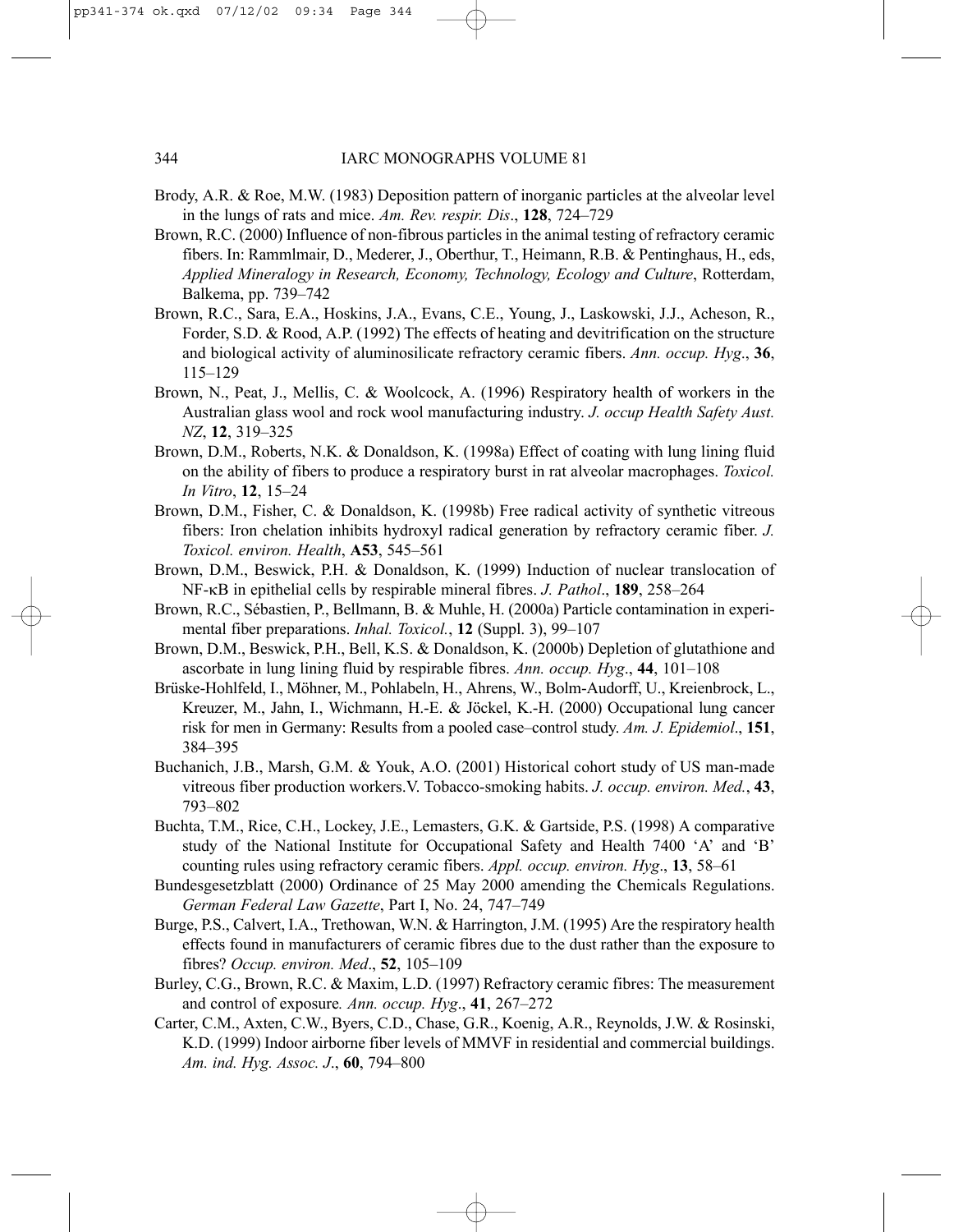- Carthew, P., Edwards, R.E., Dorman, B.M., Brown, R.C., Young, J., Laskowski, J.J. & Wagner, J.C. (1995) Intrapleural administration of vitreous high duty ceramic fibres and heated devitrified ceramic fibres does not give rise to pleural mesothelioma in rats. *Hum. exp. Toxicol*., **14**, 657–661
- Cavalleri, A., Gobba, F., Ferrari, D., Bacchella, L., Robotti, M., Mineo, F. & Pedroni, C. (1992) [The determination of serum amino-terminal procollagen type-III propeptide PIIINP) in occupational exposure to rockwool fiber.] *Med. Lav*., **83**, 127–134 (in Italian)
- CEN (European Committee for Standardization) (Comité européen de Normalisation) (1993) *Workplace Atmospheres — Size Fraction Definitions for Measurements of Airborne Particles* (European Standard EN 481), Brussels
- Chamberlain, M. & Tarmy, E.M. (1977) Asbestos and glass fibers in bacterial mutation tests. *Mutat. Res.*, **43**, 159–164
- Cherrie, J. & Schneider, T. (1999) Validation of a new method for structured subjective assessment of past concentrations. *Ann. occup. Hyg.*, **43**, 235–245
- Cherrie, J., Dodgson, J., Groat, S. & Maclaren, W. (1986) Environmental surveys in the European man-made mineral fiber production industry. *Scand. J. Work Environ. Health*, **12** (Suppl. 1), 18–25
- Cherrie, J., Krantz, S., Schneider, T., Öhberg, I., Kamstrup, O. & Linander, W. (1987) An experimental simulation of an early rock wool/slag wool production process. *Ann. occup. Hyg.*, **31**, 583–593
- Cherrie, J.W., Crawford, N.P. & Dodgson, J. (1988) Problems in assessing airborne man-made mineral fibre concentrations in relation to epidemiology. *Ann. occup. Hyg*., **32** (Suppl. 1), 715–723
- Cherrie, J.W., Schneider, T., Spankie, S. & Quinn, M. (1996) A new method for structured, subjective assessments of past concentrations. *Occup. Hyg*., **3**, 75–83
- Chiazze, L., Watkins, D.K. & Fryar, C. (1992) A case–control study of malignant and nonmalignant respiratory disease among employees of a fiberglass manufacturing facility*. Br. J. ind. Med.*, **49**, 326–331
- Chiazze, L., Watkins, D.K., Fryar, C. & Kozono, J. (1993) A case–control study of malignant and non-malignant respiratory disease among employees of a fibreglass manufacturing facility*.* II. Exposure assessment. *Br. J. ind. Med.*, **50**, 717–725
- Chiazze, L., Watkins, D.K. & Fryar, C. (1997) Historical cohort mortality study of a continuous filament fiberglass manufacturing plant. I. White men. *J. occup. environ. Med.*, **39**, 432–441
- Chiazze, L., Watkins, D.K., Fryar, C., Fayerweather, W., Bender, J.R. & Chiazze, M. (1999) Mortality from nephritis and nephrosis in the fibreglass manufacturing industry. *Occup. environ. Med*., **56**, 164–166
- Cholak, J. & Schafer, L.J. (1971) Erosion of fibers from installed fibrous-glass ducts. *Arch. environ. Health*, **22**, 220–229
- Christensen, V.R., Lund Jensen, S., Guldberg, M. & Kamstrup, O. (1994) Effect of chemical composition of man-made vitreous fibers on the rate of dissolution *in vitro* at different pHs. *Environ. Health Perspect*., **102** (Suppl. 5), 83–86
- Churg, A. (1996) The uptake of mineral particles by pulmonary epithelial cells. *Am. J. respir. crit. Care Med.*, **154**, 1124–1140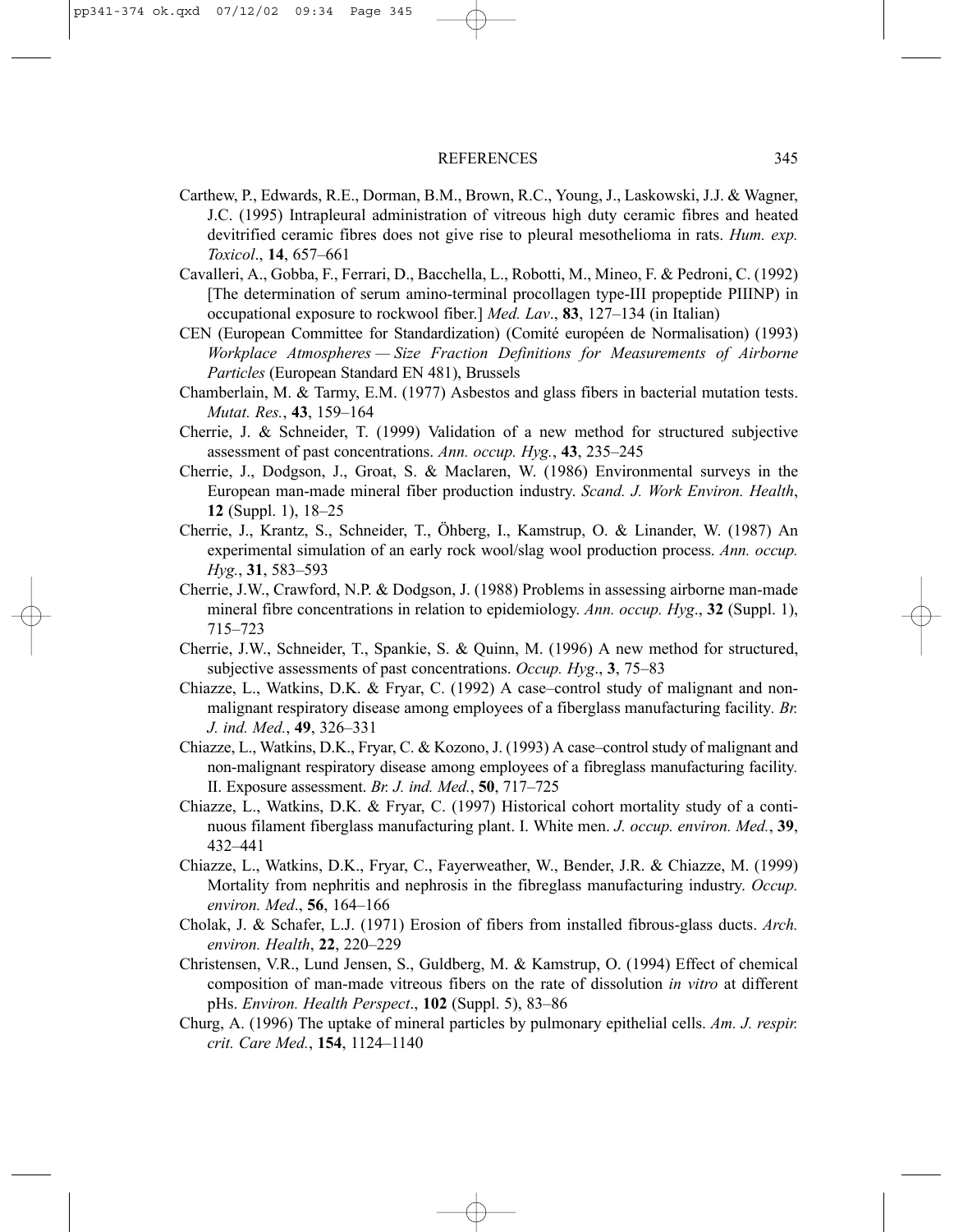- Churg, A. & Green, F.H.Y. (1998) Pathology of Occupational Lung Disease, Vancouver, Lippincott, Williams & Wilkins
- Churg, A. & Stevens, B. (1995) Enhanced retention of asbestos fibers in the airways of human smokers. *Am. J. respir. crit. Care Med*., **151**, 1409–1413
- Churg, A., Wright, J.L., Hobson, J. & Stevens, B. (1992) Effects of cigarette smoke on the clearance of short asbestos fibres from the lung and a comparison with the clearance of long asbestos fibres. *Int. J. exp. Pathol*., **73**, 287–297
- Churg, A., Wright, J., Gilks, B. & Dai, J. (2000) Pathogenesis of fibrosis produced by asbestos and man-made mineral fibers: What makes a fiber fibrogenic? *Inhal. Toxicol.*, **12** (Suppl. 3), 15–26
- Class, P., Deghilage, P. & Brown, R.C. (2001) Dustiness of different high-temperature insulation wools and refractory ceramic fibres. *Ann. occup. Hyg.*, **45**, 381–384
- Clausen, J., Netterstrom, B. & Wolff, C. (1993) Lung function in insulation workers. *Br. J. ind. Med.*, **50**, 252–256
- Collier, C.G., Morris, K.J., Launder, K.A., Humphreys, J.A., Morgan, A., Eastes, W. & Townsend, S. (1994) The behavior of glass fibers in the rat following intraperitoneal injection. *Reg. Toxicol. & Pharmacol*., **20**, S89–S103
- Collier, C.G., Morris, K.J., Launder, K.A., Humphreys, J.A., Morgan, A., Eastes, W. & Townsend, S. (1995) The durability and distribution of glass fibres in the rat following intraperitoneal injection. *Ann. occup. Hyg*., **39**, 699–704
- Consonni, D., Boffetta, P., Andersen, A., Chang, C.-J., Cherrie, J.W., Ferro, G., Frentzel-Beyme, R., Hansen, J., Olsen, J., Plato, N., Westerholm, P. & Saracci, R. (1998) Lung cancer mortality among European rock/slag wool workers: Exposure–response analysis. *Cancer Causes Control*, **9**, 411–416
- Corn, M. & Sansone, E.B. (1974) Determination of total suspended particulate matter and airborne fiber concentrations at three fibrous glass manufacturing facilities. *Environ. Res.*, **8**, 37–52
- Corn, M., Hammad, Y., Whittier, D. & Kotsko, N. (1976) Employee exposure to airborne fiber and total particulate matter in two mineral wool facilities. *Environ. Res.*, **12**, 59–74
- Corn, M., Lees, P.S.J. & Breysse, P.N. (1992) *Characterization of End-User Exposures to Industrial (RCF) Insulation Products*, Final report for Thermal Insulation Manufacturers Association, Baltimore, MD, Johns Hopkins University
- Cornett, M.J., Rice, C., Hertzberg, V.S. & Lockey, J.E. (1989) Assessment of fiber deposition on the conductive sampling cowl in the refractory ceramic fiber industry. *Appl. ind. Hyg*., **4**, 201–204
- Cowie, H.A., Wild, P., Beck, J., Auburtin, G., Piekarski, C., Massin, N., Cherrie, J.W., Hurley, J.F., Miller, B.G., Groat, S. & Soutar, C.A. (2001) An epidemiological study of the respiratory health of workers in the European refractory ceramic fibre (RCF) industry. *Occup. environ. Med*., **58**, 800–810
- Crapo, J.D., Young, S.L., Fram, E.K., Pinkerton, K.E., Barry, B.E. & Crapo, R.O. (1983) Morphometric characteristics of cells in the alveolar region of mammalian lungs. *Am. Rev. respir. Dis*., **128**, S42–S46
- Creutzenberg, O., Bellmann, B. & Muhle, H. (1997) Biopersistence and bronchoalveolar lavage investigations in rats after a subacute inhalation of various man-made mineral fibres. *Ann. occup. Hyg.*, **41** (Suppl. 1), 213–218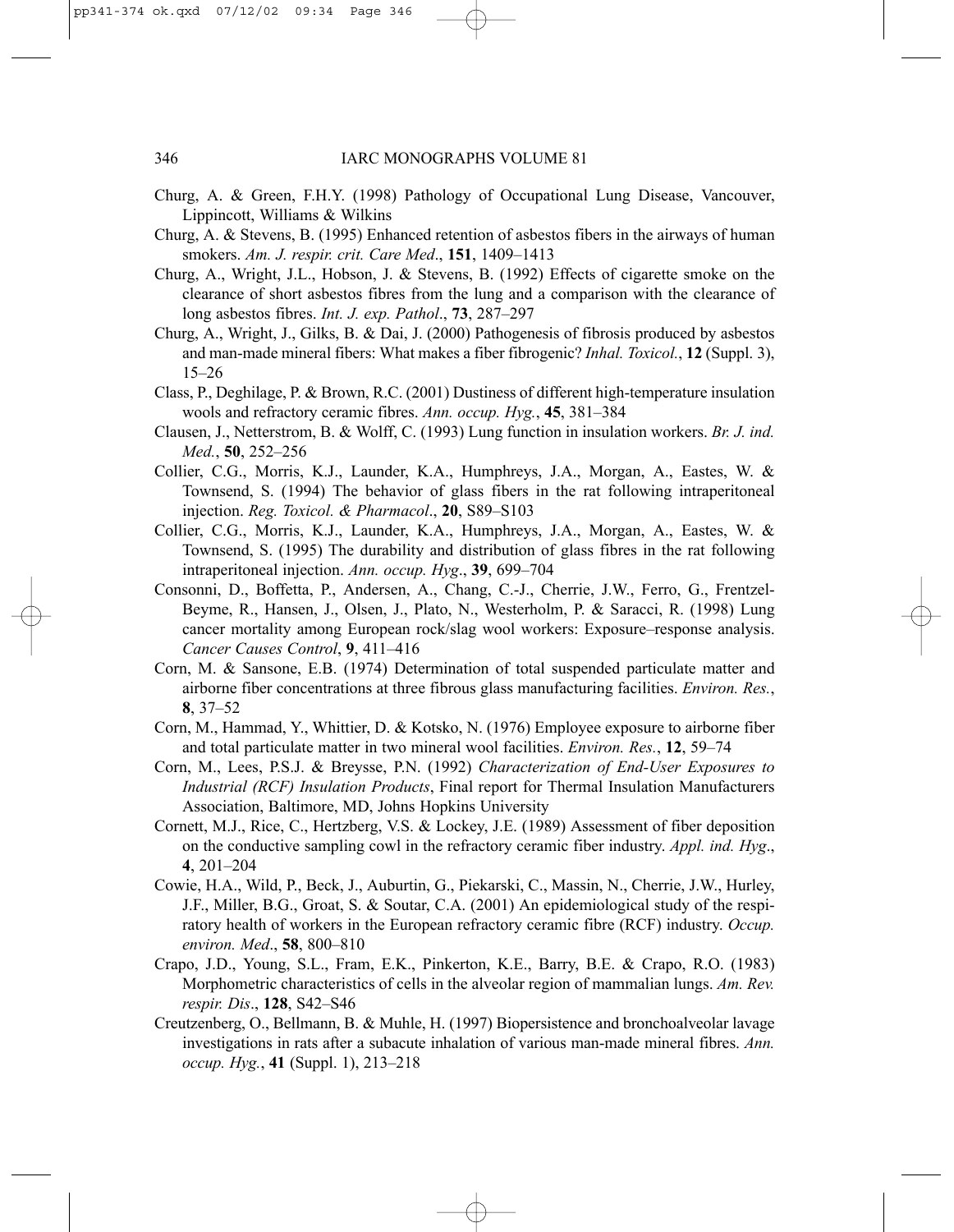- Cullen, R.C., Miller, B.G., Davis, J.M.G., McAllister Brown, D. & Donaldson, K. (1997) Shortterm inhalation and *in vitro* tests as predictors of fiber pathogenicity. *Environ. Health Perspect*., **105** (Suppl. 5), 1235–1240
- Cullen, R.T., Searl, A., Buchanan, D., Davis, J.M., Miller, B.G. & Jones, A.D. (2000) Pathogenicity of a special-purpose glass microfibre (E glass) relative to another glass microfibre and amosite asbestos. *Inhal. Toxicol*., **12**, 959–977
- Cuypers, J.M.C., Bleumink, E. & Nater, J.P. (1975) [Dermatological aspect of glass fibre manufacture.] *Berufsdermatosen*, **23**, 143–154 (in German)
- Dai, Y.T. & Yu, C.P. (1998) Alveolar deposition of fibers in rodents and humans. *J. Aerosol Med*., **11**, 247–258
- Davis, J.M.G. (1970) Further observations on the ultrastructure and chemistry of the formation of asbestos bodies. *Exper. mol. Pathol.*, **13**, 346–358
- Davis, J.M.G. (1976) Pathological aspects of the injection of glass fiber into the pleural and peritoneal cavities of rats and mice. In: LeVee, W.N. & Schulte, P.A., eds, *Occupational Exposure to Fibrous Glass* (DHEW Publ. No. (NIOSH) 76-151; NTIS Publ. No. PB-258869), Cincinnati, OH, National Institute for Occupational Safety and Health, pp. 141–149
- Davis, J.M.G., Addison, J., Bolton, R.E., Donaldson, K., Jones, A.D. & Wright, A. (1984) The pathogenic effects of fibrous ceramic aluminium silicate glass administered to rats by inhalation or peritoneal injection*.* In: *Biological Effects of Man-made Mineral Fibres* (Proceedings of a WHO/IARC Conference)*,* Vol. 2, Copenhagen, World Health Organization, pp. 303–322
- Davis, J.M.G., Jones, A.D. & Miller, B.G. (1991) Experimental studies in rats on the effects of asbestos inhalation coupled with the inhalation of titanium dioxide or quartz. *Int. J. exp. Pathol*., **72**, 501–525
- Davis, J.M.G., Brown, D.M., Cullen, R.T., Donaldson, K., Jones, A.D., Miller, B.G., McIntosh, C. & Searl, A. (1996a) A comparison of methods of determining and predicting the pathogenicity of mineral fibres. *Inhal. Toxicol*., **8**, 747–770
- Davis, J.M., Dungworth, D.L. & Boorman, G.A. (1996b) Concordance in diagnosis of mesotheliomas. *Toxicol. Pathol*., **24**, 662–663
- Dement, J.M. (1975) Environmental aspects of fibrous glass production and utilization. *Environ. Res.*, **9**, 295–312
- Deutsche Forschungsgemeinschaft (DFG) (2001) *List of MAK and BAT Values. Commission for the Investigation of Health Hazards of Chemical Compounds on the Work area* (Report No. 37), Weinheim, Wiley-VCH Verlag
- Ding, M., Dong, Z., Chen, F., Pack, D., Ma, W.-Y., Ye, J., Shi, X., Castranova, V. & Vallyathan, V. (1999) Asbestos induces activator protein-1 transactivation in transgenic mice. *Cancer Res.*, **59**, 1884–1889
- Dodgson, J., Cherrie, J. & Groat, S. (1987a) Estimates of past exposure to respirable man-made mineral fibres in the European insulation wool industry. *Ann. occup. Hyg*., **31**, 567–582
- Dodgson, J., Harrison, G.E., Cherrie, J.W. & Sneddon, E. (1987b) *Assessment of Airborne Mineral Wool Fibres in Domestic Houses (Report TM/87/18)*, Edinburgh, UK, Environmental Branch, Institute of Occupational Medicine
- Donaldson, K. (1994) Biological activity of respirable industrial fibres treated to mimic residence in the lung. *Toxicol. Lett.*, **72**, 299–305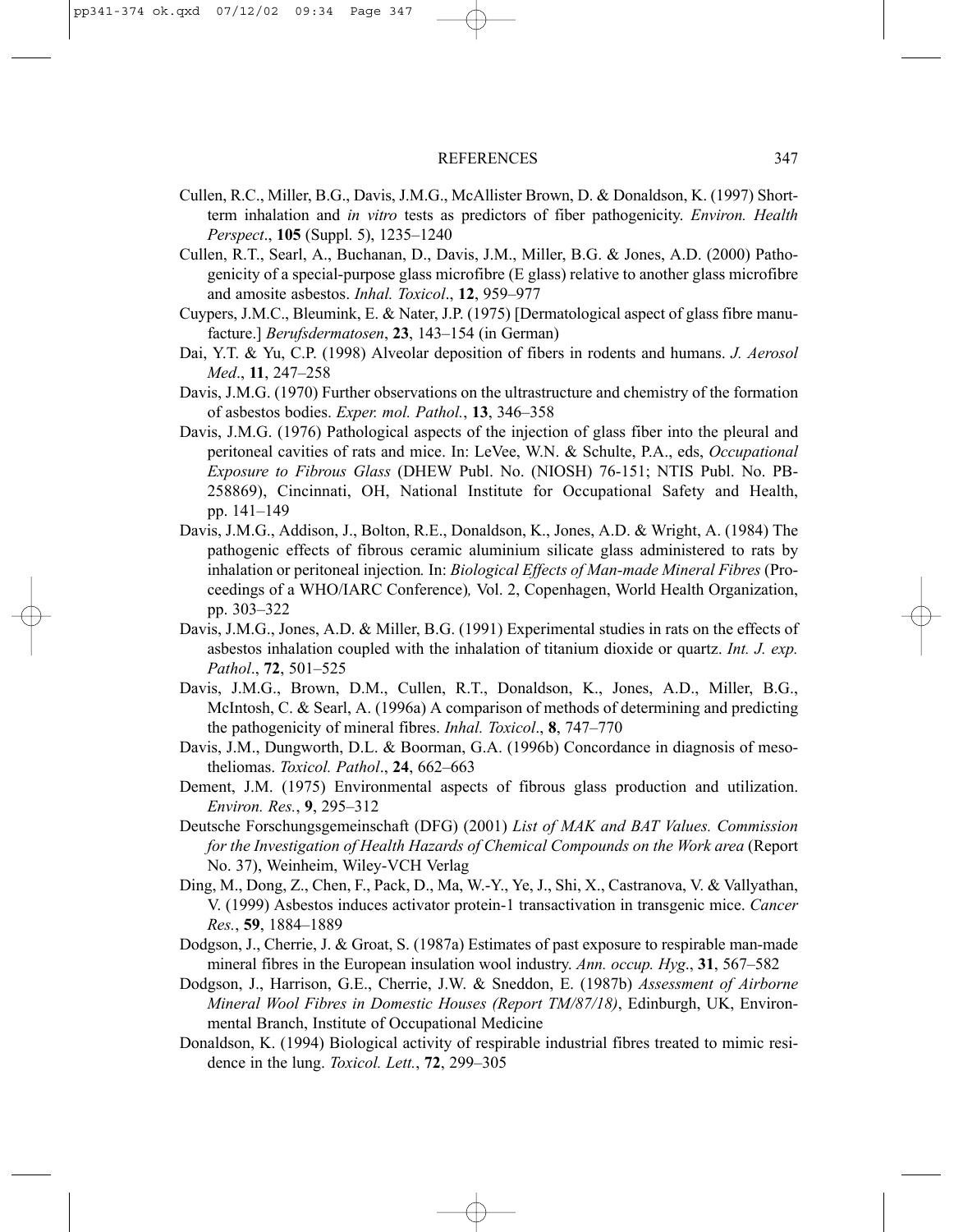- Donaldson, K. (2000) Nonneoplastic lung responses induced in experimental animals by exposure to poorly soluble nonfibrous particles. *Inhal. Toxicol.*, **12**, 121–139
- Donaldson, K., Miller, B.G., Brown, G.M., Slight, J., Addison, J. & Davis, J.M.G. (1993) Inflammation in the mouse peritoneal cavity in the investigation of factors determining the biological activity of respirable industrial fibers. In: Hurych, J., Lesage, M. & David, A., eds, *Proceedings of the 8th International Conference on Occupational Lung Diseases, Prague, Czechoslovakia, September 14–17, 1992*, pp. 531–539
- Donaldson, K., Brown, D.M., Miller, B.G. & Brody, A.R. (1995a) Bromo-deoxyuridine (BrdU) uptake in the lungs of rats inhaling amosite asbestos or vitreous fibres at equal airborne fibre concentrations. *Exp. Toxicol. Pathol*., **47**, 207–211
- Donaldson, K., Hill, I.M. & Beswick, P.H. (1995b) Superoxide anion release by alveolar macrophages exposed to respirable industrial fibres: Modifying effect of fibre opsonisation. *Exp. Toxicol. Pathol*., **47**, 229–231
- Donaldson, K., Gilmour, P.S. & Beswick, P.H. (1995c) Supercoiled plasmid DNA as a model target for assessing the generation of free radicals at the surface of fibres. *Exp. Toxicol. Pathol*., **47**, 235–237
- Donaldson, K., Beswick, P.H. & Gilmour, P.S. (1996) Free radical activity associated with the surface of particles: A unifying factor in determining biological activity? *Toxicol. Lett.*, **88**, 293–298
- Dopp, E. & Schiffmann, D. (1998) Analysis of chromosomal alterations induced by asbestos and ceramic fibers. *Toxicol. Lett*., **96/97**, 155–162
- Dopp, E., Nebe, B., Hahnel, C., Papp, T., Alonso, B., Simkó, M. & Schiffmann, D. (1995) Mineral fibers induce apoptosis in Syrian hamster embryo fibroblasts. *Pathobiology*, **63**, 213–221
- Dopp, E., Schuler, M., Schiffmann, D. & Eastmond, D.A. (1997) Induction of micronuclei, hyperdiploidy and chromosomal breakage affecting the centric/pericentric regions of chromosomes 1 and 9 in human amniotic fluid cells after treatment with asbestos and ceramic fibers. *Mutat. Res*., **377**, 77–87
- Draeger, U. & Löffler, F.-W. (1991) [Workplace fibre concentrations in the manufacture of rock wool insulation.] *Zbl. Arbeitsmed., Arbeitssch. Prophylaxe Ergonom*., **41**, 218–222 (in German)
- Draeger, U., Teichert, U., Schneider, T. & Trappmann, J. (1998) Criteria for the identification of insulation wool fibres by microscopic evaluation of filter samples. *Gefahrstoffe Reinhalt. Luft*, **58**, 343–346
- Dörger, M., Münzing, S., Allmeling, A.-M. & Krombach, F. (2000) Comparison of the phagocytic response of rat and hamster alveolar macrophages to man-made vitreous fibers *in vitro*. *Human & Experim. Toxicol*., **19**, 635–640
- Dörger, M., Münzing, S., Allmeling, A.-M., Messmer, K. & Krombach, F. (2001) Differential responses of rat alveolar and peritoneal macrophages to man-made vitreous fibers *in vitro*. *Environ. Res. Section A*, **85***,* 207–214
- Drent, M., Bomans, P.H.H., Van Suylen, R.J., Lamers, R.J.S., Bast, A. & Wouters, E.F.M. (2000a) Association of man-made mineral fibre exposure and sarcoidlike granulomas. *Respir. Med*., **94**, 815–820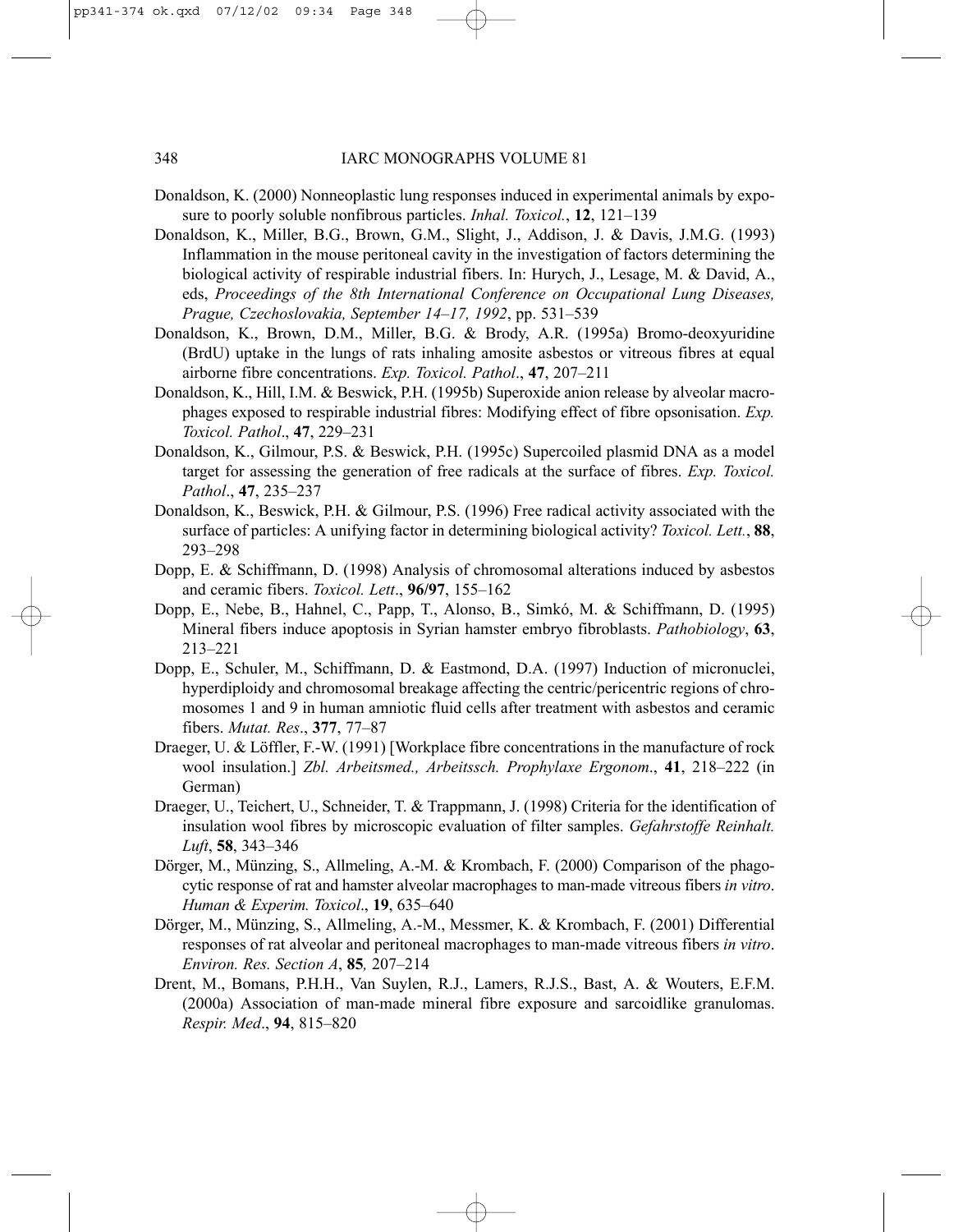- Drent, M., Kessels, B.L.J., Bomans, P.H.H., Wagenaar, S.Sc. & Henderson, R.F. (2000b) Sarcoidlike lung granulomatosis induced by glass fibre exposure. *Sarcoidosis Vasc. Diffuse Lung Dis*., **17**, 86–87
- Drew, R.T., Kuschner, M. & Bernstein, D.M. (1987) The chronic effects of exposure of rats to sized glass fibres. *Ann. occup. Hyg*., **31**, 711–729
- Driscoll, K.E. (1996) Effects of fibres on cell proliferation, cell activation and gene expression. In: Kane, A.B., Boffetta, P. & Wilbourn, J.D., eds, *Mechanisms of Fibre Carcinogenesis* (IARC Scientific Publication No. 140), Lyon, IARC*Press*, pp. 73–96
- Driscoll, K.E., Howard, B.W., Carter, J.M., Asquith, T., Johnston, C., Detilleux, P., Kunkel, S.I. & Isfort, R.J. (1996)  $\alpha$ -Quartz-induced chemokine expression by rat lung epithelial cells. Effects of in vivo and in vitro particle exposure. *Am. J. Pathol.*, **149**, 1627–1637
- Dufresne, A., Loosereewanich, P., Armstrong, B., Infante-Rivard, C., Perrault, G., Dion, C., Massé, S. & Bégin, R. (1995) Pulmonary retention of ceramic fibers in silicon carbide (SiC) workers. *Am. ind. Hyg. Assoc. J*., **56**, 490–498
- Dumortier, P., Broucke, I. & De Vuyst, P. (2001) Pseudoasbestos bodies and fibers in bronchoalveolar lavage of refractory ceramic fiber users. *Am. J. respir. crit. Care Med*., **164**, 499–503
- Eastes, W. & Hadley, J.G. (1996) A mathematical model of fiber carcinogenicity and fibrosis in inhalation and intraperitoneal experiments in rats. *Inhal. Toxicol*., **8**, 323–343
- Eastes, W., Potter, R.M. & Hadley, J.G. (2000a) Estimating in-vitro glass fiber dissolution rate from composition. *Inhal. Toxicol.*, **12**, 269–280
- Eastes, W., Potter, R.M. & Hadley, J.G. (2000b) Estimation of dissolution rate from in-vivo studies of synthetic vitreous fibers. *Inhal. Toxicol.*, **12**, 1037–1054
- Eastes, W., Potter, R.M. & Hadley, J.G. (2000c) Estimating rock and slagwool fiber dissolution rate from composition. *Inhal. Toxicol.*, **12**, 1127–1139
- ECA (Everest Consulting Associates) (1996) *Refractory Ceramic Fibers: A Substitute Study.* Refractory Ceramic Fibers Coalition (RCFC), Augusta, Georgia, Miller Printing Co.
- ECFIA & RCFC (European Ceramic Fibre Industries Association and Refractory Ceramic Fibres Coalition) (USA) (2001) *Alkaline Earth Silicate (AES) Wools Fact Sheet*, October 2001, Paris, France/Washington, DC
- EIPPCB (European Integrated Pollution Prevention and Control Bureau) (2000) *Reference Document on Best Available Techniques in the Glass Manufacturing Industry,* Seville, Directorate-General Joint Research Centre, Institute for Prospective Technological Studies (http://eippcb.jrc.es)
- Eller, P.M. (1984*)* Asbestos and other fibers by PCM. Method 7400. In: National Institute for Occupational Safety and Health, Cincinnati, OH, *Manual of Analytical Methods*, 3rd Ed.
- Ellouk, S.A. & Jaurand, M.-C. (1994) Review of animal/*in vitro* data on biological effects of man-made fibers. *Environ. Health Perspect*., **102** (Suppl. 2), 47–61
- Engholm, G., Englund, A., Fletcher, T. & Hallin, N. (1987) Respiratory cancer incidence in Swedish construction workers exposed to man-made mineral fibres and asbestos. *Ann. occup. Hyg.*, **31**, 663–675
- Enterline, P. E. & Marsh, G.M. (1984) The health of workers in the MMVF industry. In: *Biological Effects of Man-Made Mineral Fibres (Proceedings of a WHO/IARC Conference)*, Vol. 1, Copenhagen, World Health Organization, pp. 311–339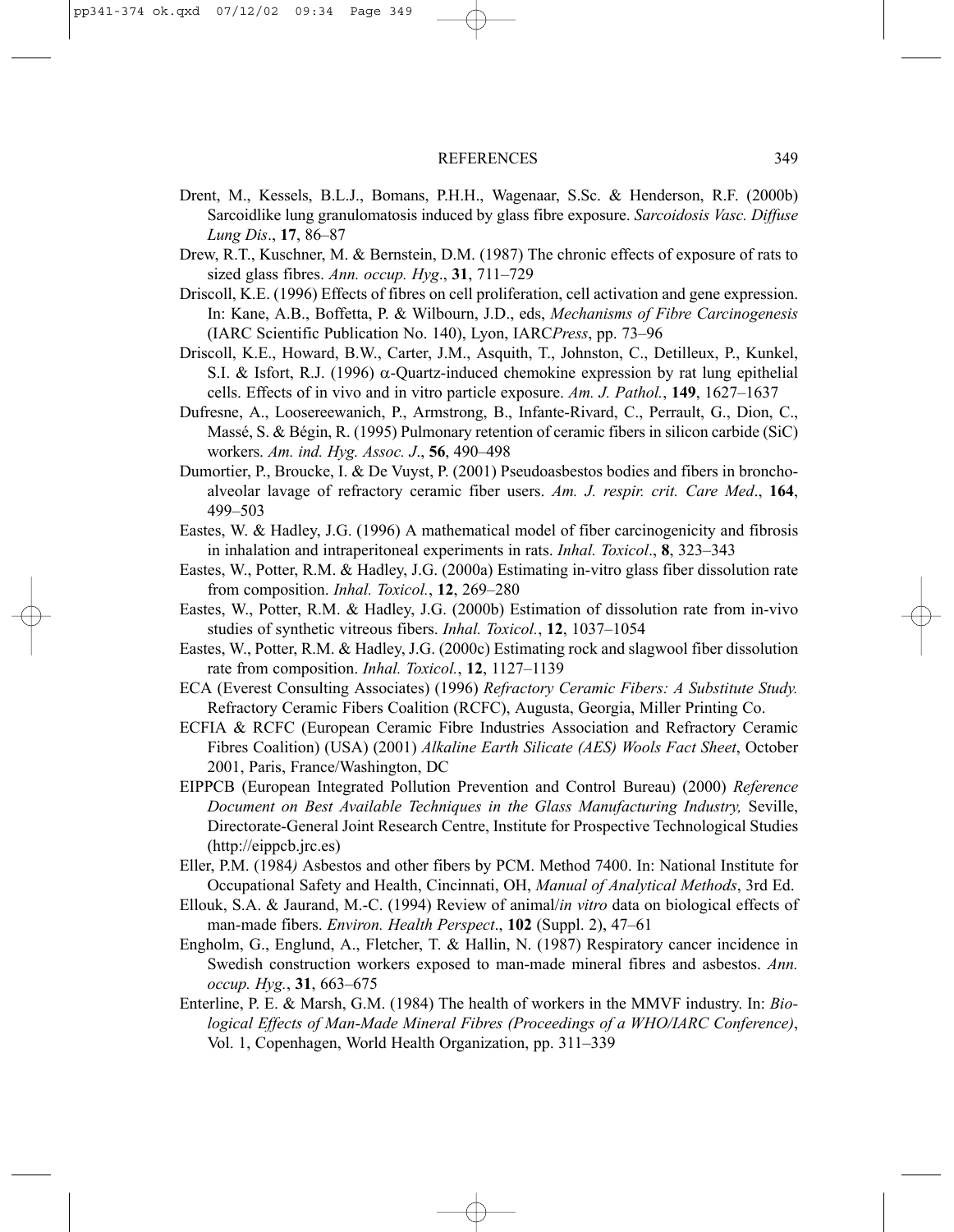- Enterline, P.E., Marsh, G.M. & Esmen, N.A. (1983) Respiratory disease among workers exposed to man-made mineral fibers. *Am. Rev. respir. Dis*., **128**, 1–7
- Enterline, P.E., Marsh, G.M., Henderson, V. & Callahan, C. (1987) Mortality update of a cohort of U.S. man-made mineral fibre workers. *Ann. occup. Hyg.*, **31**, 625–656
- ERM (Environmental Resources Management) (1995) *Description and Characterisation of the Ceramic Fibres Industry of the European Union*. Final Report for the European Commission (Reference 3059), Brussels
- Esmen, N.A., Hammad, Y.Y., Corn, M., Whittier, D., Kotsko, N., Haller, M. & Kahn, R.A. (1978) Exposure of employees to man-made mineral fibers: Mineral wool production. *Environ. Res.*, **15**, 262–277
- Esmen, N.A., Corn, M., Hammad, Y., Whittier, D. & Kotsko, N. (1979a) Summary of measurements of employee exposure to airborne dust and fiber in sixteen facilities producing manmade mineral fibers. *Am. ind. Hyg. Assoc. J.*, **40**, 108–117
- Esmen, N.A., Corn, M., Hammad, Y.Y., Whittier, D., Kotsko, N., Haller, M. & Kahn, R.A. (1979b) Exposure of employees to man-made mineral fibers: Ceramic fiber production. *Environ. Res.*, **19**, 265–278
- Esmen, N.A., Sheehan, M.J., Corn, M., Engel, M. & Kotsko, N. (1982) Exposure of employees to man-made vitreous fibers: Installation of insulation materials. *Environ. Res.*, **28**, 386–398
- Etherington, D.J., Pugh, D. & Silver, I.A. (1981) Collagen degradation in an experimental inflammatory lesion: Studies on the role of the macrophage. *Acta biol. med. germ*., **40**, 1625–1636
- European Chemicals Bureau (1999) *Methods for the Determination of the Hazardous Properties for Human Health of Man Made Mineral Fibres (MMMF)* (EUR 18748 EN), Ispra, Italy, European Commission Joint Research Centre
- European Commission (1997) Commission Directive 97/69/EC of 13 December 1997. *Off. J. Eur. Comm.,* **L343**, 19–24
- European Insulation Manufacturers Association (EURIMA) (1990) *Thermal Insulation Means Environmental Protection*
- Everitt, J.I., Bermudez, E., Mangum, J.B., Wong, B., Moss, O.R., Janszen, D. & Rutten, A.A.A.J.J.L. (1994) Pleural lesions in Syrian golden hamsters and Fischer-344 rats following intrapleural instillation of man-made ceramic or glass fibers. *Toxicol. Pathol.*, **22**, 229–236
- Everitt, J.I., Gelzleichter, T.R., Bermudez, E., Mangum, J.B., Wong, B.A., Janszen, D.B. & Moss, O.R. (1997) Comparison of pleural responses of rats and hamsters to subchronic inhalation of refractory ceramic fibers. *Environ. Health Perspect*., **105** (Suppl. 5), 1209–1213
- Fallentin, B. & Kamstrup, O. (1993) Simulation of past exposure in slag wool production. *Ann. occup. Hyg.*, **37**, 419–433
- Fenoglio, I., Martra, G., Coluccia, S. & Fubini, B. (2000) Possible role of ascorbic acid in the oxidative damage induced by inhaled crystalline silica particles. *Chem. Res. toxicol*., **13**, 971–975
- Feron, V.J., Scherrenberg, P.M., Immel, H.R. & Spit, B.J. (1985) Pulmonary response of hamsters to fibrous glass: Chronic effects of repeated intratracheal instillation with or without benzo[a]pyrene. *Carcinogenesis*, **6**, 1495–1499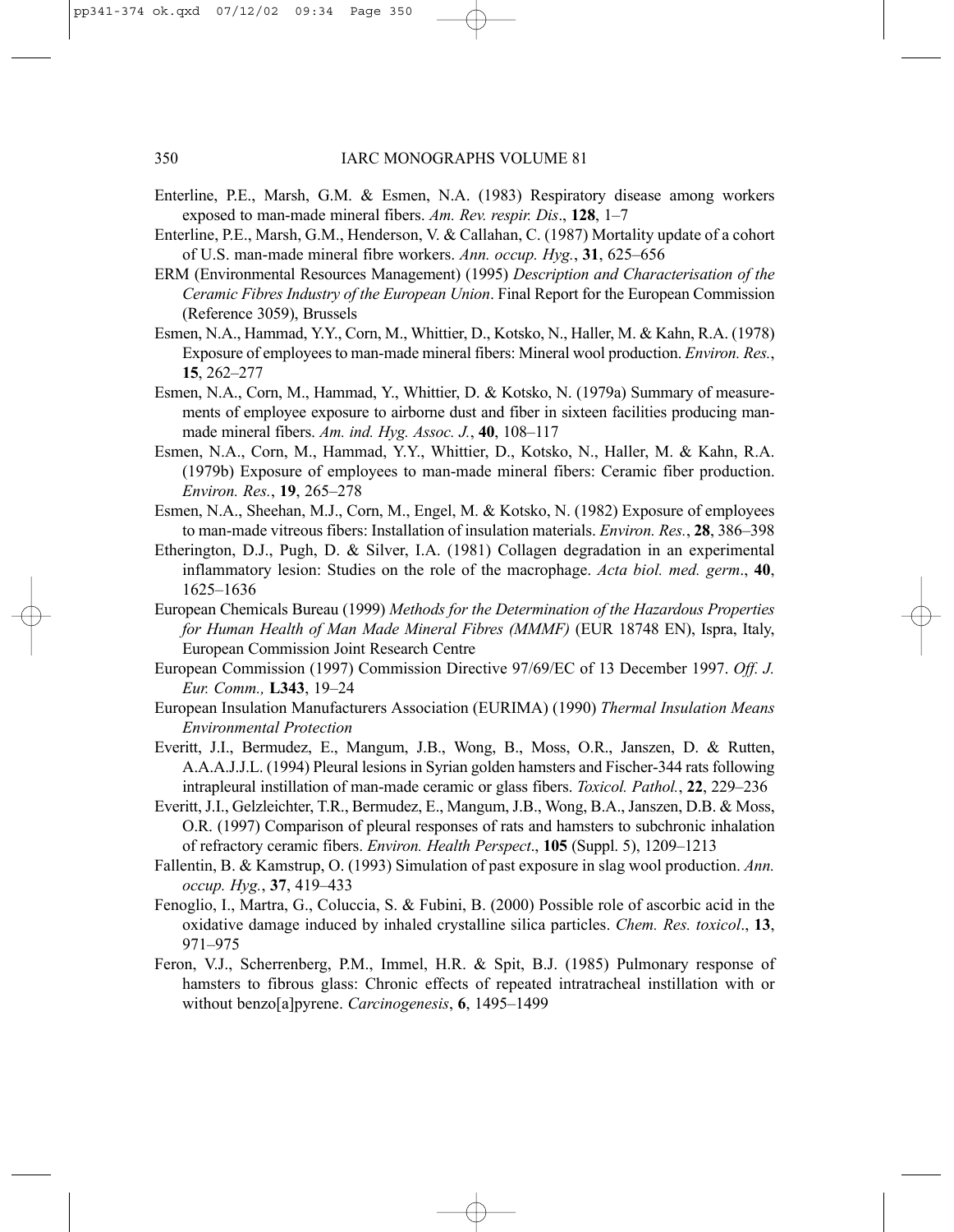- Fischer, M. (1993) Benefits and risks from MMMF in indoor air. In: Kalliokoski, P., Jantunen, M. & Seppänen, O., *Indoor Air, 1993 Proceedings of the 6th International Conference on Indoor Air Quality and Climate,* Volume 4, Helsinki, Jyväskylä, Finland, Gummerus, Oy, pp. 27–31
- Fischer, A.B., Kaw, J.L., Diemer, K. & Eikmann, T. (1998) Low dose effects of fibrous and non-fibrous mineral dusts on the proliferation of mammalian cells in vitro. *Toxicol. Lett.*, **96–97**, 97–103
- Fisher, C.E., Brown, D.M., Shaw, J., Beswick, P.H. & Donaldson, K. (1998) Respirable fibres: Surfactant coated fibres release more Fe3+ than native fibres at both pH 4.5 and 7.2. *Ann. occup. Hyg.*, **42**, 337–345
- Fisher, C.E., Rossi, A.G., Shaw, J., Beswick, P.H. & Donaldson, K. (2000) Release of TNF $\alpha$ in response to SiC fibres: Differential effects in rodent and human primary macrophages, and in macrophage-like cell lines. *Toxicol. in Vitro*, **14**, 25–31
- Fowler, D.P. (1980) *Industrial Hygiene Surveys of Occupational Exposure to Mineral Wool* (DHHS (NIOSH) Publication No. 80-135), Cincinnati, OH, US Department of Health and Human Services, Public Health Service, Center for Disease Control, National Institute for Occupational Safety and Health, Division of Surveillance, Hazard Evaluation and Field Studies
- Fowler, D.P., Balzer, L. & Cooper, W.C. (1971) Exposure of insulation workers to airborne fibrous glass. *Am. ind. Hyg. Assoc. J.*, **32**, 86–91
- the Freedonia Group (2001) *World Insulation to 2004*, Cleveland, OH
- Friar, J.J. & Phillips, A.M. (1989) Exposure to ceramic man-made mineral fibers. In: Bignon, J., Peto, J. & Saracci, R., eds, *Non-Occupational Exposure to Mineral Fibres* (IARC Scientific Publication No. 90), Lyon, IARC*Press*, pp. 299–303
- Friedrichs, K.-H., Höhr, D. & Grover, Y.P. (1983) [Results from non-source-related emission measurements of fibres in the Federal Republic of Germany.] In: Reinisch, D., Schneider, H.W. & Birkner, K.F., eds, *Fibrous Dusts Measurement, Effects, Prevention* (VDI-Berichte 475), Dusseldorf, VDI-Verlag, pp.113–116 (in German)
- Fubini, B., Aust, A.E., Bolton, R.E., Borm, P.J.A., Bruch, J., Ciapetti, G., Donaldson, K., Elias, Z., Gold, J., Jaurand, M.-C., Kane, A.B., Lison, D. & Muhle, H. (1998) Non-animal tests for evaluating the toxicity of solid xenobiotics. *ATLA*, **26**, 579–617
- Fujino, A., Hori, H., Higashi, T., Morimoto, Y., Tanaka, I. & Kaji, H. (1995) In-vitro biological study to evaluate the toxic potentials of fibrous materials. *Int. J. occup. environ. Health*, **1**, 21–28
- Gamble, J.L. (1967) *Chemical Anatomy, Physiology and Pathology of Extracellular Fluid*, Cambridge, MA, Harvard University Press
- Gan, L., Savransky, E.F., Fasy, T.M. & Johnson, E.M. (1993) Transfection of human mesothelial cells mediated by different asbestos fiber types. *Environ. Res*., **62**, 28–42
- Gao, H.-G., Whong, W.-Z., Jones, W.G., Wallace, W.E. & Ong, T. (1995) Morphological transformation induced by glass fibers in BALB/3-BT3 cells. *Teratog. Carcinog. Mutag*., **15**, 63–71
- Gao, H., Brick, J., Ong, S.-H., Miller, M., Whong, W.-Z. & Ong, T.-M. (1997) Selective hyperexpression of c-*jun* oncoprotein by glass fiber- and silica-transformed BALB/3-3T3 cells. *Cancer Lett*., **112**, 65–69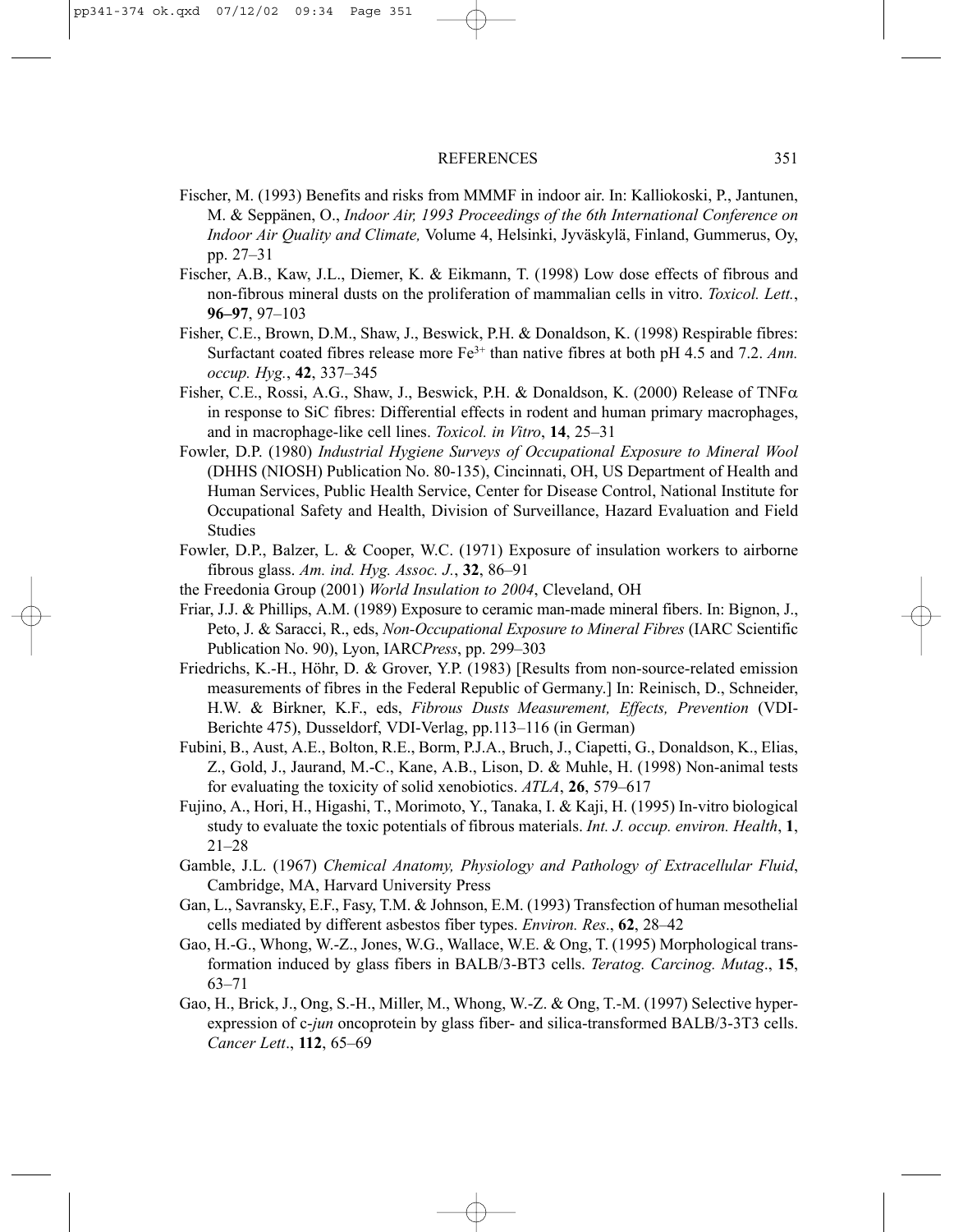- Gardner, M.J., Magnani, C., Pannett, B., Fletcher, A.C. & Winter, P.D. (1988) Lung cancer among glass fibre production workers: A case–control study. *Br. J. ind. Med.*, **45**, 613–618
- Gaudichet, A., Petit, G., Billon-Galland, M.A. & Dufour, G. (1989) Levels of atmospheric pollution by man-made mineral fibres in buildings. In: Bignon, J., Peto, J. & Saracci, R., eds, *Non-occupational Exposure to Mineral Fibres* (IARC Scientific Publication No. 90), Lyon, IARC*Press*, pp. 291–298
- Gehr, P., Geiser, M., Im Hof, V., Schürch, S., Waber, U. & Baumann, M. (1993) Surfactant and inhaled particles in the conducting airways: Structural, stereological and biophysical aspects. *Microsc. Res. Techn*., **26**, 423–436
- Gelzleichter, T.R., Bermudez, E., Mangum, J.B., Wong, B.A., Moss, O.R. & Everitt, J.I. (1996a) Pulmonary and pleural responses in Fischer 344 rats following short-term inhalation of a synthetic vitreous fiber. II. Pathobiologic responses. *Fundam. appl. Toxicol.*, **30**, 39–46
- Gelzleichter, T.R., Bermudez, E., Mangum, J.B., Wong, B.A., Everitt, J.I. & Moss, O.R. (1996b) Pulmonary and pleural responses in Fischer 344 rats following short-term inhalation of a synthetic vitreous fiber. I. Quantitation of lung and pleural fiber burden. *Fundam. appl. Toxicol.*, **30**, 31–38
- Gelzleichter, T.R., Mangum, J.B., Bermudez, E., Wong, B.A., Moss, O.R. & Everitt, J.I. (1996c) Pulmonary and pleural leukocytes from F344 rats produce elevated levels of fibronectin following inhalation of refractory ceramic fibers. *Exp. Toxicol. Pathol.*, **48**, 487–489
- Gelzleichter, T.R., Bermudez, E., Mangum, J.B., Wong, B.A., Janszen, D.B., Moss, O.R. & Everitt, J.I. (1999) Comparison of pulmonary and pleural responses of rats and hamsters to inhaled refractory ceramic fibers. *Toxicol. Sci*., **49**, 93–101
- Gilmour, P.S., Beswick, P.H., Brown, D.M. & Donaldson, K. (1995) Detection of surface free radical activity of respirable industrial fibres using supercoiled ϕX174 RF1 plasmid DNA. *Carcinogenesis*, **16**, 2973–2979
- Gilmour, P.S., Brown, D.M., Beswick, P.H., MacNee, W., Rahman, I. & Donaldson, K. (1997) Free radical activity of industrial fibers: Role of iron in oxidative stress and activation of transcription factors. *Environ. Health Perspect*., **105** (Suppl. 5), 1313–1317
- Goldberg, M.S., Parent, M.-E., Siematiatycki, J., Désy, M., Nadon, L., Richardson, L., Lakhani, R., Latreille, B. & Valois, M.-F. (2001) A case–control study of the relationship between the risk of colon cancer in men and exposures to occupational agents. *Am. J. ind. Med.*, **39**, 531–546
- Goldmann, D. & Kruger, D. (1989) *Abschlussbericht über die Messungen und Ergebinisse des Imissions — Messprogrammes Berlin (West)* (Technischer Bericht nr D-89/185), Berlin, Technischer Überwachungs *—* Verein eV.
- Government of Canada (1993) *Canadian Environmental Protection Act. Mineral Fibres (Man-Made Vitreous Fibres) Priority Substances List Assessment Report*, Canada Communication Group-Publishing, Ottawa
- Grimm, H.-G. (1983) [Occupational exposure to man-made mineral fibres and their effects on health.] *Zbl. Arbeitsmed*., **33**, 156–162 (in German)
- Grimm, H.-G., Löffler, F.-W. & Mayer, P. (2000) *Retrospective Assessment of the Exposure Situation and of Health Effects for a Former Stone Wool Production Plant in Germany (Schriftenreihe Zentralblatt für Arbeitsmedizin, Vol. 19)*, Heidelberg, Curt Haefner Verb.
- Guldberg, M., Christensen, V.R., Perander, M., Zoitos, B., Koenig, A.R. & Sebastian, K. (1998) Measurement of in-vitro fibre dissolution rate at acidic pH. *Ann. Occup. Hyg*., **42,** 233–243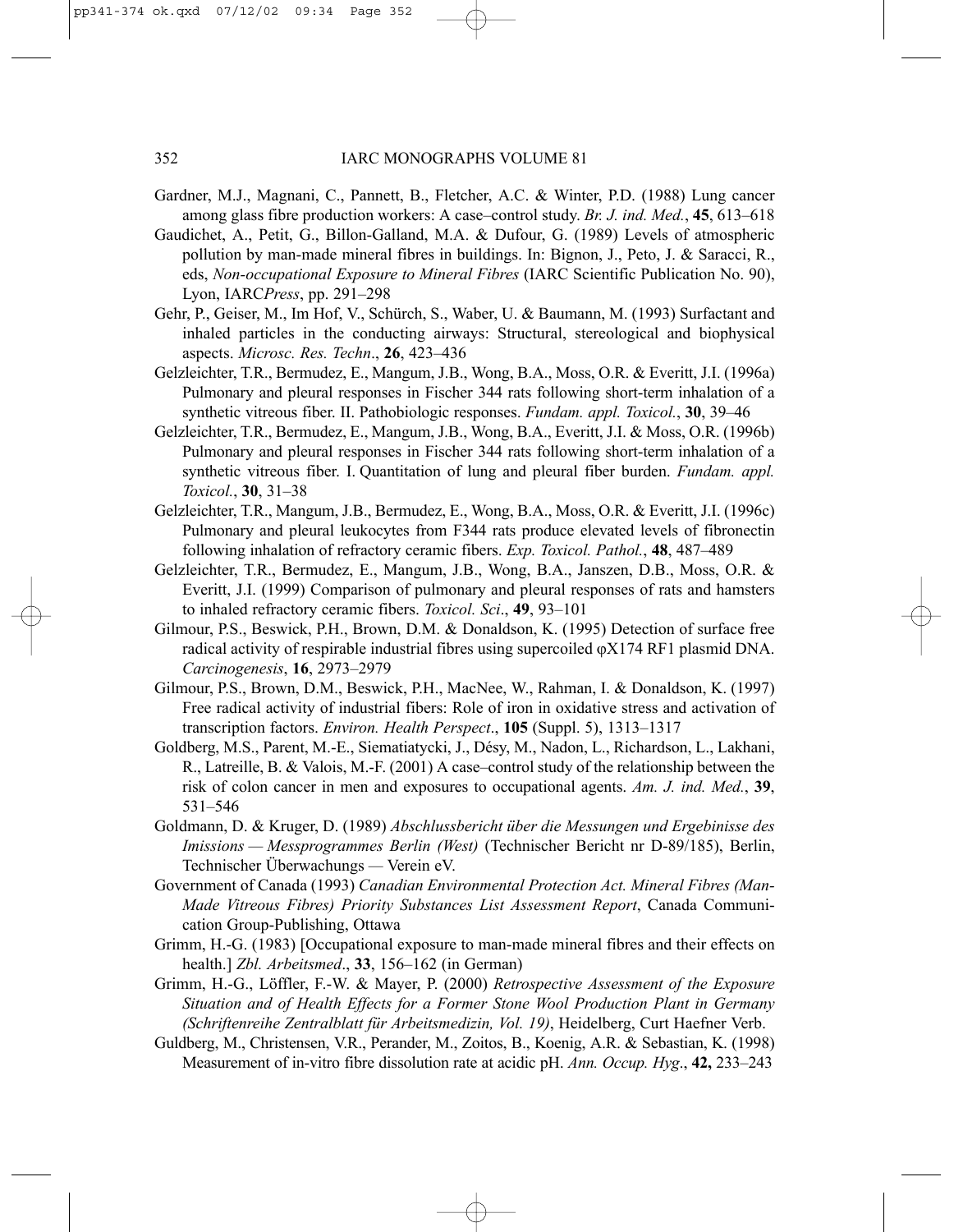- Guldberg, M., de Meringo, A., Kamstrup, O., Furtak, H. & Rossiter, C. (2000) The development of glass and stone wool compositions with increased biosolubility. *Regul. Toxicol. Pharmacol*., **32**, 184–189
- Guldberg, M., Jensen, S.L., Knudsen, T., Steenberg, T. & Kamstrup, O. (2002) High-alumina low-silica HT stone wool fibers: A chemical compositional range with high biosolubility. *Regul. Toxicol. Pharmacol.*, **35**, 217–226
- Gustavsson, P., Plato, N., Axelson, O., Brage, H.N., Hogstedt, C., Ringbäck, G., Tornling, G. & Wingren, G. (1992) Lung cancer risk among workers exposed to man-made mineral fibers (MMMF) in the Swedish prefabricated house industry. *Am. J. ind. Med.*, **21**, 825–834
- Hallin, N. (1981) *Mineral Wool Dust in Construction Sites* (Report 1981-09-01), Stockholm, Bygghälsan [The Construction Industry's Organization for Working Environment, Safety and Health]
- Hammad, Y.Y.(1984) Deposition and elimination of MMMF. In: *Biological Effects of Manmade Mineral Fibres*, Copenhagen, World Health Organization, pp. 126–142
- Hansen, K. & Mossman, B.T. (1987) Generation of superoxide  $(\overline{O_2})$  from alveolar macrophages exposed to asbestiform and nonfibrous particles. *Cancer Res.*, **47**, 1681–1686
- Hansen, E.F., Rasmussen, F.V., Hardt, F. & Kamstrup, O. (1999) Lung function and respiratory health of long-term fiber-exposed stonewool factory workers. *Am. J. respir. crit. Care Med*., **160**, 466–472
- Hart, G.A., Newman, M.M., Bunn, W.B. & Hesterberg, T.W. (1992) Cytotoxicity of refractory ceramic fibres to Chinese hamster ovary cells in culture. *Toxicol. In Vitro*, **6**, 317–326
- Hart, G.A., Kathman, L.M. & Hesterberg, T.W. (1994) *In vitro* cytotoxicity of asbestos and man-made vitreous fibers: Roles of fiber length, diameter and composition. *Carcinogenesis*, **15**, 971–977
- Hart, G.A., Hesterberg, T.H. & Bauer, J.F. (1999) Physical and chemical degradation of synthetic vitreous fibres in the lung and in vitro (Abstract). *Toxicologist*, **48** (Suppl. 1), 133
- Hartman, D.R., Greenwood, M.E. & Miller, D.M. (1996) *High Strength Glass Fibers (Owens Corning technical paper 1-PL-19025A)*, Granville, OH, Owens Corning Science & Technical Center
- Head, I.W.H. & Wagg, R.M. (1980) A survey of occupational exposure to man-made mineral fibre dust. *Ann. occup. Hyg*., **23**, 235–258
- Health and Safety Executive (1988) *Man-made Mineral Fibre* (Methods for the Determination of Hazardous Substances 59), London, Occupational Medicine and Hygiene Laboratory
- Hesterberg, T.W. & Barrett, J.C. (1984) Dependence of asbestos- and mineral dust-induced transformation of mammalian cells in culture on fiber dimension. *Cancer Res.*, **44**, 2170–2180
- Hesterberg, T.W. & Hart, G.A. (2001) Synthetic vitreous fibers: A review of toxicology research and its impact on hazard classification. *Crit. Rev. Toxicol*., **31**, 1–53
- Hesterberg, T.W., Butterick, C.J., Oshimura, M., Brody, A.R. & Barrett, J.C. (1986) Role of phagocytosis in Syrian hamster cell transformation and cytogenetic effects induced by asbestos and short and long glass fibers. *Cancer Res*., **46**, 5795–5802
- Hesterberg, T.W., Miiller, W.C., McConnell, E.E., Chevalier, J., Hadley, J., Bernstein, D.M., Thevenaz, P. & Anderson, R. (1993) Chronic inhalation toxicity of size-separated glass fibers in Fischer 344 rats. *Fundam. appl. Toxicol*., **20**, 464–476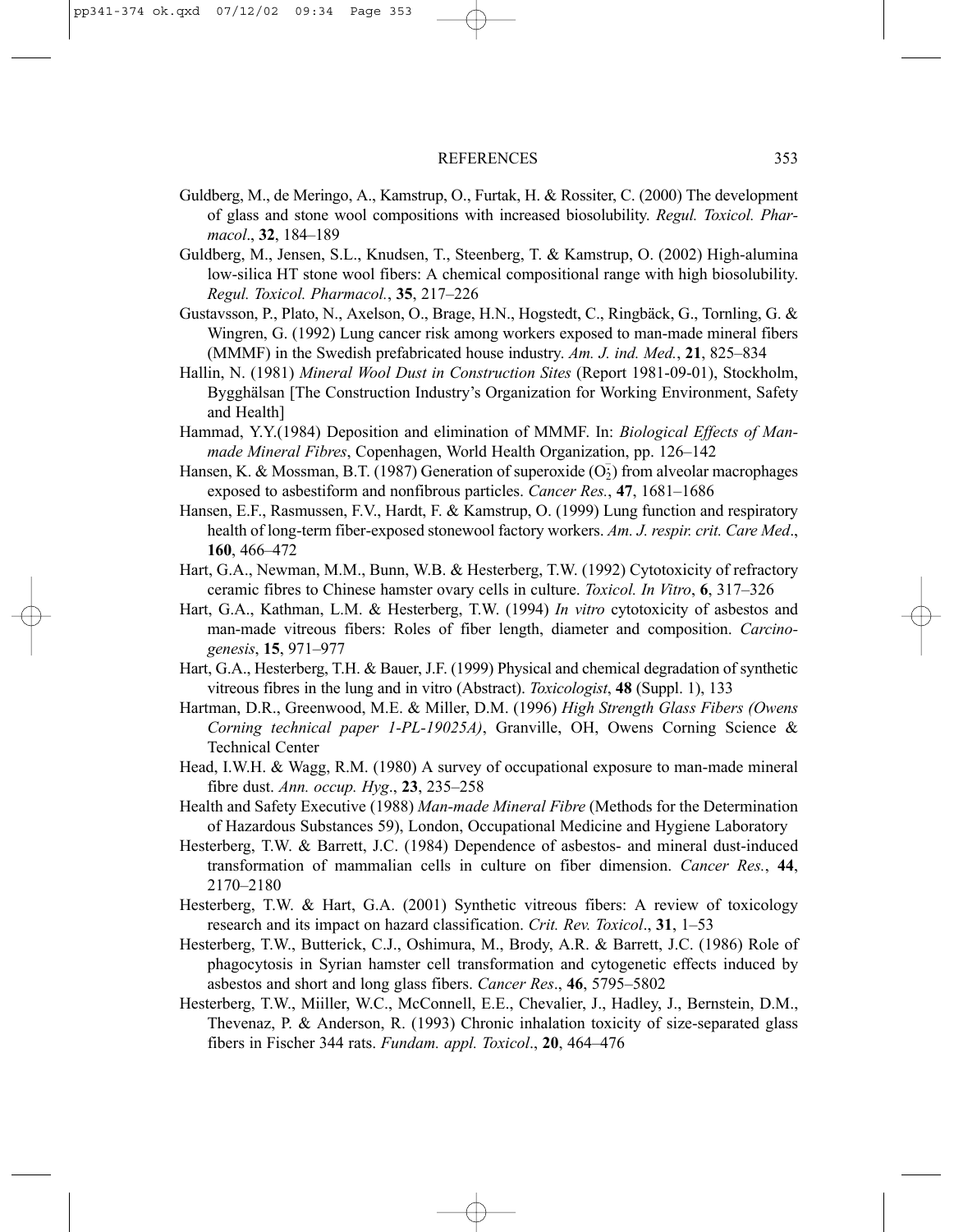- Hesterberg, T.W., Miiller, W.C., Thevenaz, P. & Anderson, R. (1995) Chronic inhalation studies of man-made vitreous fibres: Characterization of fibres in the exposure aerosol and lungs. *Ann. occup. Hyg*., **39**, 637–653
- Hesterberg, T., Miiller, W., Hart, G., Bauer, J. & Hamilton, R. (1996a) Physical and chemical transformation of synthetic vitreous fibres in the lung and in vitro. *J. occup. Health Safety Aust. NZ*, **12**, 345–355
- Hesterberg, T.W., McConnell, E.E., Miiller, W.C., Chevalier, J., Everitt, J., Thevenaz, P., Fleissner, H. & Oberdörster, G. (1996b) Use of lung toxicity and lung particle clearance to estimate the maximum tolerated dose (MTD) for a fiber glass chronic inhalation study in the rat. *Fundam. appl. Toxicol*., **32**, 31–44
- Hesterberg, T.W., Miiller, W.C., Musselman, R.P., Kamstrup, O., Hamilton, R.D. & Thevenaz, P. (1996c) Biopersistence of man-made vitreous fibers and crocidolite asbestos in the rat lung following inhalation. *Fundam. appl. Toxicol.*, **29**, 267–279
- Hesterberg, T.W., Axten, C., McConnell, E.E., Oberdörster, G., Everitt, J., Miiller, W.C., Chevalier, J., Chase, G.R. & Thevenaz, P. (1997) Chronic inhalation study of fiber glass and amosite asbestos in hamsters: Twelve-month preliminary results. *Environ. Health Perspect*., **105** (Suppl. 5), 1223–1229
- Hesterberg, T.W., Hart, G.A., Chevalier, J., Miiller, W.C., Hamilton, R.D., Bauer, J. & Thevenaz, P. (1998a) The importance of fiber biopersistence and lung dose in determining the chronic inhalation effects of X607, RCF1, and chrysotile asbestos in rats. *Toxicol. appl. Pharmacol*., **153**, 68–82
- Hesterberg, T.W., Chase, G., Axten, C., Miiller, W.C., Musselman, R.P., Kamstrup, O., Hadley, J., Morscheidt, C., Bernstein, D. & Thevenaz, P. (1998b) Biopersistence of synthetic vitreous fibers and amosite asbestos in the rat lung following inhalation. *Toxicol. appl. Pharmacol*., **151**, 262–275
- Hesterberg, T.W., Axten, C., McConnell, E.E., Hart, G.A., Miiller, W., Chevalier, J., Everitt, J., Thevenaz, P. & Oberdörster, G. (1999) Studies on the inhalation toxicology of two fiberglasses and amosite asbestos in the Syrian golden hamster. Part I. Results of a subchronic study and dose selection for a chronic study. *Inhal. Toxicol.*, **11**, 747–784
- Hesterberg, T.W., Hart, G.A., Miiller, W.C., Chase, G., Rogers, R.A., Mangum, J.B. & Everitt, J.I. (2002) Use of short-term assays to evaluate the potential toxicity of two new biosoluble glasswool fibers. *Inhal. Toxicol.*, **14**, 217–246
- Heyder, J. (1982) Particle transport onto human airway surfaces. *Eur. J. respir. Dis*., **63** (Suppl. 119), 29–50
- Hill, I.M., Beswick, P.H. & Donaldson, K. (1996) Enhancement of the macrophage oxidative burst by immunoglobulin coating of respirable fibers: Fiber-specific differences between asbestos and man-made mineral fibers. *Exp. Lung Res*., **22**, 133–148
- Hippeli, S., Dornisch, K., Kaiser, S., Dräger, U. & Elstner, E.F. (1997) Biological durability and oxidative potential of a stonewool mineral fibre compared to crocidolite asbestos fibres. *Arch. Toxicol*., **71**, 532–535
- Höfert, N. & Rödelsperger, K. (1998) [Parallel edges of artificial mineral fibers.] *Gefahrstoffe Reinhalt. Luft*, **58**, 405–406 (in German)
- Höhr, D. (1985) [Investigations by means of transmission electron microscopy (TEM): Fibrous particles in ambient air.] *Reinhalt. Luft*, **45**, 171–174 (in German)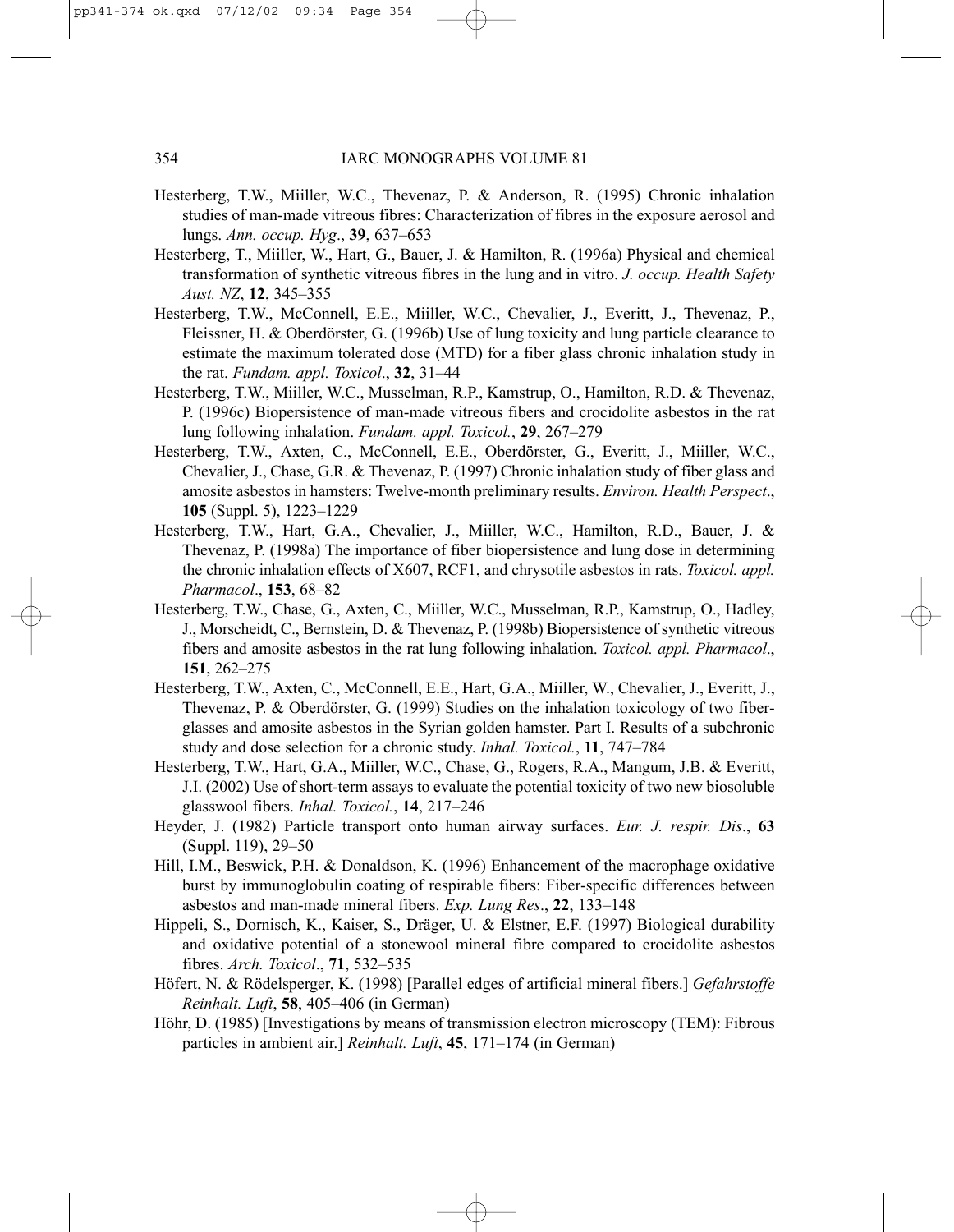- Hori, H., Higashi, T., Fujino, A., Yamato, H., Ishimatsu, S., Oyabu, T. & Tanaka, I. (1993) Measurement of airborne ceramic fibers in manufacturing and processing factories. *Ann. occup. Hyg*., **37**, 623–629
- Horie, E. (ed.) (1987) *Ceramic Fiber Insulation Theory and Practice*, The Energy Conservation Center, Osaka, Japan, The Eibun Press
- Howden, P.J. & Faux, S.P. (1996a) Glutathione modulates the formation of 8-hydroxydeoxyguanosine in isolated DNA and mutagenicity in *Salmonella typhimurium* TA100 induced by mineral fibres. *Carcinogenesis*, **17**, 2275–2277
- Howden, P.J. & Faux, S.P. (1996b) Fibre-induced lipid peroxidation leads to DNA adduct formation in *Salmonella typhimurium* TA104 and rat lung fibroblasts. *Carcinogenesis*, **17**, 413–419
- Hsieh, T.H., Yu, C.P. & Oberdörster, G. (1999) A dosimetry model of nickel compounds in the rat lung. *Inhal. Toxicol*., **11**, 229–248
- Hughes, J.M., Jones, R.N., Glindmeyer, H.W., Haddad, Y.Y. & Weill, H. (1993) Follow up study of workers exposed to man made mineral fibres. *Br. J. ind. Med.*, **50**, 658–667
- Hunting, K.L. & Welch, L.S. (1993) Occupational exposure to dust and lung disease among sheet metal workers. *Br. J. ind. Med*., **50**, 432–442
- IARC (1988) *IARC Monographs on the Evaluation of Carcinogenic Risk to Humans*, Vol. 43, *Man-made Mineral Fibres and Radon*, Lyon, IARC*Press*, pp. 33–171
- Iburg, J., Marfels, H. & Spurny, K. (1987) [Measurements of fibrous dusts in ambient air of the Federal Republic of Germany. V. Measurements of three different locations in the region of Bayreuth.] *Staub-Reinhalt Luft*, **47**, 271–274 (in German)
- ICF Inc. (1991) *Preliminary Use and Substitutes Analysis for Refractory Ceramic Fiber Used in Furnace Linings*, Washington, DC
- ICRP (1994) *Annals of the ICRP: Human Respiratory Tract Model for Radiological Protection* (ICRP Publication 66), Vol. 24, Nos. 1–3, New York, Pergamon
- ILO (International Labour Organization) (2000) *Code of Practice on Safety in the Use of Synthetic Vitreous Fibre Insulation Wools (Glass Wool, Rock wool, Slag wool)*, Geneva, International Labour Office
- ILSI (2000) ILSI Risk Science Institute Workshop Participants: The relevance of the rat lung response to particle overload for human risk assessment: A workshop consensus report. *Inhal. Toxicol*., **12**, 1–17
- INRS (Institut National de Recherche et de Sécurité) (1999) [Threshold Limit Values for Occupational Exposure to Chemicals in France.] (ND 2098-174-99), Paris (http://www.inrs.fr) (in French)
- INSERM (1999) *Effets sur la Santé des Fibres de Substitution à l'Amiante*, Paris, Institut National de la Santé et de la Recherche Médicale
- ISO (International Organization for Standardization) (1995) *Air Quality-Particle Size Fractions Definitions for Health-related Sampling* (ISO 7708), Geneva
- Jacob, T.R., Hadley, J.G., Bender, J.R. & Eastes, W. (1992) Airborne glass fiber concentrations during installation of residential insulation. *Am. ind. Hyg. Assoc. J.*, **53**, 519–523
- Jacob, T.R., Hadley, J.G., Bender, J.R. & Eastes, W. (1993) Airborne glass fiber concentrations during manufacturing operations involving glass wool insulation. *Am. ind. Hyg. Assoc. J.*, **54**, 320–326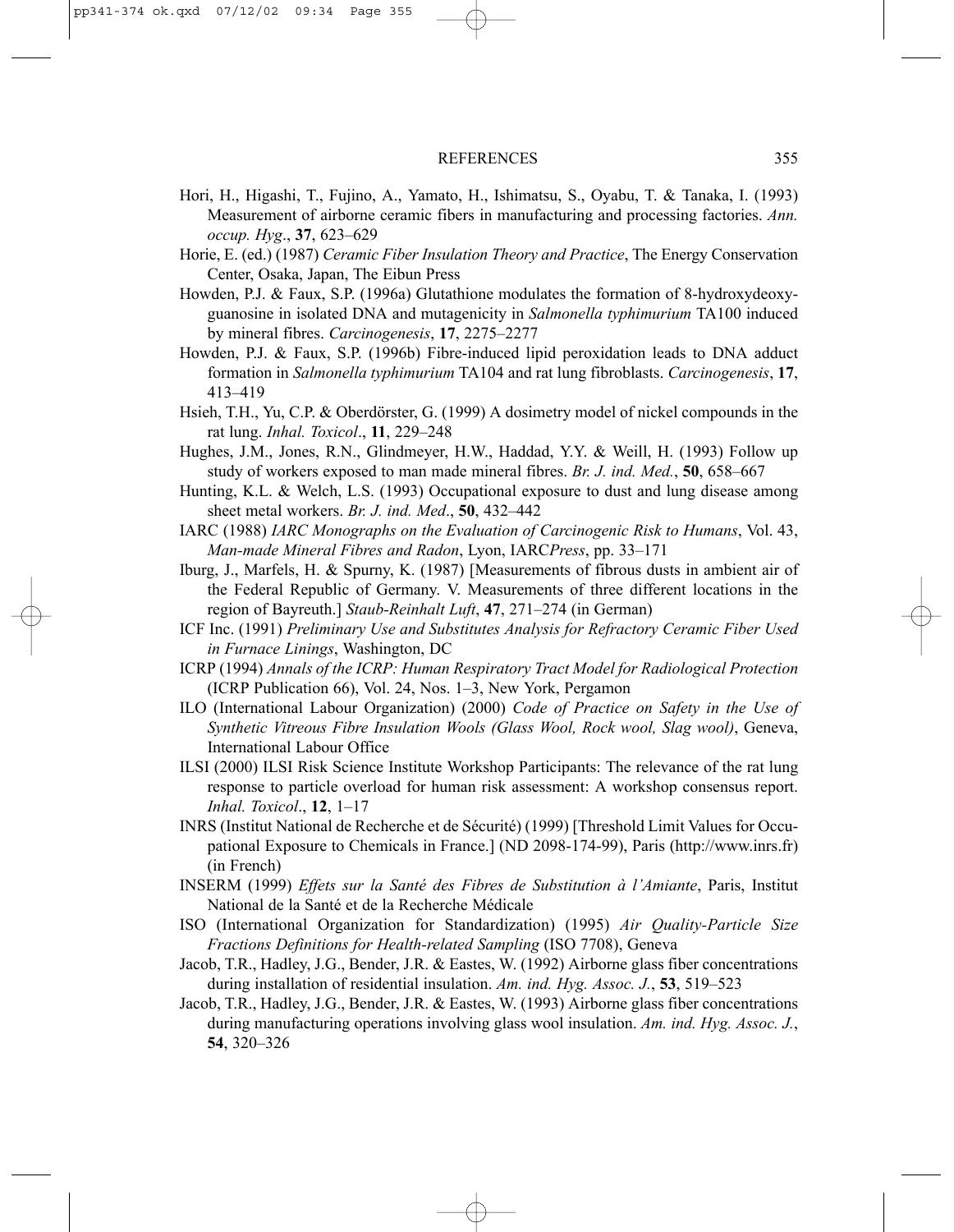- Jaffrey, T.S.A.M., Rood, A.P., Llewellyn, J.W. & Wilson, A.J. (1990) Levels of airborne manmade mineral fibres in UK dwellings. II. Fibre levels during and after some disturbance of loft insulation. *Atmosph. Environ.*, **24A**, 143–146
- Janssen, Y.M.W., Heintz, N.H., Marsh, J.P., Borm, P.J.A. & Mossman, B.T. (1994) Induction of c-*fos* and c-*jun* proto-oncogenes in target cells of the lung and pleura by carcinogenic fibers. *Am. J. Respir. Cell mol. Biol*., **11**, 522–530
- Janssen-Heininger, Y.M.W., Macara, I. & Mossman, B.T. (1999) Cooperativity between oxidants and tumor necrosis factor in the activation of nuclear factor (NF)-κB. Requirement of Ras/mitogen-activated protein kinases in the activation of NF-κB by oxidants. *Am. J. Respir. Cell mol. Biol.*, **20**, 942–952
- Järvholm, B., Hillerdal, G., Järliden, A.-K., Hansson, A., Lilja, B.-G., Tornling, G. & Westerholm, P. (1995) Occurrence of pleural plaques in workers with exposure to mineral wool. *Int. Arch. occup. environ. Health*, **67**, 343–346
- Jaurand, M.-C. (1994) *In vitro* assessment of biopersistence using mammalian cell systems. *Environ. Health Perspect*., **102** (Suppl. 5), 55–59
- Jeffery, G.B. (1922) The motion of ellipsoidal particles immersed in a viscous fluid. *Proc. R. Soc. London*, **A102**, 161–179
- Jensen, C.G. & Watson, M. (1999) Inhibition of cytokinesis by asbestos and synthetic fibres. *Cell Biol. int.*, **23**, 829–840
- Johnson, N.F. & Jaramillo, R.J. (1997) *p53*, *Cip1*, and *Gadd153* expression following treatment of A549 cells with natural and man-made vitreous fibers. *Environ. Health Perspect.*, **105** (Suppl. 5), 1143–1145
- Johnson, D.L., Healey, J.J., Ayer, H.E. & Lynch, J.R. (1969) Exposure to fibers in the manufacture of fibrous glass. *Am. ind. Hyg. Assoc. J.*, **30**, 545–550
- Julier, F., Tiesler, H. & Zindler, G. (1993) [Measurement of fibrous dust concentrations when handling mineral-wool insulations on industrial building sites.] *Staub-Reinhalt. Luft*, **53**, 245–250 (in German)
- Kamstrup, O., Davis, J.M.G., Ellehauge, A. & Guldberg, M. (1998) The biopersistence and pathogenicity of man-made vitreous fibers after short- and long-term inhalation. *Ann. occup. Hyg*., **42**, 191–199
- Kamstrup, O., Ellehauge, A., Chevalier, J., Davis, J.M.G., McConnell, E.E. & Thévenaz, P. (2001) Chronic inhalation studies of two types of stone wool fibers in rats. *Inhal. Toxicol.*, **13**, 603–621
- Kamstrup, O., Ellehauge, A., Collier, C.G. & Davis, J.M.G. (2002) Carcinogenicity studies after intraperitoneal injection of two types of stone wool fibres in rats. *Annals occup. Hyg.*, **46**, 135–142
- Kane, A.B., Boffetta, P., Saracci, R. & Wilbourn, J.D., eds (1996) *Mechanisms of Fibre Carcinogenesis* (IARC Scientific Publications No. 140), Lyon, IARC*Press*
- Karin, M. (1995) The regulation of AP-1 activity by mitogen-activated protein kinases. *J. biol. Chem.*, **270**, 16483–16486
- Karin, M. & Delhase, M. (1998) JNK or IKK, AP-1 or NF-κB, which are the targets for MEK kinase 1 action? *Proc. natl Acad. Sci. USA*, **95**, 9067–9069
- Karin, M., Liu, Z.-G. & Zandi, E. (1997) AP-1 function and regulation. *Current Opin. Cell Biol.*, **9**, 240–246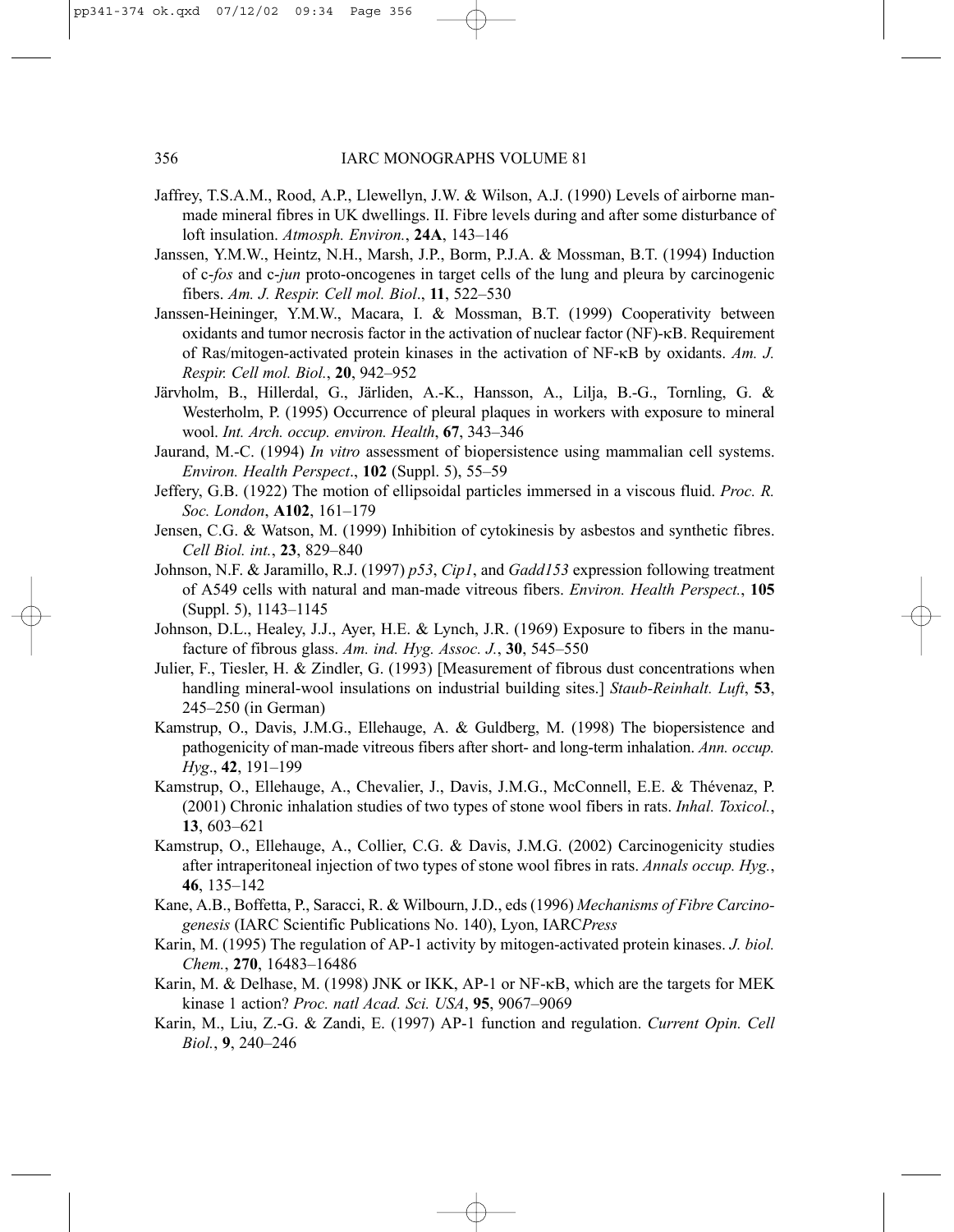- Kauffer, E. & Vigneron, J.C. (1987) [Epidemiological survey in two man-made mineral fibre producing plants. I. Measurement of dust levels.] *Arch. Mal. prof*., **48**, 1–6 (in French)
- Kauffer, E., Schneider, T. & Vigneron, J.C. (1993) Assessment of man-made mineral fibre size distributions by scanning electron microscopy. *Ann. occup. Hyg*., **37**, 469–479
- Kauppinen, T., Toikkanen, J., Pedersen, D., Young, R., Ahrens, W., Boffetta, P., Hansen, J., Kromhout, H., Maqueda Blasco, J., Mirabelli, D., de la Orden-Rivera, V., Pannett, B., Plato, N., Savela, A., Vincent, R. & Kogevinas, M. (2000) Occupational exposure to carcinogens in the European Union. *Occup. environ. Med*., **57**, 10–18
- Kiec-Šwierczynska, M. & Szymczk, W. (1995) The effect of the working environment on occupational skin disease development in workers processing rockwool. *Int. J. occup. Med. environ. Health*, **8**, 17–22
- Kilburn, K.H. & Warshaw, R.H. (1991) Difficulties of attribution of effect in workers exposed to fiberglass and asbestos. *Am. J. ind. Med*., **20**, 745–751
- Kilburn, K.H., Powers, D. & Warshaw, R.H. (1992) Pulmonary effects of exposure to fine fibreglass: Irregular opacities and small airways obstruction. *Br. J. ind. Med*., **49**, 714–720
- Kim, J.-Hong, Chang, H.-S., Kim, K.-Y., Park, W.-M., Lee, Y.-J., Choi, H.-C., Kim, K.-A. & Lim, Y. (1999) Environmental measurements of total dust and fiber concentration in manufacture and use of man-made mineral fibres. *Ind. Health*, **37**, 322–328
- Kjaerheim, K., Boffetta, P., Hansen, J., Cherrie, J., Chang-Claude, J., Eilber, U., Ferro, G., Guldner, K., Olsen, J.H., Plato, N., Proud, L., Saracci, R., Westerholm, P. & Andersen, A. (2002) Lung cancer among rock and slag wool production workers. *Epidemiology*, **13**, 445–453
- Kjuus, H., Skjaerven, R., Langård, S., Lien, J.T. & Aamodt, T. (1986) A case-referent study of lung cancer, occupational exposures and smoking. I. Comparison of title-based and exposure-based occupational information (Original articles). *Scand. J. Work Environ. Health*, **12**, 193–202
- Klingholz, R. & Steinkopf, B. (1984) The reactions of MMMF in a physiological model fluid and water. In: *Biological Effects of Man-made Mineral Fibres*, Vol. 2, Copenhagen, World Health Organization, pp. 60–86
- Knudsen, T., Guldberg, M., Christiansen, V.R. & Lund Jensen, S. (1996) New type of stonewool (HT fibres) with a high dissolution rate at pH = 4.5. *Glastech. Ber. Glass Sci. Technol.*, **69**, 331–337
- Koenig, A.R. & Axten, C.W. (1995) Exposures to airborne fiber and free crystalline silica during installation of commercial and industrial mineral wool products. *Am. ind. Hyg. Assoc. J.*, **56**, 1016–1022
- Koenig, A.R., Hamilton, R.D., Laskowski, T.E., Olson, J.R., Gordon, J.F., Christensen, V.R. & Byers, C.D. (1993) Fiber diameter measurement of bulk man-made vitreous fiber. *Anal. chim. Acta*, **280**, 289–298
- Koshi, K., Kohyama, N., Myojo, T. & Fukuda, K. (1991) Cell toxicity, hemolytic action and clastogenic activity of asbestos and its substitutes. *Ind. Health*, **29**, 37–56
- Krantz, S. (1988) Exposure to man-made mineral fibers at ten production plants in Sweden. *Scand. J. Work Environ. Health*, **14** (Suppl. 1), 49–51
- Krantz, S., Cherrie, J.W., Schneider, T., Öhlberg, I. & Kamstrup, O. (1991) *Modelling of Past Exposure to MMMF in the European Rock/Slag Wool Industry* (*Arbete och Hälsa 1991:1)*, Solna, Arbetsmiljöinstitutet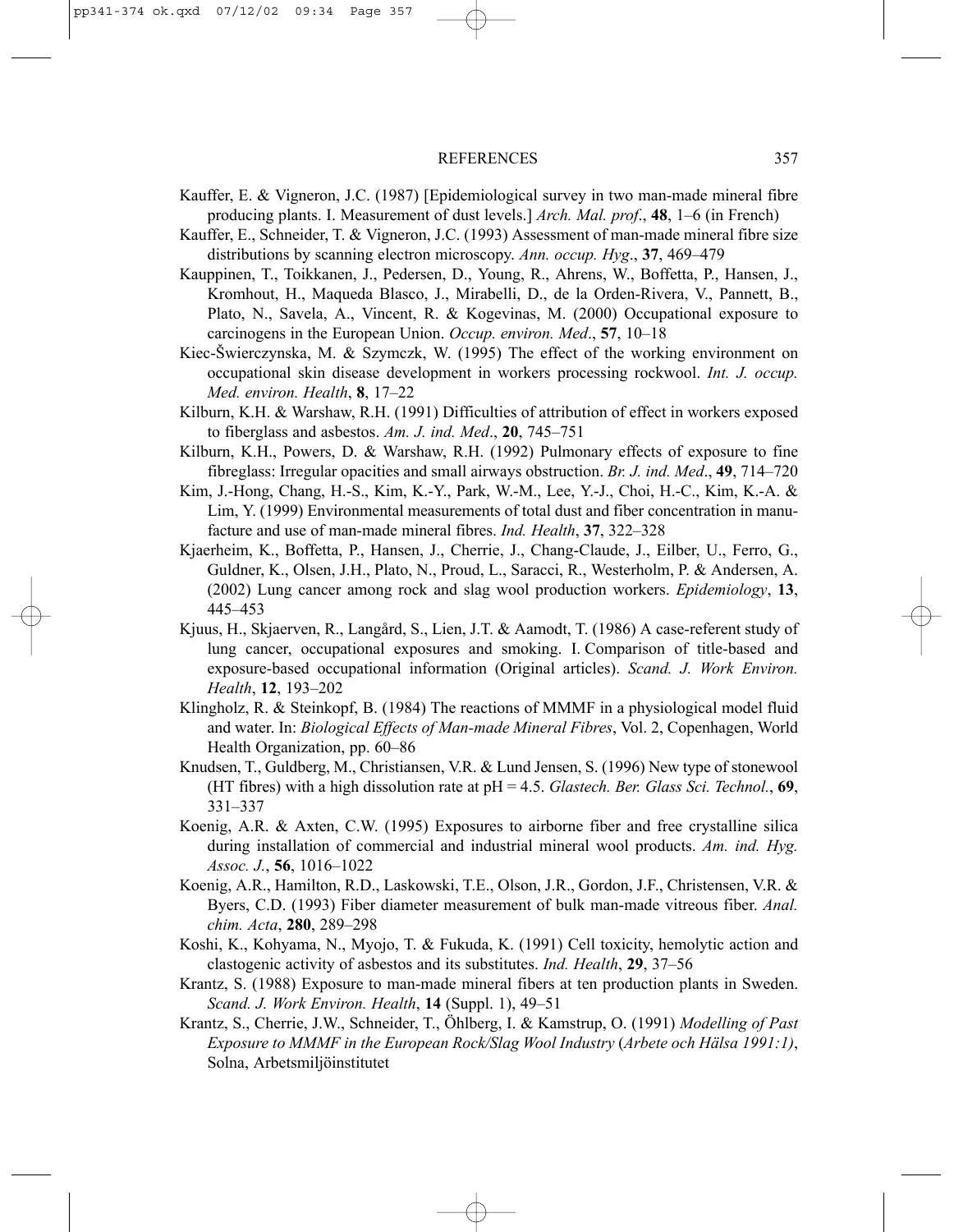- Krombach, F., Münzing, S., Allmeling, A.-M., Gerlach, J.T., Behr, J. & Dörger, M. (1997) Cell size of alveolar macrophages: An interspecies comparison. *Environ. Health Perspect*., **105** (Suppl. 5), 1261–1263
- Lambré, C., Schorsch, F., Blanchard, O., Richard, J., Boivin, J.C., Hanton, D., Grimm, H. & Morscheidt, C. (1998) An evaluation of the carcinogenic potential of five man-made vitreous fibers using the intraperitoneal test. *Inhal. Toxicol*., **10**, 995–1021
- Lanting, R.W. & Den Boeft, J. (1983) Ambient air concentrations of mineral fibers in the Netherlands. In: Reinisch, D., Schneider, H.W. & Birkner, K.F., eds, *Fibrous Dusts — Measurement, Effects, Prevention* (VDI-Berichte 475), Dusseldorf, VDI-Verlag, pp. 123–128
- Laskowski, J.J., Young, J., Gray, R., Acheson, R. & Forder, S.D. (1994) The identity, development and quantification of phases in devitrified, commercial-grade, aluminosilicate, refractory ceramic fibers: 'An X-ray powder diffractometry study'. *Anal. chim. Acta*, **286**, 9–23
- Law, B.D., Bunn, W.B. & Hesterberg, T.W. (1990) Solubility of polymeric organic fibers and man-made vitreous fibers in Gamble's solution. *Inhal. Toxicol*., **2**, 321–339
- Law, B.D., Bunn, W.B. & Hesterberg, T.W. (1991) Dissolution of natural mineral and manmade vitreous fibers in Karnovsky's and formalin fixatives. *Inhal. Toxicol*., **3**, 309–321
- Lawson, C.C., LeMasters, M.K., Kawas LeMasters, G., Simpson Reutman, S., Rice, C.H. & Lockey, J.E. (2001) Reliability and validity of chest radiograph surveillance programs. *Chest*, **120**, 64–68
- Le Bouffant, L., Henin, J.P., Martin, J.C., Normand, C., Tichoux, G. & Trolard, F. (1984) Distribution of inhaled MMMF in the rat lung — Long-term effects. In: *Biological Effects of Man-Made Mineral Fibres* (Proceedings of a WHO/IARC Conference), Vol. 2, Copenhagen, World Health Organization, pp. 143–167
- Le Bouffant, L., Daniel, H., Henin, J.P., Martin, J.C., Normand, C., Thichoux, G. & Trolard, F. (1987) Experimental study on long-term effects of inhaled MMMF on the lungs of rats. *Ann. occup. Hyg*., **31**, 765–790
- Lea, C.S., Hertz-Picciotto, I., Andersen, A., Chang-Claude, J., Olsen, J.H., Pesatori, A.C., Teppo, L., Westerholm, P., Winter, P.D. & Boffetta, P. (1999) Gender differences in the healthy workers effect among synthetic vitreous fiber workers. *Am. J. Epidemiol*., **150**, 1099–1105
- Leanderson, P. & Tagesson, C. (1989) Cigarette smoke potentiates the DNA-damaging effect of manmade mineral fibers. *Am. J. ind. Med*., **16**, 697–706
- Leanderson, P. & Tagesson, C. (1992) Hydrogen peroxide release and hydroxyl radical formation in mixtures containing mineral fibres and human neutrophils. *Br. J. ind. Med.*, **49**, 745–749
- Leanderson, P., Söderkvist, P., Tagesson, C. & Axelson, O. (1988) Formation of DNA adduct 8 hydroxy-2′-deoxyguanosine induced by man-made mineral fibres. In: Bartsch, H., Hemminki, K. & O'Neill, I.K., eds, *Methods for Detecting DNA Damaging Agents in Humans: Applications in Cancer Epidemiology and Prevention* (IARC Scientific Publications No. 89), Lyon, IARC*Press*, pp. 422–424
- Leanderson, P., Söderkvist, P. & Tagesson, C. (1989) Hydroxyl radical mediated DNA base modification by manmade mineral fibres. *Br. J. ind. Med*., **46**, 435–438
- Lee, K.P., Barras, C.E., Griffith, F.D., Waritz, R.S. & Lapin, C.A. (1981) Comparative pulmonary responses to inhaled inorganic fibers with asbestos and fiberglass. *Environ. Res*., **24**, 167–191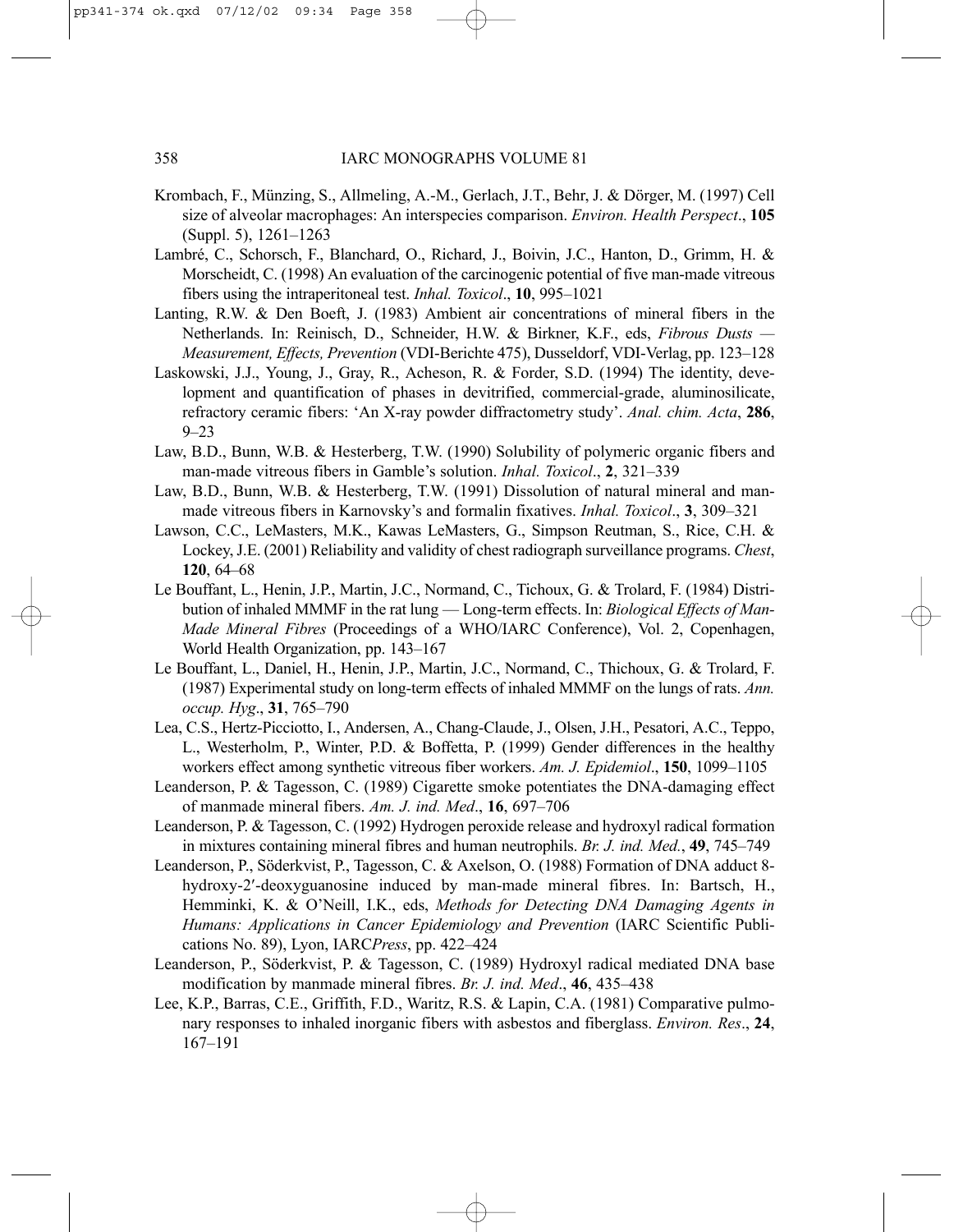- Lees, P.S.J., Breysse, P.N., McArthur, B.R., Miller, M.E., Rooney, B.C., Robbins, C.A & Corn, M. (1993) End user exposures to man-made vitreous fibers. I. Installation of residential insulation products. *Appl. occup. environ. Hyg.*, **8**, 1022–1030
- Lehuédé, P. & de Meringo, A. (1994) SEM-EDS analysis of glass fibers corroded in physiological solutions by dynamic tests with variable flow rates. *Environ. Health Perspect*., **102** (Suppl. 5), 73–75
- Lehuédé, P., de Meringo, A. & Bernstein, D.M. (1997) Comparison of the chemical evolution of MMVF following inhalation exposure in rats and acellular in vitro dissolution. *Inhal. Toxicol*., **9**, 495–523
- Leidel, N.A., Bush, K.A. & Lynch, J.R. (1977) NIOSH occupational exposure sampling strategy manual (NIOSH Publication No. 77-173), Washington, DC, United States Department of Health, Education and Welfare
- Leikauf, G.D., Fink, S.P., Miller, M.L., Lockey, J.E. & Driscoll, K.E. (1995) Refractory ceramic fibers activate alveolar macrophage eicosanoid and cytokine release. *J. appl. Physiol*., **78**, 164–171
- Leineweber, J.P. (1984) Solubility of fibres *in vitro* and *in vivo*. In: *Biological Effects of Manmade Mineral Fibres*, Vol. 2, Copenhagen, World Health Organization, pp. 87–101
- Lemasters, G., Lockey, J., Rice, C., McKay, R., Hansen, K., Lu, J., Levin, L. & Gartside, P. (1994) Radiographic changes among workers manufacturing refractory ceramic fibre and products. *Ann. occup. Hyg*., **38** (Suppl. 1), 745–751
- Lemasters, G.K., Lockey, J.E., Levin, L.S., McKay, R.T., Rice, C.H., Horvath, E.P., Papes, D.M., Lu, J.W. & Feldman, D.J. (1998) An industry-wide pulmonary study of men and women manufacturing refractory ceramic fibers. *Am. J. Epidemiol*., **148**, 910–919
- Lemasters, G., Lockey, J., Levin, L., Yiin, J., Reutman, S., Papes, D. & Rice, C. (2001) A longitudinal study of chest radiographic changes and mortality of workers in the refractory ceramic fiber industry (Abstract at the 2001 Congress of Epidemiology) (Abstract No. 986). *Am. J. Epidemiol*., **153** (Suppl. 264)
- Ljungman, A.G., Lindahl, M. & Tagesson, C. (1994) Asbestos fibres and man made mineral fibres: Induction and release of tumour necrosis factor-α from rat alveolar macrophages. *Occup. environ. Med*., **51**, 777–783
- Lockey, J.E. & Ross, C.S. (1994) Radon and man-made vitreous fibers. *J. Allergy clin. Immunol*., **94**, 310–317
- Lockey, J.E., Lemasters, G., Rice, C., Hansen, K., Levin, L., Shipley, R., Spitz, H. & Wiot, J. (1996) Refractory ceramic fiber exposure and pleural plaques. *Am. J. respir. crit. Care Med*., **154**, 1405–1410
- Lockey, J.E., LeMasters, G.K., Levin, L., Rice, C., Yiin, J., Reutman, S. & Papes, D.M. (2002) A longitudinal study of chest radiographic changes of workers in the refractory ceramic fiber industry. *Chest*, **121**, 2044–2051
- Loewenstein, K.L. (1993) *The Manufacturing Technology of Continuous Glass Fibres* (Glass Science and Technology 6), 3rd rev. Ed., Amsterdam, Elsevier
- Lum, H., Tyler, W.S., Hyde, D.M. & Plopper, C.G. (1983) Morphometry of in situ and lavaged pulmonary alveolar macrophages from control and ozone-exposed rats. *Exp. Lung Res*., **5**, 61–77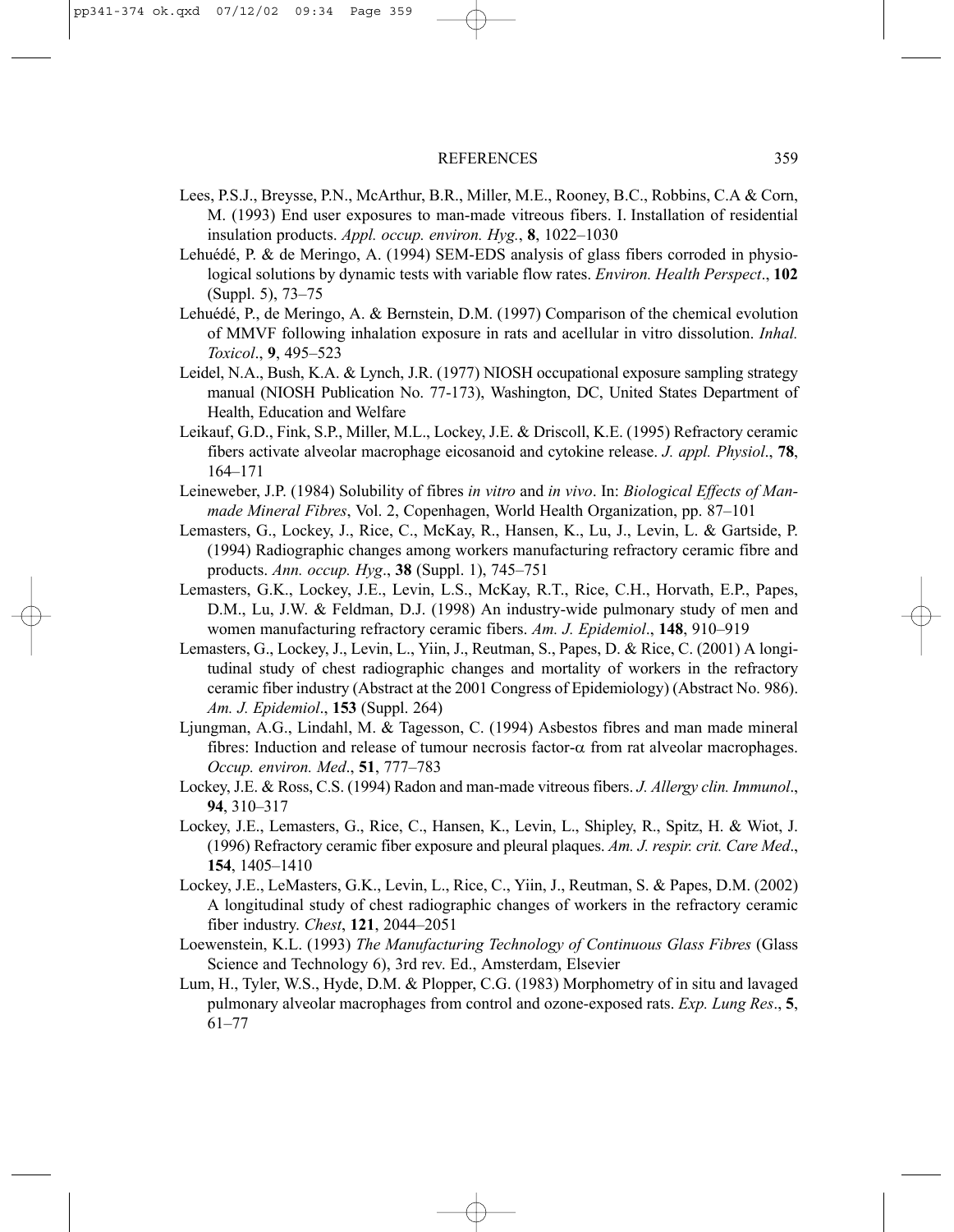- Lundborg, M., Johard, U., Johansson, A., Eklund, A., Falk, R., Kreyling, W. & Camner, P. (1995) Phagolysosomal morphology and dissolution of cobalt oxide particles by human and rabbit alveolar macrophages. *Exp. Lung Res*., **21**, 51–66
- Luoto, K., Holopainen, M., Karppinen, K., Perander, M. & Savolainen, K. (1994a) Dissolution of man-made vitreous fibers in rat alveolar macrophage culture and Gamble's saline solution: Influence of different media and chemical composition of the fibers. *Environ. Health Perspect*., **102** (Suppl. 5), 103–107
- Luoto, K., Holopainen, M. & Savolainen, K. (1994b) Scanning electron microscopic study on the changes in the cell surface morphology of rat alveolar macrophages after their exposure to man-made vitreous fibers. *Environ. Res*., **66**, 198–207
- Luoto, K., Holopainen, M., Kangas, J., Kalliokoski, P. & Savolainen, K. (1995) The effect of fiber length on the dissolution by macrophages of rockwool and glasswool fibers. *Environ. Res*., **70**, 51–61
- Luoto, K., Holopainen, M., Perander, M., Karppinen, K. & Savolainen, K.M. (1996) Cellular effects of particles — Impact of dissolution on toxicity of man-made mineral fibers. *Centr. Eur. J. public Health*, **4**, 29–32
- Luoto, K., Holopainen, M., Sarataho, M. & Savolainen, K. (1997) Comparison of cytotoxicity of man-made vitreous fibers. *Ann. occup. Hyg.*, **41**, 31–50
- Luoto, K., Holopainen, M., Kangas, J., Kalliokoski, P. & Savolainen, K. (1998) Dissolution of short and long rockwool and glasswool fibers by macrophages in flowthrough cell culture. *Environ. Res*., **A78**, 25–37
- Maltoni, C. & Minardi, F. (1989) Recent results of carcinogenicity bioassays of fibers and other particulate materials. In: Bignon, J., Peto, J. & Saracci, R., eds, *Non-Occupational Exposure to Mineral Fibres* (IARC Scientific Publications No. 90), Lyon, IARC*Press*, pp. 46–53
- Maples, K.R. & Johnson, N.F. (1992) Fiber induced hydroxyl radical formation: Correlation with mesothelioma induction in rats and humans. *Carcinogenesis*, **13**, 2035–2039
- Marchand, J.L., Luce, D., Leclerc, A., Goldberg, P., Orlowski, E., Bugel, I. & Brugère, J. (2000) Laryngeal and hypopharyngeal cancer and occupational exposure to asbestos and man-made vitreous fibers: Results of a case–control study. *Am. J. ind. Med.*, **37**, 581–589
- Marchant, G.E., Amen, M.A., Bullock, C.H., Carter, C.M., Johnson, K.A., Reynolds, J.W., Connelly, F.R. & Crane, A.E. (2002) A synthetic vitreous fibre (SVF) occupational exposure database: Implementing the SVF health and safety partnership program. *Appl. occup. environ. Hyg*., **17**, 276–285
- Marks-Konczalik, J., Gillissen, A., Jaworska, M., Löseke, S., Voss, B., Fisseler-Eckhoff, A., Schmitz, I. & Schultze-Werninghaus, G. (1998) Induction of manganese superoxide dismutase gene expression in bronchoepithelial cells after rockwool exposure. *Lung*, **176**, 165–180
- Marsh, G.M., Enterline, P.E., Stone, R.A. & Henderson, V.L. (1990) Mortality among a cohort of US man-made mineral fiber workers: 1985 Follow-up. *J. occup. Med.*, **32**, 594–604
- Marsh, G.M., Stone, R.A., Owens, A.D., Henderson, V.L., Smith, T.J. & Quinn, M.M. (1993) *A Descriptive Analysis of the New Fiber and Co-exposure Data for the US Cohort Study of Man-made Vitreous Fiber Production (Proceedings of the 24th International Congress on Occupational Health, Nice, France)*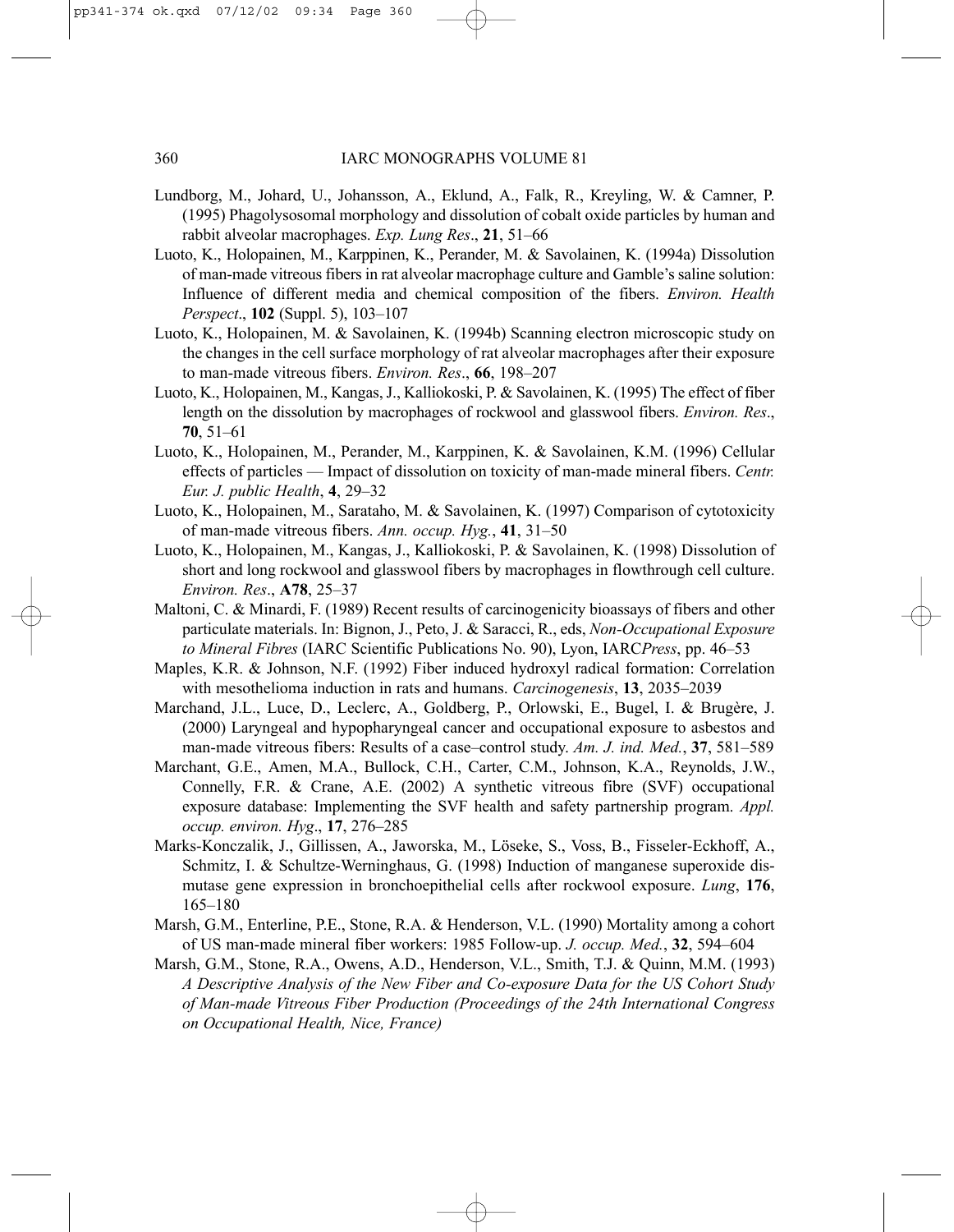- Marsh, G., Stone, R., Youk, A., Smith, T., Quinn, M., Henderson, V., Schall, L., Wayne, L. & Lee, K. (1996) Mortality among United States rock wool and slag wool workers: 1989 Update. *J. occup. Health Safety Austr. N.Z.*, **12**, 297–312
- Marsh, G.M., Youk, A.O., Stone, R.A., Buchanich, J.M., Gula, M.J., Smith, T.J. & Quinn, M.M. (2001a) Historical cohort study of US man-made vitreous fiber production workers. I. 1992 fiberglass cohort follow-up: Initial findings. *J. occup. environ. Med.*, **43**, 741–756
- Marsh, G.M., Buchanich, J.M. & Youk, A.O. (2001b) Historical cohort study of US man-made vitreous fiber production workers. VI. Respiratory system cancer standardized mortality ratios adjusted for the confounding effect of cigarette smoking. *J. occup. environ. Med*., **43**, 803–808
- Marsh, G.M., Gula, M.J., Youk, A.O., Buchanich, J.M., Churg, A. & Colby, T.V. (2001c) Historical cohort study of US man-made vitreous fiber production workers. II. Mortality from mesothelioma. *J. occup. environ. Med*., **43**, 757–766
- Martin, J.-C., Imbernon, E., Goldberg, M., Chevalier, A. & Bonenfant, S. (2000) Occupational risk factors for lung cancer in the French electricity and gas industry. A case–control survey nested in a cohort of active employees. *Am. J. Epidemiol*., **151**, 902–912
- Mast, R.W., Hesterberg, T.W., Glass, L.R., McConnell, E.E., Anderson, R. & Bernstein, D.M. (1994) Chronic inhalation and biopersistence of refractory ceramic fiber in rats and hamsters. *Environ. Health Perspect*., **102** (Suppl. 5), 207–209
- Mast, R.W., McConnell, E.E., Hesterberg, T.W., Chevalier, J., Kotin, P., Thévenaz, P., Bernstein, D.M., Glass, L.R., Miiller, W.C. & Anderson, R. (1995a) Multiple-dose chronic inhalation toxicity study of size-separated kaolin refractory ceramic fiber in male Fischer 344 rats. *Inhal. Toxicol*., **7**, 469–502
- Mast, R.W., McConnell, E.E., Anderson, R., Chevalier, J., Kotin, P., Bernstein, D.M., Thévenaz, P., Glass, L.R., Miiller, W.C. & Hesterberg, T.W. (1995b) Studies on the chronic toxicity (inhalation) of four types of refractory ceramic fiber in male Fischer 344 rats. *Inhal. Toxicol.*, **7**, 425–467
- Mast, R.W., Yu, C.P., Oberdörster, G., McConnell, E.E. & Utell, M.J. (2000a) A retrospective review of the carcinogenicity of refractory ceramic fiber in two chronic Fischer 344 rat inhalation studies: An assessment of the MTD and implications for risk assessment. *Inhal. Toxicol*., **12**, 1141–1172
- Mast, R.W., Maxim, L.D., Utell, M.J. & Walker A.M. (2000b) Refractory ceramic fiber: Toxicology, epidemiology, and risk analyses — A review. *Inhal. Toxicol*., **12**, 359–399
- Mattson, S.M. (1994) Glass fiber dissolution in simulated lung fluid and measures needed to improve consistency and correspondence to *in vivo* dissolution. *Environ. Health Perspect*., **102** (Suppl. 5), 87–90
- Maxim, L.D., Kelly, W.P., Walters, T. & Waugh, R. (1994) A multiyear workplace-monitoring program for refractory ceramic fibers. *Regulat. Toxicol. Pharmacol*., **20**, S200–S215
- Maxim, L.D., Allshouse, J.N., Kelly, W.P., Walters, T. & Waugh, R. (1997) A multiyear workplace-monitoring program for refractory ceramic fibers: Findings and conclusions. *Regul. Toxicol. Pharmacol*., **26**, 156–171
- Maxim, L.D., Allshouse, J.N., Deadman, J.E., Kleck, C., Kostka, M., Webster, D., Class, P. & Sébastien, P. (1998) CARE — A European programme for monitoring and reducing refractory ceramic fibre dust at the workplace: Initial results. *Gefahrstoffe Reinhalt. Luft*, **58**, 97–103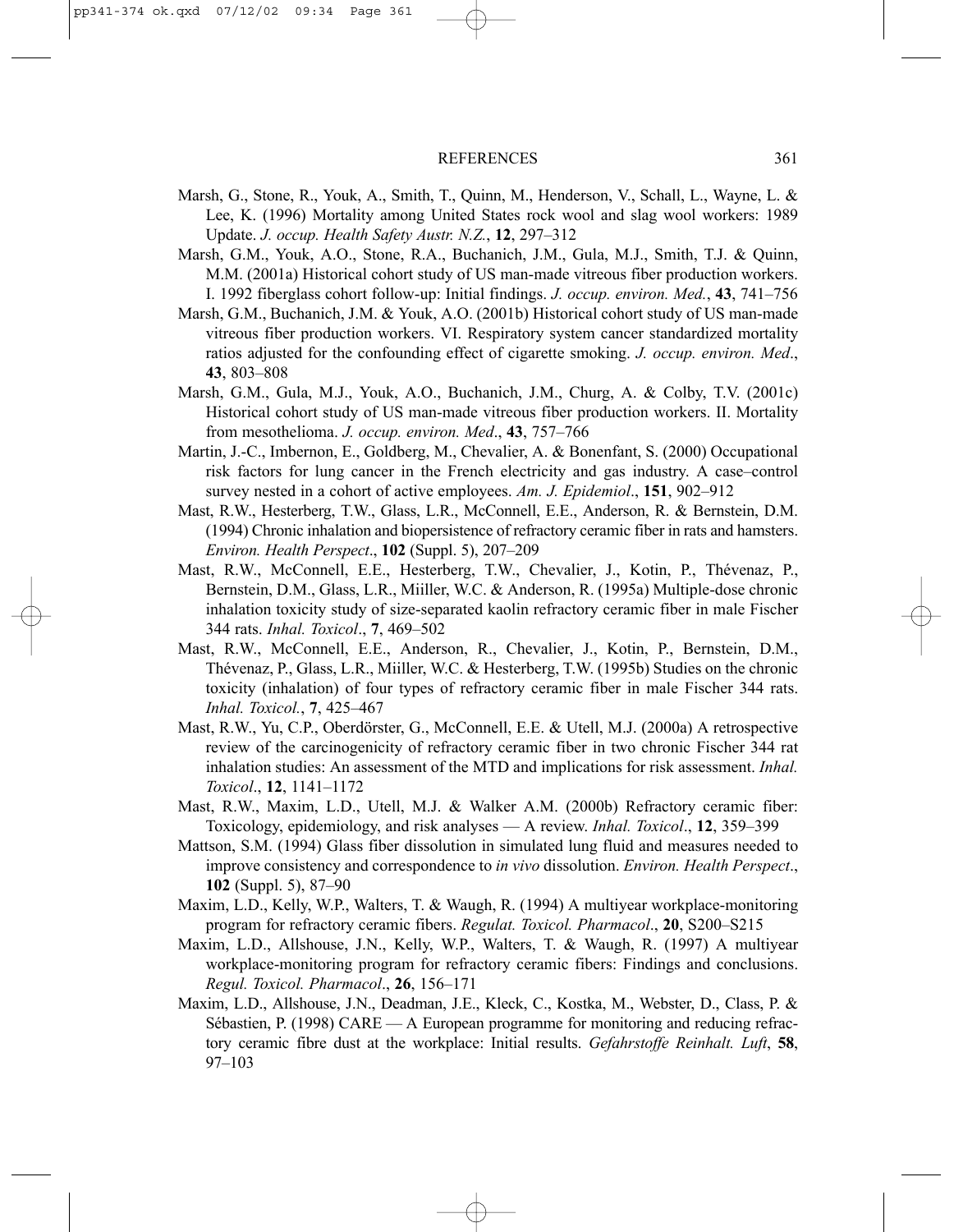- Maxim, L.D., Venturin, D. & Allshouse, J.N. (1999a) Respirable crystalline silica exposure associated with the installation and removal of RCF and conventional silica-containing refractories in industrial furnaces. *Regul. Toxicol. Pharmacol*., **29**, 44–63
- Maxim, L.D., Mast, R.W., Utell, M.J., Yu, C.P., Boymel, P.M., Zoitos, B.K. & Cason, J.E. (1999b) Hazard assessment and risk analysis of two new synthetic vitreous fibers. *Regul. Toxicol. Pharmacol*., **30**, 54–74
- Maxim, L.D., Allshouse, J.N., Chen, S.H., Treadway, J.C. & Venturin, D.E. (2000a) Workplace monitoring of refractory ceramic fiber in the United States. *Regul. Toxicol. Pharmacol*., **32**, 293–309
- Maxim, L.D., Allshouse, J.N. & Venturin, D.E. (2000b) The random-effects model applied to refractory ceramic fiber data. *Regul. Toxicol. Pharmacol*., **32**, 190–199
- McClellan, R.O. (1997) Use of mechanistic data in assessing human risks from exposure to particles. *Environ. Health Perspect*., **105** (Suppl. 5), 1363–1372
- McConnell, E.E. (1994) Synthetic vitreous fibers Inhalation studies. *Regul. Toxicol. Pharmacol.*, **20**, S22–S34
- McConnell, E.E., Wagner, J.C., Skidmore, J.W. & Moore, J.A. (1984) A comparative study of the fibrogenic and carcinogenic effects of UICC Canadian chrysotile B asbestos and glass microfibre (JM 100). In: *Biological Effects of Man-made Mineral Fibres* (Proceedings of a WHO/IARC Conference), Vol 2, Copenhagen, World Health Organization, pp. 234–252
- McConnell, E.E., Kamstrup, O., Musselman, R., Hesterberg, T.W., Chevalier, J., Miiller, W.C. & Thévenaz, P. (1994) Chronic inhalation study of size-separated rock and slag wool insulation fibers in Fischer 344/N rats. *Inhal. Toxicol*., **6**, 571–614
- McConnell, E.E., Mast, R.W., Hesterberg, T.W., Chevalier, J., Kotin, P., Bernstein, D.M., Thévenaz, P., Glass, L.R. & Anderson, R. (1995) Chronic inhalation toxicity of a kaolinbased refractory ceramic fiber (RCF) in Syrian golden hamsters. *Inhal. Toxicol*., **7**, 503–532
- McConnell, E.E., Axten, C., Hesterberg, T.W., Chevalier, J., Miiller, W.C., Everitt, J., Oberdörster, G., Chase, G.R., Thévenaz, P. & Kotin, P. (1999) Studies on the inhalation toxicology of two fiberglasses and amosite asbestos in the Syrian golden hamster. Part II. Results of chronic exposure. *Inhal. Toxicol.*, **11**, 785–835
- McDonald, J.C., Case, B.W., Enterline, P.E., Henderson, V., McDonald, A.D., Plourde, M. & Sébastien, P. (1990) Lung dust analysis in the assessment of past exposure of man-made mineral fibre workers. *Ann. occup. Hyg*., **34**, 427–441
- de Meringo, A., Morscheidt, C., Thélohan, S. & Tiesler, H. (1994) *In vitro* assessment of biodurability: Acellular systems. *Environ. Health Perspect*., **102** (Suppl. 5), 47–53
- Miller, B.G., Searl, A., Davis, J.M.G., Donaldson, K., Cullen, R.T., Bolton, R.E., Buchanan, D. & Soutar, C.A. (1999) Influence of fibre length, dissolution and biopersistence on the production of mesothelioma in the rat peritoneal cavity. *Ann. occup. Hyg*., **43**, 155–166
- Mohr, J.G. & Rowe, W.P. (1978) *Fiber Glass*, New York, Van Nostrand Reinhold
- Monchaux, G., Bignon, J., Jaurand, M.C., Lafuma, J., Sebastien, P., Masse, R., Hirsch, A. & Goni, J. (1981) Mesotheliomas in rats following inoculation with acid-leached chrysotile asbestos and other mineral fibres. *Carcinogenesis*, **2**, 229–236
- Monopolies and Mergers Commission (1991) *The Morgan Crucible Company plc and Manville Corporation, a Report on the Merger Situation*, London, Her Majesty's Stationery Office
- Moolgavkar, S.H., Turim, J., Brown, R.C. & Luebeck, E.G. (2001a) Long man-made fibers and lung cancer risk. *Regul. Toxicol. Pharmacol*., **33**, 138–146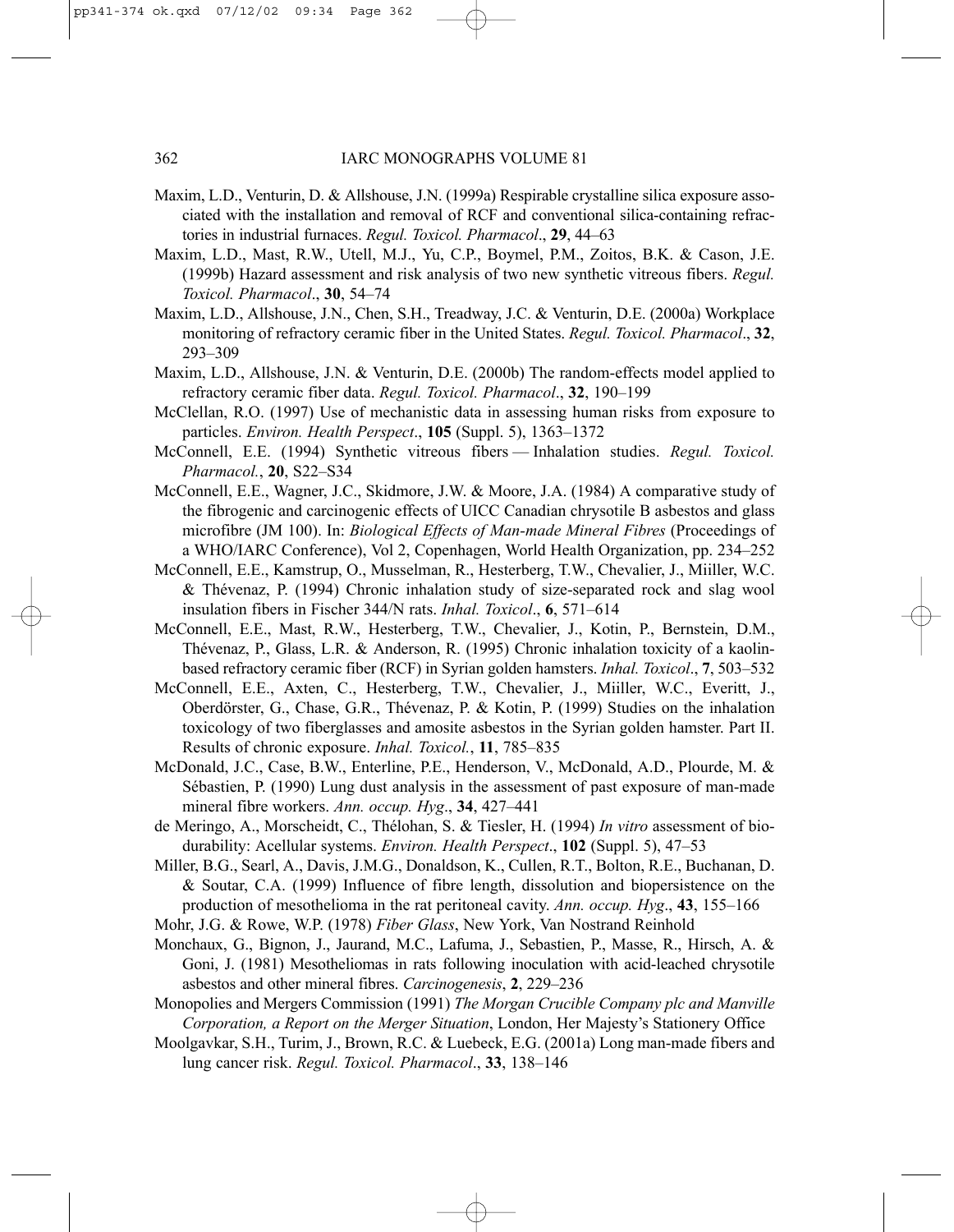- Moolgavkar, S.H., Brown, R.C. & Turim, J. (2001b) Biopersistence, fiber length, and cancer risk assessment for inhaled fibers. *Inhal. Toxicol*., **13**, 755–772
- Moorman, W.J., Mitchell, R.T., Mosberg, A.T. & Donofrio, D.J. (1988) Chronic inhalation toxicology of fibrous glass in rats and monkeys. *Ann. occup. Hyg*., **32** (Suppl. 1), 757–767
- Morgan, A. (1994) *In vivo* evaluation of chemical biopersistence of man-made mineral fibers. *Environ. Health Perspect*., **102** (Suppl. 5), 127–131
- Morgan, A. & Holmes, A. (1986) Solubility of asbestos and man-made mineral fibers *in vitro* and *in vivo*: Its significance in lung disease. *Environ. Res*., **39**, 475–484
- Morgan, A., Holmes, A. & Davison, W. (1982) Clearance of sized glass fibres from the rat lung and their solubility *in vivo*. *Ann. occup. Hyg*., **25**, 317–331
- Morrow, P.E. (1984) Pulmonary clearance. In: Esman & Mehlman, eds, *Advances in Modern Environmental Toxicology*, Vol. VIII, *Occupational and Industrial Hygiene: Concepts and Methods*, Princeton, NJ, Princeton Scientific Publishers, pp. 183–202
- Morrow, P.E. (1988) Possible mechanisms to explain dust overloading of the lungs. *Fundam. appl. Toxicol*., **10**, 369–384
- Morrow, P.E. & Yu, C.P. (1985) Models of aerosol behavior in airways. In: Moren, F., Newhouse, M.T. & Dolovich, M.B., eds, *Aerosols in Medicine. Principles, Diagnosis and Therapy*, Amsterdam, Elsevier, pp. 149–191
- Mossman, B.T. & Sesko, A.M. (1990) In vitro assays to predict the pathogenicity of mineral fibers. *Toxicology*, **60**, 53–61
- Moulin, J.J., Pham, Q.T., Mur, J.M., Meyer-Bisch, C., Caillard, J.F., Massin, N., Wild, P., Teculescu, D., Delepine, P., Hunzinger, E., Perreaux, J.P. & Muller, J. (1987) [Epidemiological study in two factories producing artificial mineral fibres: II. Respiratory symptoms and lung function.] *Arch. Mal. prof*., **48**, 7–16 (in French)
- Moulin, J.J., Mur, J.M., Wild, P., Perreaux, J.P. & Pham, Q.T. (1986) Oral cavity and laryngeal cancers among man-made mineral fiber production workers. *Scand. J. Work Environ. Health*, **12**, 27–31
- Moulin, J.J., Wild, P., Mur, J.M., Caillard, J.F., Massin, N., Meyer-Bisch, C., Toamain, J.P., Hanser, P., Liet, S., DuRoscoat, M.N. & Segala, A. (1988) Respiratory health assessment by questionnaire of 2024 workers involved in man-made mineral fiber production. *Int. Arch. occup. environ. Health*, **61**, 171–178
- Muhle, H. & Bellmann, B. (1995) Biopersistence of man-made vitreous fibres. *Ann. occup. Hyg*., **39**, 655–660
- Muhle, H. & Bellmann, B. (1997) Significance of the biodurability of man-made vitreous fibers to risk assessment. *Environ. Health Perspect*., **105** (Suppl. 5), 1045–1047
- Muhle, H., Pott, F., Bellmann, B., Takenaka, S. & Ziem, U. (1987) Inhalation and injection experiments in rats to test the carcinogenicity of MMMF. *Ann. occup. Hyg*., **31**, 755–764
- Muhle, H., Bellmann, B. & Pott, F. (1994) Comparative investigations of the biodurability of mineral fibers in the rat lung. *Environ. Health Perspect*., **102** (Suppl. 5), 163–168
- Murata-Kamiya, N., Tsutsui, T., Fujino, A., Kasai, H. & Kaji, H. (1997) Determination of carcinogenic potential of mineral fibers by 8-hydroxydeoxyguanosine as a marker of oxidative DNA damage in mammalian cells. *Int. Arch. occup. environ. Health*, **70**, 321–326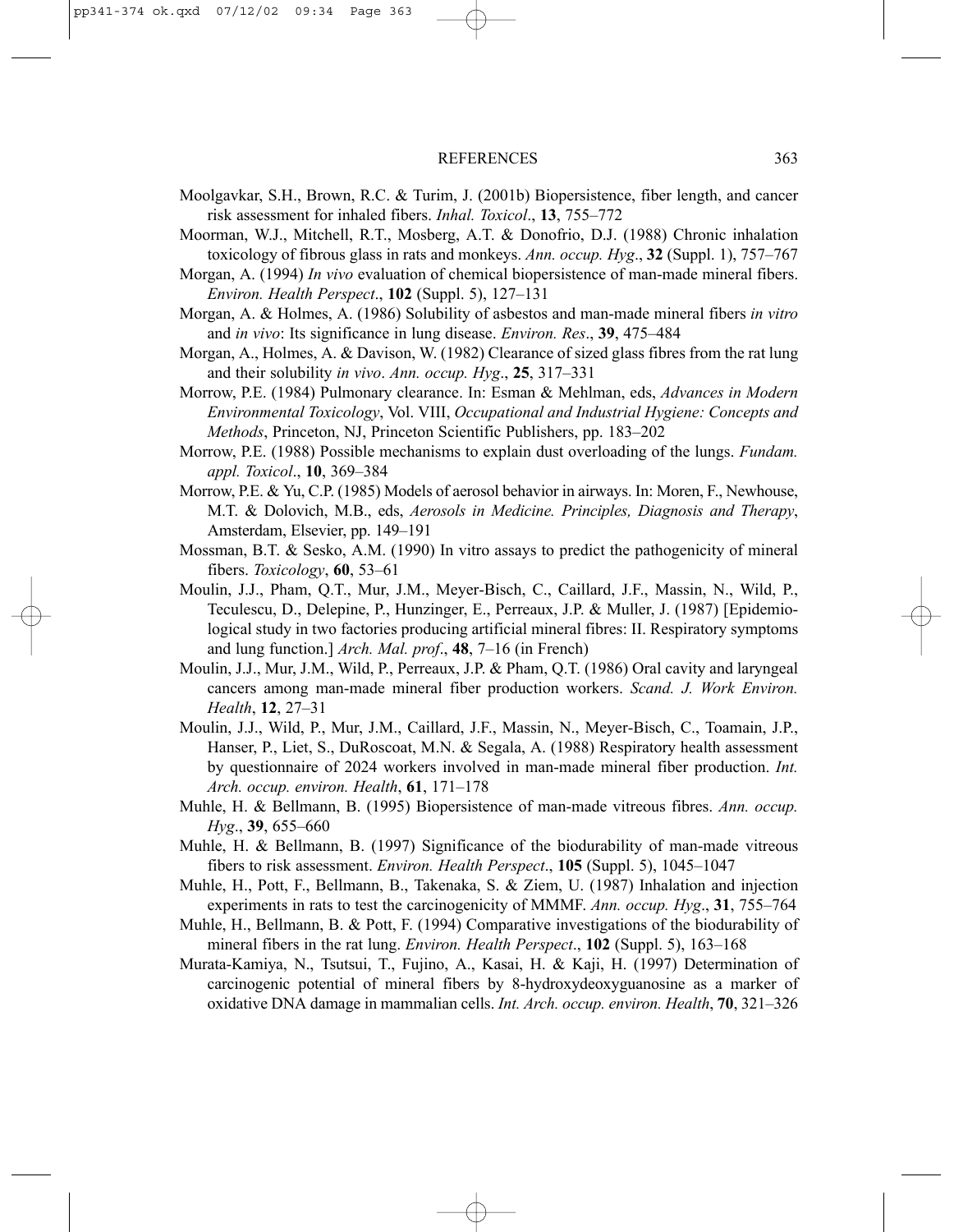- Musselman, R.P., Miiller, W.C., Eastes, W., Hadley, J.G., Kamstrup, O., Thevenaz, P. & Hesterberg, T.W. (1994a) Biopersistences of man-made vitreous fibers and crocidolite fibers in rat lungs following short-term exposures. *Environ. Health Perspect*., **102** (Suppl. 5), 139–143
- Musselman, R.P., Miiller, W.C., Eastes, W., Hadley, J.G., Kamstrup, O., Thevenaz, P. & Hesterberg, T.W. (1994b) Biopersistence of crocidolite versus man-made vitreous fibers in rat lungs after brief exposures. In: Mohr, U., Dungworth, D.L., Mauderly, J.L. & Oberdörster, G., eds, *Toxic and Carcinogenic Effects of Solid Particles in the Respiratory Tract*, Washington, DC, ILSI Press, pp. 451–454
- Nadeau, D., Fouquette-Couture, L., Paradis, D., Khorami, J., Lane, D., Dunnigan, J. (1987) Cytotoxicity of respirable dusts from industrial minerals: Comparison of two naturally occurring and two man-made silicates. *Drug Chem. Toxicol*., **10**, 49–86
- NAIMA (North American Insulation Manufacturers' Association) and EURIMA (European Insulation Manufacturers' Association) (2001) *Background Material Prepared for IARC by NAIMA, EURIMA, and FARIMA (Fiberglass and Rockwool Insulation Manufacturers' Association of Australia)*
- National Research Council (2000) *Review of The U.S. Navy's Exposure Standard for Manufactured Vitreous Fibers*, Washington, DC, National Academy Press, pp. 1–73
- Nielsen, O. (1987) Man made mineral fibers in the indoor climate caused by ceiling of manmade mineral wool. In: Seifert, B., Esdorn, H., Fisher, M., Rüden, H. & Wegner, J., eds, *Indoor Air, 1987, Proceedings of the 4th International Conference on Indoor Air Quality and Climate,* Vol. 1, Berlin, Institute of Water, Soil and Air Hygiene, pp. 580–583
- Nikitina, O.V., Kogan, F.M., Vanchugova, N.N. & Frash, V.N. (1989) [Comparative oncogenicity of basalt fibers and chrysotile asbestos.] *Gig. Tr. prof. Zbl*., **4**, 7–11 (in Russian)
- NIOSH (National Institute for Occupational Safety and Health) (1994) Asbestos and other fibers by PCM. In: *NIOSH Manual of Analytical Methods* (NMAM) (4th Ed.) (www.cdc.gov/niosh), Method 7400, Issue 2, Cincinnati, OH
- Noack, K.H. & Böckler-Klusemann, M. (1993) [Asbestos in the Environment.] In: Grohmann, D. & Sonnenschein, G., eds, Asbest (Special Edition of the Newsletter 'Working Safety'), Maschinenbau- und Metall-Berufsgenossenschaft, Bielefeld, Bielefelder Verlagsanstalt (in German)
- Oberdörster, G. (1988) Lung clearance of inhaled insoluble and soluble particles. *J. Aerosol Med*., **1**, 289–330
- Oberdörster, G. (1989) Combined effects of tobacco smoke and asbestos fibers in the lung: Synergism or increased dose to target sites? In: *Biological Interaction of Inhaled Mineral Fibers and Cigarette Smoke, Proceedings of an International Symposium-Workshop*, Columbus, OH, Battelle Press, pp. 195–209
- Oberdörster, G. (1996) Evaluation and use of animal models to assess mechanisms of fibre carcinogenicity. In: Kane, A.B., Boffetta, P. & Wilbourn, J.D., eds., *Mechanisms of Fibre Carcinogenesis* (IARC Scientific Publication No. 140), Lyon, IARC*Press*, pp. 107–125
- Oberdörster, G. (2000) Determinants of the pathogenicity of man-made vitreous fibers (MMVF). *Int. Arch. occup. environ. Health*, **73** (Suppl.), S60–S68
- Oberdörster, G. (2002) Toxicokinetics and effects of fibrous and nonfibrous particles. *Inhal. Toxicol.*, **14**, 29–56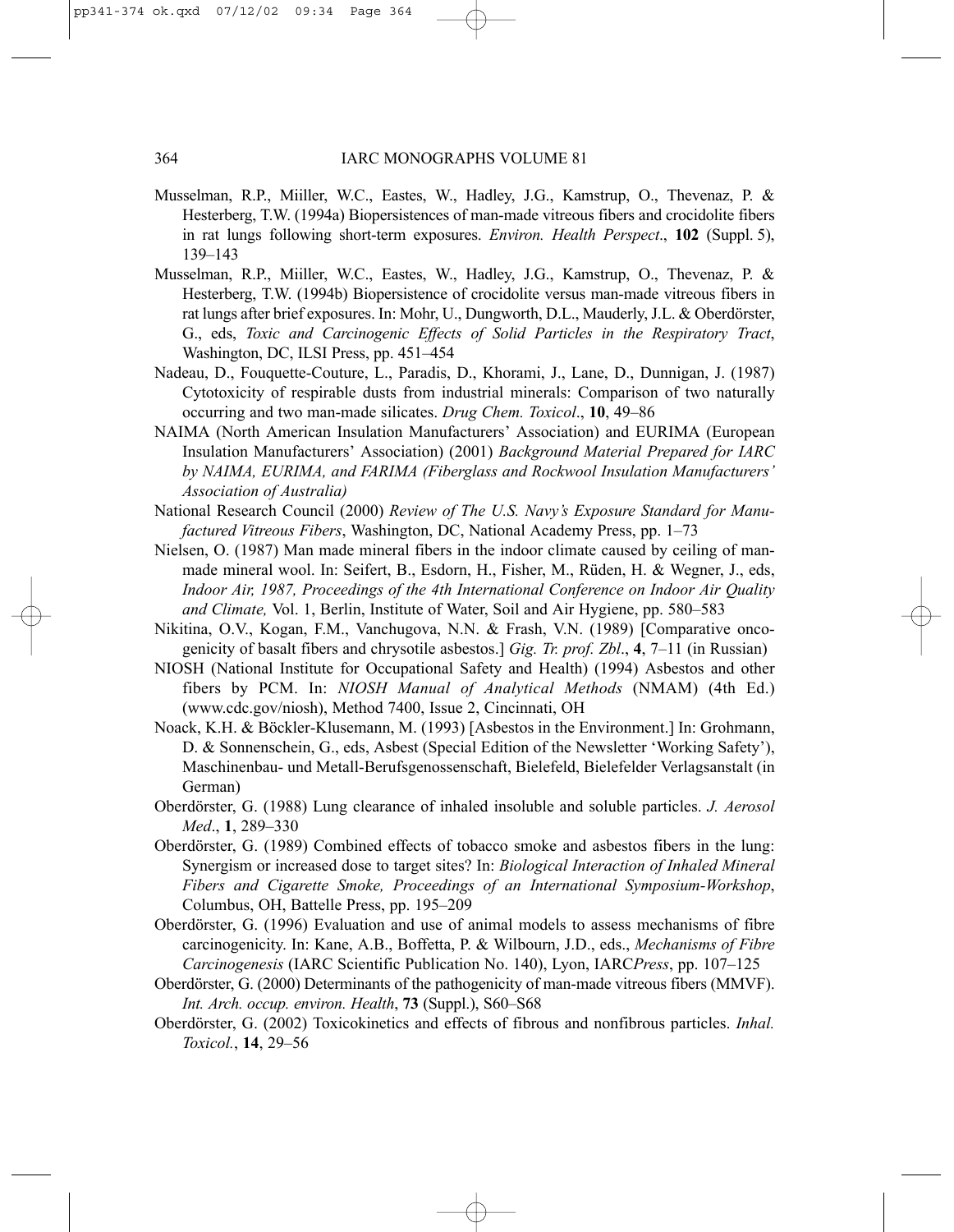- Oberdörster, G., Morrow, P.E. & Spurny, K. (1988) Size dependent lymphatic short term clearance of amosite fibers in the lung. *Ann. occup. Hyg*., **32**, 149–156
- Oberdörster, G., Ferin, J. & Lehnert, B.E. (1994) Correlation between particle size, *in vivo* particle persistence and lung injury. *Environ. Health Perspect.*, **102** (Suppl. 5), 173–179
- Ohyama, M., Otake, T. & Morinaga, K. (2000) The chemiluminescent response from human monocyte-derived macrophages exposed to various mineral fibers of different sizes. *Ind. Health*, **38**, 289–293
- Okayasu, R., Wu, L. & Hei, T.K. (1999) Biological effects of naturally occurring and manmade fibres: *In vitro* cytotoxicity and mutagenesis in mammalian cells. *Br. J. Cancer*, **79**, 1319–1324
- Ong, T., Liu, Y., Zhong, B.-Z., Jones, W.G. & Whong, W.-Z. (1997) Induction of micronucleated and multinucleated cells by man-made fibers in vitro in mammalian cells. *J. Toxicol. environ. Health*, **50**, 409–414
- Osgood, C.J. (1994) Refractory ceramic fibers (RCFs) induce germline aneuploidy in Drosophila oocytes. *Mutat. Res*., **324**, 23–27
- Oshimura, M., Hesterberg, T.W., Tsutsui, T. & Barrett, J.C. (1984) Correlation of asbestosinduced cytogenetic effects with cell transformation of Syrian hamster embryo cells in culture. *Cancer Res.*, **44**, 5017–5022
- Ottery, J., Cherrie, J.W., Dodgson, J. & Harrison, G.E. (1984) A summary report on the environmental conditions at 13 European MMMF plants*.* In: *Biological Effects of Man-Made Mineral Fibres (Proceedings of a WHO/IARC Conference)*, Vol. 1, Copenhagen, World Health Organization, pp. 83–117
- Pache, J.-C., Janssen, Y.M.W., Walsh, E.S., Quinlan, T.R., Zanella, C.L., Low, R.B., Taatjes, D.J. & Mossman, B.T. (1998) Increased epidermal growth factor-receptor protein in a human mesothelial cell line in response to long asbestos fibers. *Am. J. Pathol.*, **152**, 333–340
- Pelin, K., Kivipensas, P. & Linnainmaa, K. (1995) Effects of asbestos and man-made vitreous fibers on cell division in cultured human mesothelial cells in comparison to rodent cells. *Environ. mol. Mutag*., **25**, 118–125
- Perrault, G., Dion, C. & Cloutier, Y. (1992) Sampling and analysis of mineral fibers on construction sites. *Appl. occup. environ. Hyg.*, **7**, 323–326
- Petersen, R. & Sabroe, S. (1991) Irritative symptoms and exposure to mineral wool. *Am. J. ind. Med*., **20**, 113–122
- Pigott, G.H. & Ishmael, J. (1992) The effects of intrapleural injections of alumina and aluminosilicate (ceramic) fibres. *Int. J. exp. Pathol.*, **73**, 137–146
- Plato, N., Krantz, S., Anderson, L., Gustavsson, P. & Lundgren, L. (1995a) Characterization of current exposure to man-made vitreous fibres (MMVF) in the prefabricated house industry in Sweden. *Ann. occup. Hyg.*, **39**, 167–179
- Plato, N., Krantz, S., Gustavsson, P., Smith, T.J. & Westerholm, P. (1995b) Fiber exposure assessment in the Swedish rock wool and slag wool production industry in 1938–1990. *Scand. J. Work Environ. Health*, **21**, 345–352
- Plato, N., Westerholm, P., Gustavsson, P., Hemmingsson, T., Hogstedt, C. & Krantz, S. (1995c) Cancer incidence, mortality and exposure–response among Swedish man-made vitreous fiber production workers. *Scand. J. Work Environ. Health*, **21**, 353–361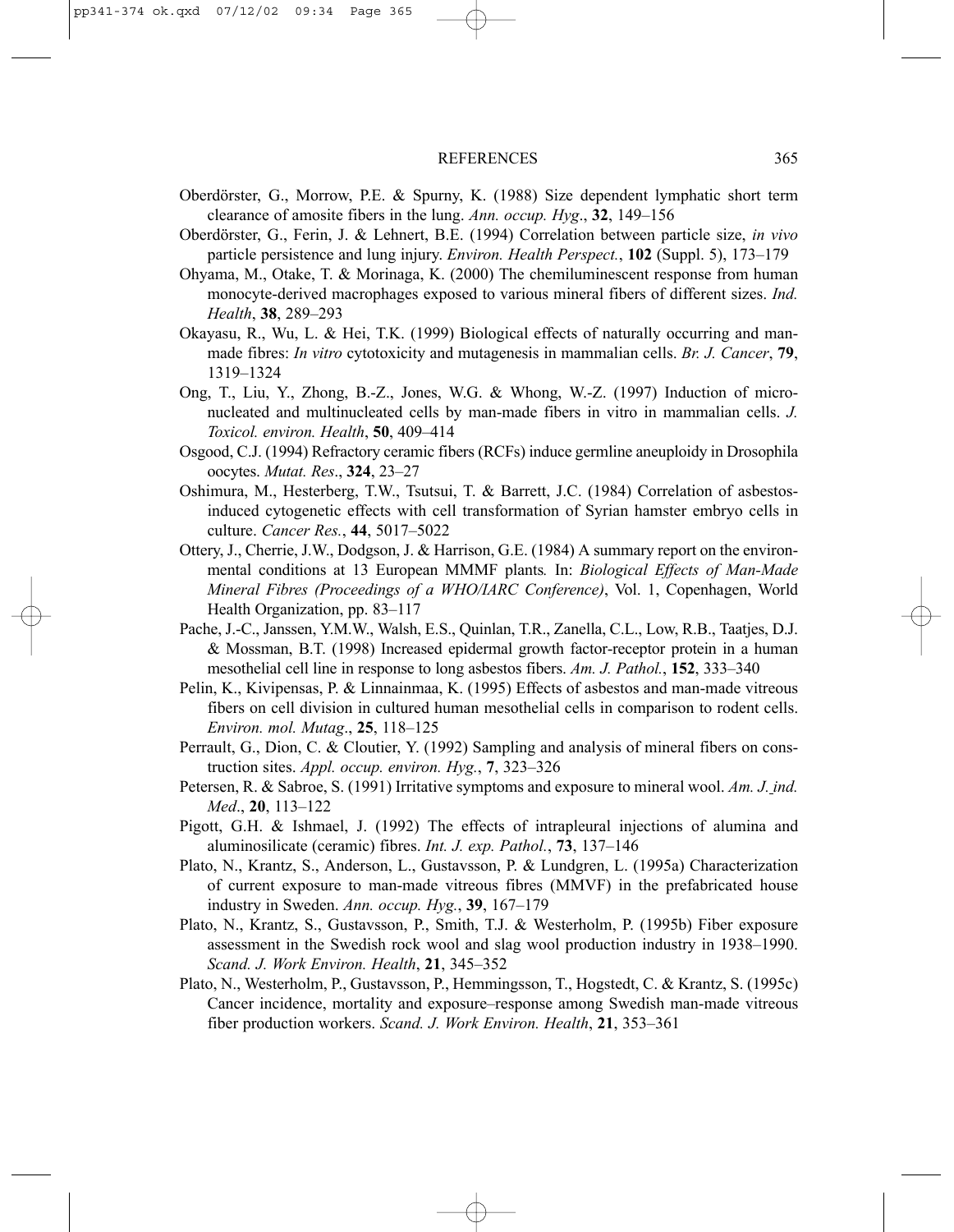- Pohlabeln, H., Jöckel, K.-H., Brüske-Hohlfeld, I., Möhner, M., Ahrens, W., Bolm-Audorff, U., Arhelger, R., Römer, W., Kreienbrock, L., Kreuzer, M., Jahn, I. & Wichmann, H.-E. (2000) Lung cancer and exposure to man-made vitreous fibers: Results from a pooled case-control study in Germany. *Am. J. ind. Med.*, **37**, 469–477
- Pott, F. (1989) Carcinogenicity of fibres in experimental animals Data and evaluation. In: Bates, D.V., Dungworth, D.L., Lee, P.N., McClellan, R.O. & Roe, F.J.C., eds, *Assessment of Inhalation Hazards* (ILSI Monographs), Berlin, Springer-Verlag, pp. 243–253
- Pott, F. (1995) Detection of mineral fibre carcinogenicity with the intraperitoneal test Recent results and their validity. *Ann. occup. Hyg.*, **39**, 771–779
- Pott, F., Huth, F. & Friedrichs, K.H. (1974) Tumorigenic effect of fibrous dusts in experimental animals. *Environ. Health Perspect*., **9**, 313–315
- Pott, F., Friedrichs, K.H. & Huth, F. (1976) [Results of animal experiments concerning the carcinogenic effect of fibrous dusts and their interpretation with regard to the carcinogenesis in humans.] *Zbl. Bakteriol*. *Orig. B*, **162**, 467–505 (in German)
- Pott, F., Huth, F. & Spurny, K (1980) Tumour induction after intraperitoneal injection of fibrous dust. In: Wagner, J.C., ed., *Biological Effects of Mineral Fibres* (IARC Scientific Publications No. 30), Lyon, IARC*Press*, pp. 337–342
- Pott, F., Schlipköter, H.W., Ziem, U., Spurny, K. & Huth, F. (1984a) New results from implantation experiments with mineral fibres. In: *Biological Effects of Man-Made Mineral Fibres* (Proceedings of a WHO/IARC Conference), Vol. 2, Copenhagen, World Health Organization, pp. 286–302
- Pott, F., Ziem, U. & Mohr, U. (1984b) *Lung carcinomas and mesotheliomas following intratracheal instillation of glass fibres and asbestos*. In: *Proceedings of the VIth International Pneumoconiosis Conference, Bochum, Federal Republic of Germany, 20–23 September 1983*, Vol. 2, Geneva, International Labour Office, pp. 746–756
- Pott, F., Ziem, U., Reiffer, F.-J., Huth, F., Ernst, H. & Mohr, U. (1987) Carcinogenicity studies on fibres, metal compounds, and some other dusts in rats. *Exp. Pathol.*, **82**, 129–152
- Pott, F., Matscheck, A., Ziem, U., Muhle, H. & Huth, F. (1988) Animal experiments with chemically treated fibres. *Ann. occup. Hyg.*, **32** (Suppl. 1), 353–359
- Pott, F., Roller, M., Ziem, U., Reiffer, F.-J., Bellmann, B, Rosenbruch, R. & Huth, F. (1989) Carcinogenicity studies on natural and man-made fibres with the intraperitoneal test in rats. In: Bignon, J., Peto, J. & Saracci, R., eds, *Non-Occupational Exposure to Mineral Fibres* (IARC Scientific Publications No. 90), Lyon, IARC*Press*, pp. 173–179
- Pott, F., Roller, M., Rippe, R.M., Germann, P.-G. & Bellmann, B. (1991) Tumours by the intraperitoneal and intrapleural routes and their significance for the classification of mineral fibres. In: Brown, R.C., Hoskins, J.A. & Johnson, N.F., eds, *Mechanisms in Fibre Carcinogenesis* (NATO ASI Series 223), New York, Plenum Press, pp. 547–565
- Pott, F., Roller, M., Althoff, G.H., Kamino, K., Bellmann, B. & Ulm, K. (1993) [Estimation of the carcinogenicity of inhaled fibres.] *VDI Berichte*, **No. 1075**, 17–77 (in German)
- Pott, F., Dungworth, D.L., Heinrich, U., Muhle, H., Kamino, K., Germann, P.-G., Roller, M., Rippe, R.M. & Mohr, U. (1994) Lung tumours in rats after intratracheal instillation of dusts. *Ann. occup. Hyg*., **38**, 357–363
- Potter, R.M. & Mattson, S.M. (1991) Glass fiber dissolution in a physiological saline solution. *Glastech. Ber*., **64**, 16–28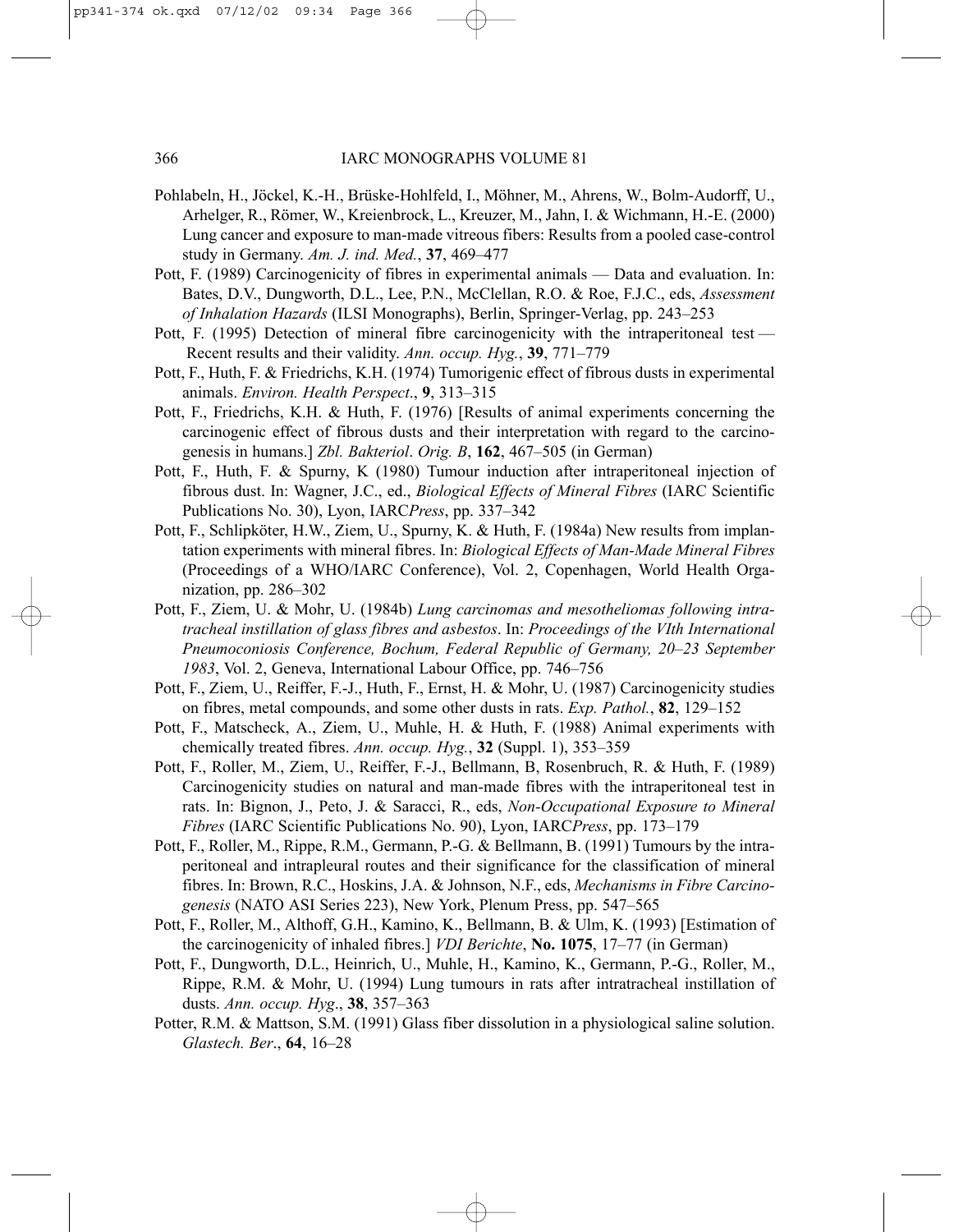- Quinn, M.M., Smith, T.J., Youk, A.O., Marsh, G.M., Stone, R.A., Buchanich, J.M. & Gula, M.J. (2001) Historical cohort study of US man-made vitreous fiber production workers. VIII. Exposure-specific job analysis. *J. occup. environ. Med*., **43**, 824–834
- Riboldi, L., Rivolta, G., Barducci, M., Errigo, G. & Picchi, O. (1999) [Respiratory disease caused by MMVF fibres and yarn.] *Med. Lav*., **90**, 53–66 (in Italian)
- Rice, C., Lockey, J., Lemasters, G., Levin, L. & Gartside, P. (1996) Identification of changes in airborne fibre concentrations in refractory ceramic fibre manufacture related to process or ventilation modifications. *Occup. Hyg.,* **3**, 85–90
- Rice, C.H., Lockey, J.E., Lemasters, G.K., Levin, L.L., Staley, P. & Hansen, K.R. (1997) Estimation of historical and current employee exposure to refractory ceramic fibers during manufacturing and related operations. *Appl. occup. environ. Hyg.*, **12**, 54–61
- Rindel, A.C., Bach, E., Breum, N.O., Hugod, E. & Schneider, T. (1987) Correlating health effect with indoor air quality in kindergartens. *Int. Arch. Occup. Environ. Health*, **59**, 363–373
- Rockwool International (2001) *Statement for IARC, 2001-10-10*, Rockwool International A/S, Hedenhusene, Denmark
- Rödelsperger, K., Teichert, U., Marfels, H., Spurny, K., Arhelger, R. & Woitowitz, H.-J. (1989) Measurement of inorganic fibrous particulates in ambient air and indoors with the scanning electron microscope. In: Bignon, J., Peto, J. & Saracci, R., eds, *Non-Occupational Exposure to Mineral Fibres* (IARC Scientific Publication No. 90), Lyon, IARC*Press*, pp. 361–366
- Rödelsperger, K., Barbisan, P., Teichert, U., Arhelger, R. & Woitowitz, H.-J. (1998) Indoor emission of mineral wool products. *VDI Berichte*, **1417**, 337–354
- Rödelsperger, K., Jöckel, K.-H., Pohlabeln, H., Römer, W. & Woitowitz, H.-J. (2001) Asbestos and man-made vitreous fibers as risk factors for diffuse malignant mesothelioma: Results from a German hospital-based case–control study. *Am. J. ind. Med.*, **39**, 262–275
- Roller, M. & Pott, F. (1998) Carcinogenicity of man-made fibres in experimental animals and its relevance for classification of insulation wools. *Eur. J. Oncol*., **3**, 231–239
- Roller, M., Pott, F., Kamino, K., Althoff, G.-H. & Bellmann, B. (1996) Results of current intraperitoneal carcinogenicity studies with mineral and vitreous fibers. *Exp. Toxicol. Pathol*., **48**, 3–12
- Roller, M., Pott, F., Kamino, K., Althoff, G.-H. & Bellmann, B. (1997) Dose-response relationship of fibrous dusts in intraperitoneal studies. *Env. Health Persp.*, **105** (Suppl. 5), 1253–1256
- Rood, A.P. & Streeter, R.R. (1985) Size distribution of airborne superfine man-made mineral fibers determined by transmission electron microscopy. *Am. ind. Hyg. Assoc. J*., **46**, 257–261
- Rossiter, C.E. (1993) Pulmonary effects of exposure to fine fibreglass: Irregular opacities and small airways obstruction. *Br. J. ind. Med*., **50**, 382–384 (correspondence)
- Rossiter, C.E., Gilson, J.C., Sheers, G., Thomas, H.F., Trenthowan, W.N., Cherrie, J.W. & Harrington, J.M. (1994) Refractory ceramic fiber production workers: Analysis of radiograph readings. *Ann. occup. Hyg*., **38**, 731–738
- Ruotsalainen, M., Hirvonen, M.-R., Luoto, K. & Savolainen, K.M. (1999) Production of reactive oxygen species by man-made vitreous fibers in human polymorphonuclear leukocytes. *Hum. exp. Toxicol.*, **18**, 354–362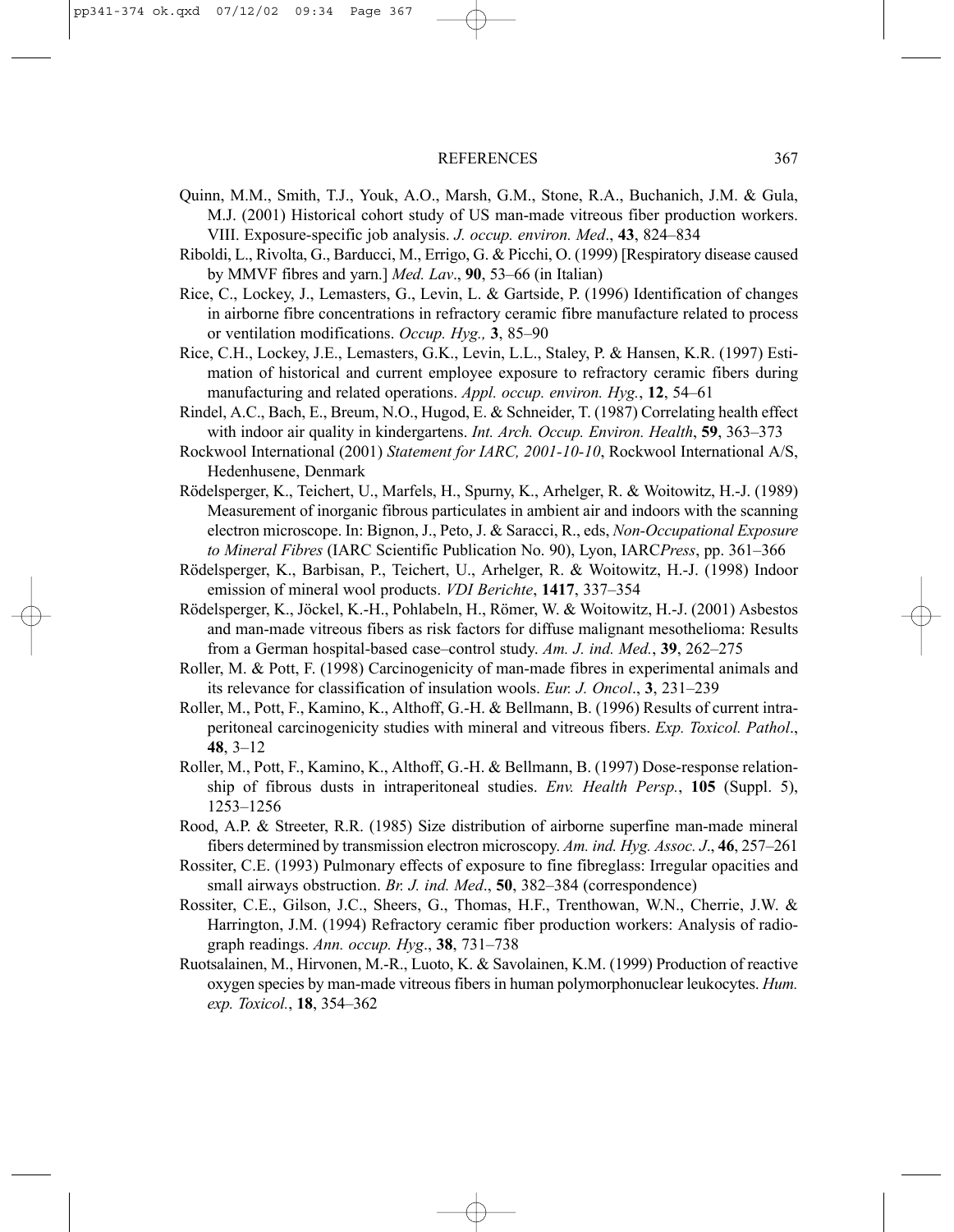- Rutten, A., Bermudez, E., Mangum, J., Wong, B., Moss, O. & Everitt, J. (1994a) Pleural pathology in hamsters and rats exposed to instilled man-made vitreous fibers. In: Dungworth, D.L., Mauderly, J.L. & Oberdörster, G., eds, *Toxic and Carcinogenic Effects of Solid Particles in the Respiratory Tract* (ILSI Monographs), Washington, DC, ILSI Press, pp. 595–598
- Rutten, A.A.J.J.L., Bermudez, E., Mangum, J.B., Wong, B.A., Moss, O.R. & Everitt, J.I. (1994b) Mesothelial cell proliferation induced by intrapleural instillation of man-made fibers in rats and hamsters. *Fundam. appl. Toxicol*., **23**, 107–116
- Sali, D., Boffetta, P., Andersen, A., Cherrie, J.W., Chang Claude, J., Hansen, J., Olsen, J.H., Pesatori, A.C., Plato, N., Teppo, L., Westerholm, P., Winter, P. & Saracci, R. (1999) Nonneoplastic mortality of European workers who produce man made vitreous fibers. *Occup. environ. Med.*, **56**, 612–617
- Saracci, R., Simonato, L., Acheson, E.D., Andersen, A., Bertazzi, P.A., Claude, J., Charnay, N., Estève, J., Frentzel-Beyme, R.R., Gardner, M.J., Jensen, O.M., Maasing, R., Olsen, J.H., Teppo, L.H.I., Westerholm, P. & Zocchetti, C. (1984a) The IARC mortality and cancer incidence study of MMMF production workers*.* In: *Biological Effects of Man-Made Mineral Fibres (Proceedings of a WHO/IARC Conference)*, Vol. 1, Copenhagen, World Health Organization, pp. 279–310
- Saracci, R., Simonato, L., Acheson, E.D., Andersen, A., Bertazzi, P.A., Claude, J., Charnay, N., Estève, J., Frentzel-Beyme, R.R., Gardner, M.J., Jensen, O.M., Maasing, R., Olsen, J.H., Teppo, L.H.I., Westerholm, P. & Zocchetti, C. (1984b) Mortality and incidence of cancer of workers in the man made vitreous fibres producing industry: An international investigation at 13 European plants. *Br. J. ind. Med.,* **41**, 425–436
- Schins, R.P.F. & Donaldson, K. (2000) Nuclear factor kappa-B activation by particles and fibers. *Inhal. Toxicol.*, **12** (Suppl. 3), 317–326
- Schlesinger, R.B., Ben-Jebria, A., Dahl, A.R., Snipes, M.D. & Ultman, J. (1997) Disposition of inhaled toxicants. In: Massaro, E.J., ed., *Handbook of Human Toxicology*, Boca Raton, FL, CRC Press, pp. 493–550
- Schneider, T. (1979a) Exposures to man-made mineral fibres in user industries in Scandinavia. *Ann. occup. Hyg.*, **22**, 153–162
- Schneider, T. (1979b) The influence of counting rules on the number and on the size distribution of fibers. *Ann. occup. Hyg*., **21**, 341–350
- Schneider, T. (1984) Review of surveys in industries that use MMMF. In: *Biological Effects of Man-Made Mineral Fibres (Proceedings of a WHO/IARC Conference)*, Vol. 1, Copenhagen, World Health Organization., pp. 178–190
- Schneider, T. (1986) Man-made mineral fibres and other fibres in the air and settled dust. *Environ. int*., **12**, 61–65
- Schneider, T. (2000) Synthetic vitreous fibers. In: Spengler, J.D., Samet, J.M. & McCarthy, J.F., eds, *Indoor Air Quality Handbook*, New York, McGraw-Hill, pp. 39.1–39.29
- Schneider, T. & Holst, E. (1983) Man-made mineral fibre size distributions utilizing unbiased and fibre length biased counting methods and the bivariate log-normal distribution. *J. Aerosol. Sci*., **14**, 139–146
- Schneider, T. & Stokholm, J. (1981) Accumulation of fibres in the eyes of workers handling man-made mineral fibre products. *Scand. J. Work Environ. Health*, **7**, 271–276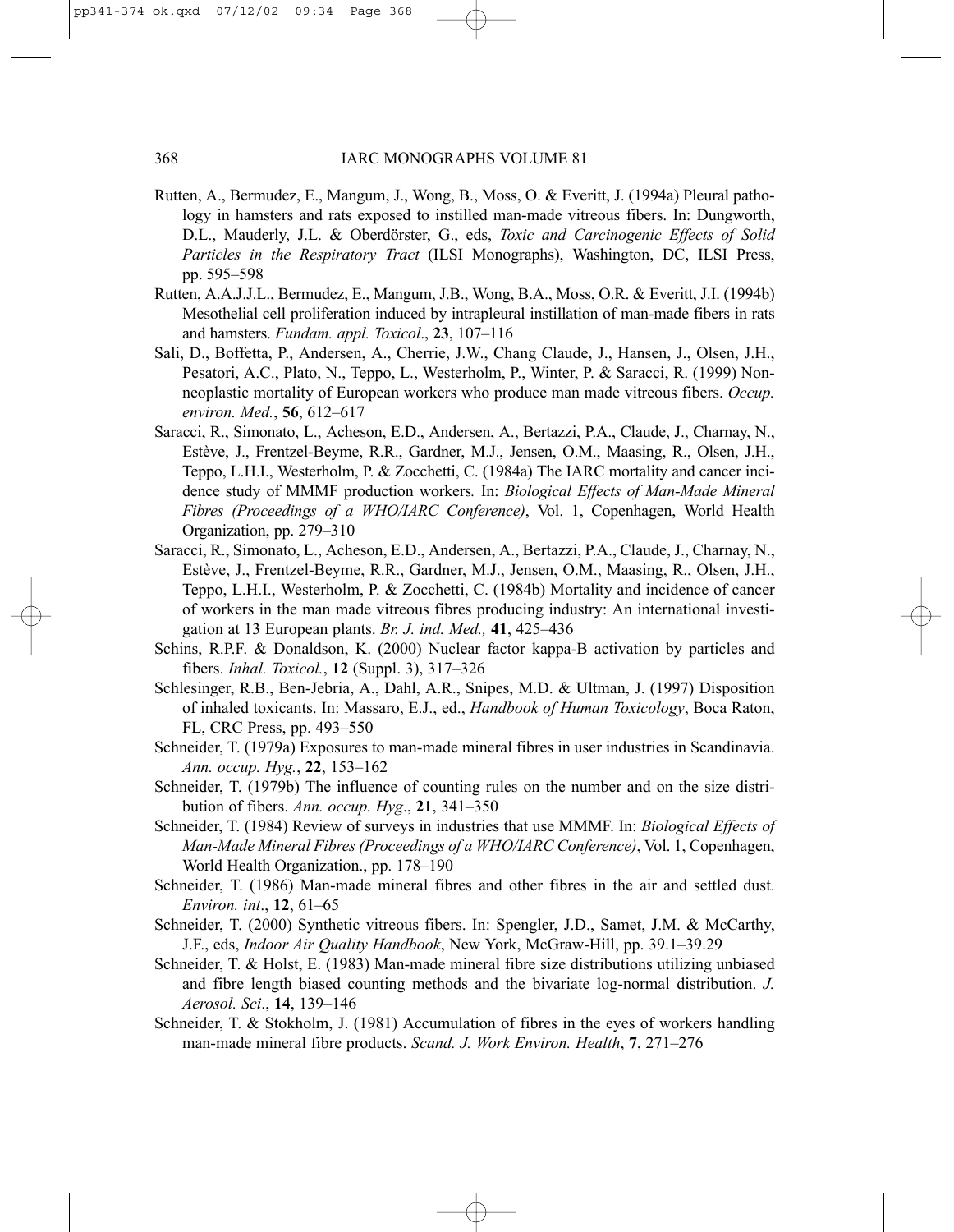- Schneider, T., Holst, E. & Skotte, J. (1983) Size distributions of airborne fibres generated from man-made mineral fibre products. *Ann. occup. Hyg*., **27**, 157–171
- Schneider, T., Skotte, J. & Nissen, P. (1985) Man-made mineral fibre size fractions and their interrelation. *Scand. J. Work Environ. Health*, **11**, 117–122
- Schneider, T., Nielsen, O., Bredsdorff, P. & Linde, P. (1990) Dust in buildings with man-made mineral fiber ceiling boards. *Scand. J. Work Environ. Health*, **16**, 434–439
- Schneider, T., Burdett, G., Martinon, L., Brochard, P., Guillemin, M., Teichert, U. & Draeger, U. (1996) Ubiquitous fiber exposure in selected sampling sites in Europe. *Scand. J. Work Environ. Health*, **22**, 274–284
- Schnittger, J. (1993) [Measurement and identification of inorganic fibres in ambient air.] In: *Faserförmige Stäube Vorschriften, Wirkungen, Messung, Minderung (*VDI Berichte No. 1075), Düsseldorf, Verein Deutscher Ingenieure Verlag, pp. 283–295 (in German)
- Scholze, H. & Conradt, R. (1987) An *in vitro* study of the chemical durability of siliceous fibres. *Ann. occup. Hyg*., **31**, 683–692
- Schupp, M. (1990) A global view of the RCF market. *Ceram. Bull*., **69**, 63–64
- Schürch, S., Gehr, P., Im Hof, V., Geiser, M. & Green, F. (1990) Surfactant displaces particles toward the epithelium in airways and alveoli. *Respir. Physiol*., **80**, 17–32
- Searl, A., Buchanan, D., Cullen, R.T., Jones, A.D., Miller, B.G. & Soutar, C.A. (1999) Biopersistence and durability of nine mineral fibre types in rat lungs over 12 months. *Ann. occup. Hyg*., **43**, 143–153
- Sébastien, P. (1994) Biopersistence of man-made vitreous silicate fibers in the human lung. *Environ. Health Perspect*., **102** (Suppl. 5), 225–228
- Sebring, R.J. & Lehnert, B.E. (1992) Morphometric comparisons of rat alveolar macrophages, pulmonary interstitial macrophages, and blood monocytes. *Exp. Lung Res*., **18**, 479–496
- Shannon, H.S., Hayes, M., Julian, J.A. & Muir, D.C.F. (1984) Mortality experience of glass fibre workers. *Br. J. ind. Med.*, **41**, 35–38
- Shannon, H.S., Jamieson, E., Julian, J.A., Muir, D.C.F. & Walsh, C. (1987) Mortality experience of Ontario glass fibre workers — Extended follow-up. *Ann. occup. Hyg.*, **31**, 657–662
- Shannon, H.S., Jamieson, E., Julian, J.A. & Muir, D.C.F. (1990) Mortality of glass filament (textile) workers. *Br. J. ind. Med*., **47**, 533–536
- Shaulian, E. & Karin, M. (2001) AP-1 in cell proliferation and survival. *Oncogene*, **20**, 2390–2400
- Siemiatycki, J., ed. (1991) *Risk Factors for Cancer in the Workplace*, Boca Raton, FL, CRC Press
- Simonato, L., Fletcher, A.C., Cherrie, J., Andersen, A., Bertazzi, P.A., Charnay, N., Claude, J., Dodgson, J., Estève, J., Frentzel-Beyme, R.R., Gardner, M.J., Jensen, O.M., Olsen, J., Saracci, R., Teppo, L.H.I., Westerholm, P., Winkelmann, R., Winter, P.D. & Zocchetti, C. (1986a) The man-made mineral fibre European historical cohort study: Extension of the follow-up. *Scand. J. Work environ. Health*, **12** (Suppl. 1), 34–47 (Corrigendum in *Scand. J. Work environ. Health,* **13**, 192)
- Simonato, L., Fletcher, A.C., Cherrie, J., Andersen, A., Bertazzi, P.A., Charnay, N., Claude, J., Dodgson, J., Estève, J., Frentzel-Beyme, R.R., Gardner, M.J., Jensen, O.M., Olsen, J., Saracci, R., Teppo, L.H.I., Westerholm, P., Winkelmann, R., Winter, P.D. & Zocchetti, C. (1986b) Updating lung cancer mortality among a cohort of man-made mineral fibre production workers in seven European countries. *Cancer Lett.*, **30**, 189–200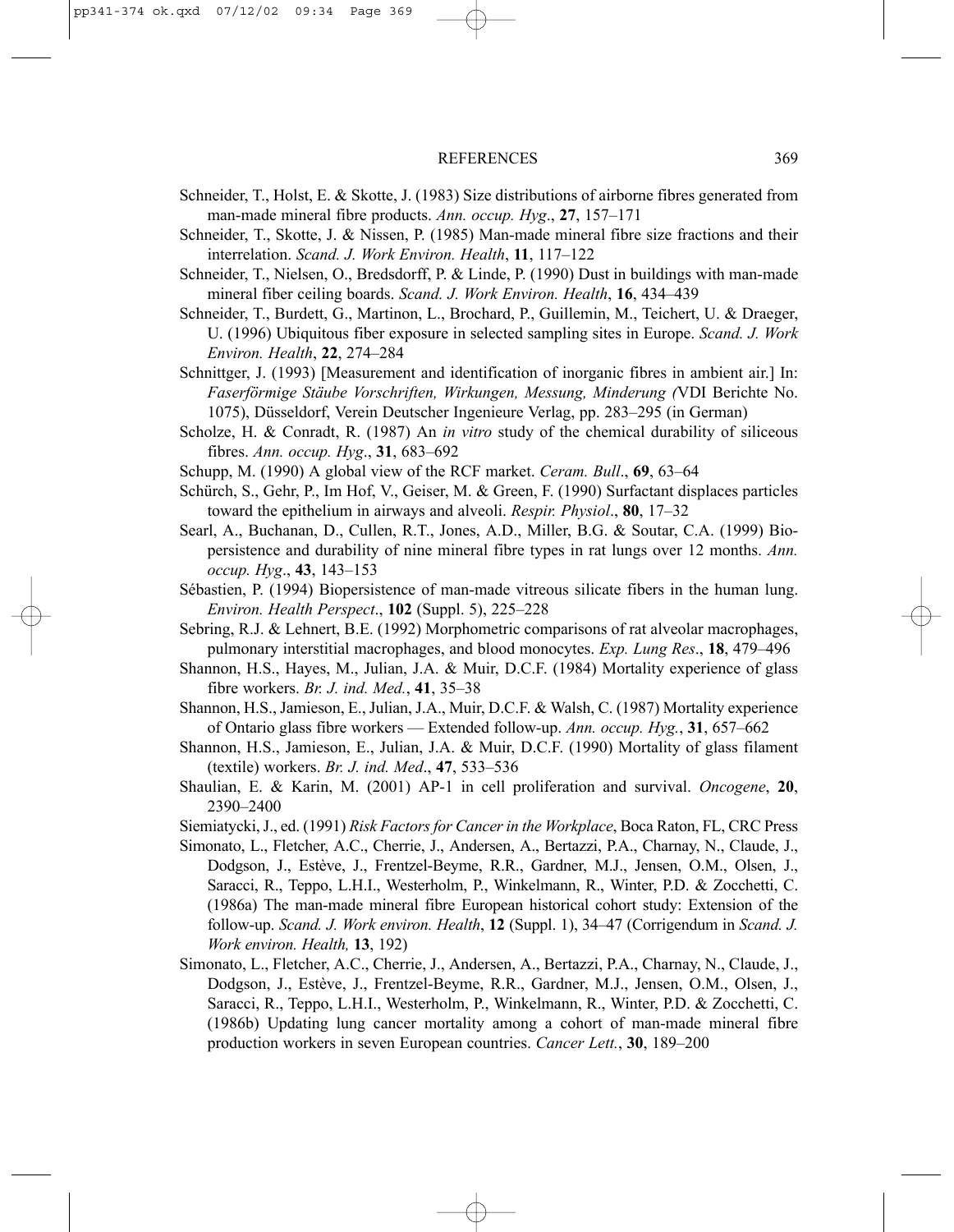- Simonato, L., Fletcher, A.C., Cherrie, J., Andersen, A., Bertazzi, P., Charnay, N., Claude, J., Dodgson, J., Estève, J., Frentzel-Beyme, R., Gardner, M.J., Jensen, O., Olsen, J., Teppo, L., Winkelmann, R., Westerholm, P., Winter, P.D., Zocchetti, C. & Saracci, R. (1987) The International Agency for Research on Cancer historical cohort study of MMMF production workers in seven European countries: Extension of the follow-up. *Ann. occup. Hyg.*, **31**, 603–623
- Skov, P. & Valbjørn, O. and the Danish Indoor Climate Study Group (1987) The 'sick' building syndrome in office environment: The Danish Town Hall study. *Environ. Int*., **13**, 339–349
- Smith, D.M., Ortiz, L.W., Archuleta, R.F. & Johnson, N.F. (1987) Long-term health effects in hamsters and rats exposed chronically to man-made vitreous fibres. *Ann. occup. Hyg.*, **31**, 731–754
- Smith, T.J., Quinn, M.M., Marsh, G.M., Youk, A.O., Stone, R.A., Buchanich, J.M. & Gula, M.J. (2001) Historical cohort study of US man-made vitreous fiber workers: VII. Overview of the exposure assessment. *J. occup. environ. Med.*, **43**, 809–823
- Snipes, M.B. (1989) Long-term retention and clearance of particles inhaled by mammalian species. *Crit. Reviews in Toxicol.*, **20**, 175–211
- Spurny, K.R. & Stöber, W. (1981) Some aspects of analysis of single fibers in environmental and biological samples. *Int. J. environ. anal. Chem.*, **9**, 265–281
- Stahlhofen, W., Scheuch, G. & Bailey, M.R. (1995) Investigations of retention of inhaled particles in the human bronchial tree. *Radiat. Protect. Dosim*., **60**, 311–319
- Stanton, M.F. & Wrench, C. (1972) Mechanisms of mesothelioma induction with asbestos and fibrous glass. *J. natl Cancer Inst*., **48**, 797–821
- Stanton, M.F., Layard, M., Tegeris, A., Miller, E., May, M. & Kent, E. (1977) Carcinogenicity of fibrous glass: Pleural response in the rat in relation to fiber dimension. *J. natl Cancer Inst*., **58**, 587–603
- Stanton, M.F., Layard, M., Tegeris, A., Miller, E., May, M., Morgan, E. & Smith, A. (1981) Relation of particle dimension to carcinogenicity in amphibole asbestoses and other fibrous minerals. *J. natl Cancer Inst.*, **67**, 965–975
- Steenberg, T., Hjenner, H.K., Lund Jensen, S., Guldberg, M. & Knudsen, T. (2001) Dissolution behaviour of biosoluble HT stone wool fibres. *Glastech. Ber. Glass Sci. Technol*., **74**, 97–105
- Stone, K.C., Mercer, R.R., Gehr, P., Stockstill, B. & Crapo, J.D. (1992) Allometric relationships of cell numbers and size in the mammalian lung. *Am. J. respir. Cell mol*. *Biol*., **6**, 235–243
- Stone, R.A., Youk, A.O., Marsh, G.M., Buchanich, J.M., McHenry, M.B. & Smith, T.J. (2001) Historical cohort study of US man-made vitreous fiber production workers. IV. Quantitative exposure-response analysis of the nested case-control study of respiratory system cancer. *J. occup. environ. Med.*, **43**, 779–792
- Stöber, W., McClellan, R.O. & Morrow, P.E. (1993) Approaches to modeling disposition of inhaled particles and fibers in the lung. In: Gardner *et al*., eds, *Toxicology of the Lung*, 2nd Ed., New York, Raven Press, pp. 527–601
- Swedish National Board of Occupational Safety and Health (1996) *Provisions on Occupational Exposure Limit Values* (AFS 1996:2). Stockholm, Arbetarskyddsstyrelsen (http://www.av.se)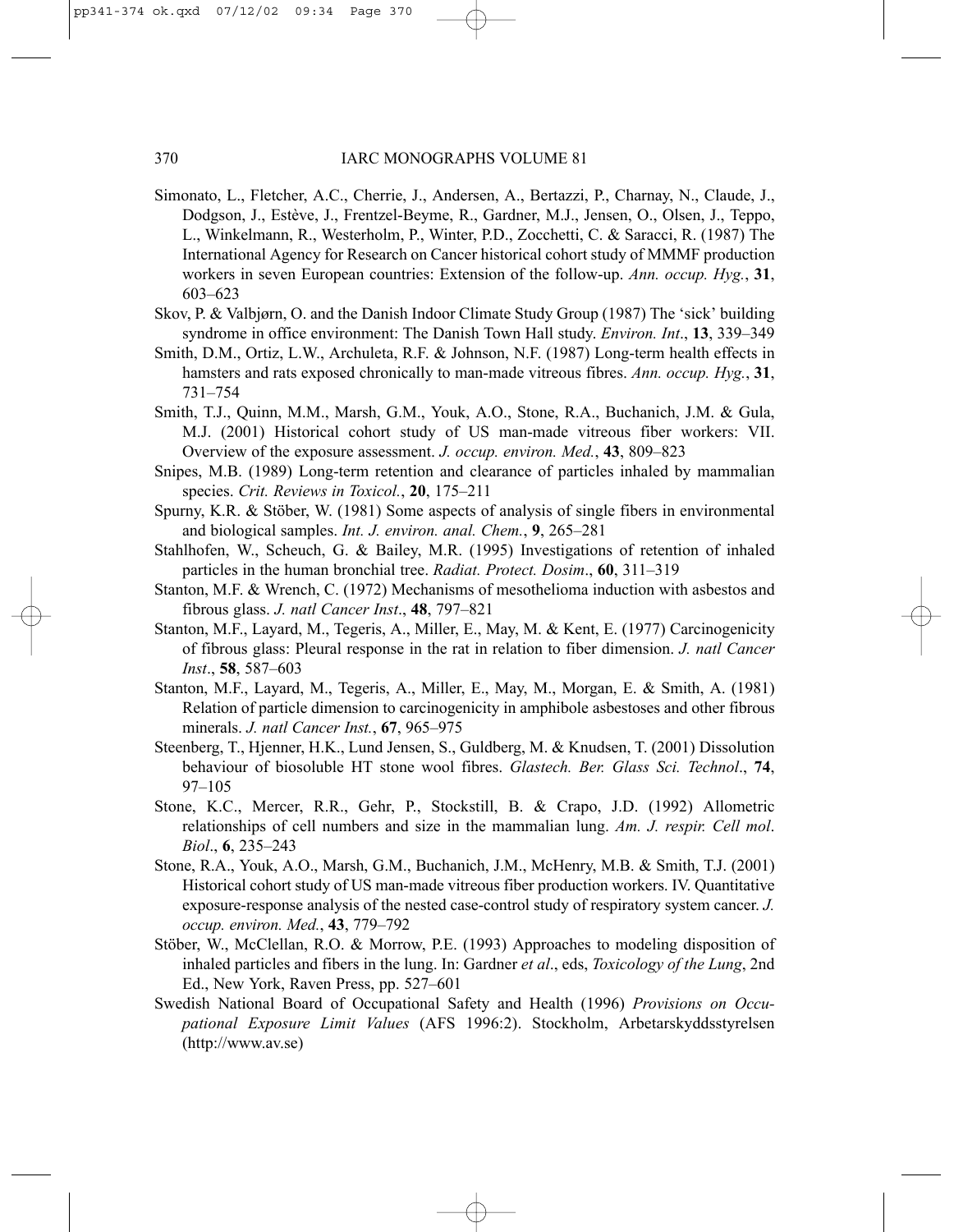- Switala, E.D., Harlan, R.C., Schlaudecker, D.G. & Bender, J.R. (1994) Measurement of respirable glass and total fiber concentrations in the ambient air around a fiberglass wool manufacturing facility and a rural area. *Regul. Toxicol. Pharmacol.*, **20**, S76–S88
- Takahashi, T., Munakata, M., Takekawa, H., Homma, Y. & Kawakami, Y. (1996) Pulmonary fibrosis in a carpenter with long-lasting exposure to fiberglass. *Am. J. ind. Med*., **30**, 596–600
- Taylor, D.G. (1977) Asbestos fibers in air. Method No. P & CAM 289. In: *NIOSH Manual of Analytical Methods*, 2nd Ed., Cincinnati, OH, National Institute for Occupational Safety and Health
- Thestrup-Pedersen, K., Bach, B. & Pedersen, R. (1990) Allergic investigation in patients with the sick building syndrome. *Contact Derm*., **23**, 53–55
- Thriene, B., Sobottka, A., Willer, H. & Weidhase, J. (1996) Man-made mineral fibre boards in buildings — Health risks caused by quality deficiencies. *Toxicol. Lett*., **88**, 299–303
- Tiesler, H. & Draeger, U. (1993) Measurement and identification of insulation product-related fibres in contrast to ubiquitous fibres. In: Kalliokoski, P., Jantunen, M. & Seppänen, O., *Indoor Air 1993 Proceedings of the 6th International Conference on Indoor Air Quality and Climate*, Vol. 4, Helsinki, Jyväskylä, Finland, Gummerus, Oy, pp. 111–116
- Tiesler, H., Teichert, U. & Draeger, U. (1990) [Studies on the fibre dust exposition at building sites caused by insulation material from mineral wool.] *Zb. Arbeitsmed.*, **40**, 307–319 (in German)
- Tiesler, H., Draeger, U. & Rogge, D. (1993) Emission of fibrous particles from installed insulation mineral wool products. In: Kalliokoski, P., Jantunen, M. & Seppänen, O., *Indoor Air 1993 Proceedings of the 6th International Conference on Indoor Air Quality and Climate*, Vol. 4, Helsinki, Jyväskylä, Finland, Gummerus, Oy, pp. 117–121
- TIMA (Thermal Insulation Manufacturers Association) (1993) *Man-made Vitreous Fibers: Nomenclature, Chemical and Physical Properties*, 4th Ed., Eastes, W., ed., Nomenclature Committee of Thermal Insulation Manufacturers'Association, Refractory Ceramic Fibers Coalition (RCFC), Washington, DC
- Timbrell, V. (1965) The inhalation of fibrous dusts. *Ann. N.Y. Acad. Sci*., **132**, 255–273
- Tran, C.L., Buchanan, D., Cullen, R.T., Searl, A., Jones, A.D. & Donaldson, K. (2000) Inhalation of poorly soluble particles. II. Influence of particle surface area on inflammation and clearance. *Inhal. Toxicol*., **12**, 1113–1126
- Treadwell, M.D., Mossman, B.T. & Barchowsky, A. (1996) Increased neutrophil adherence to endothelial cells exposed to asbestos. *Toxicol. appl. Pharmacol*., **139**, 62–70
- Trethowan, W.N., Burge, P.S., Rossiter, C.E., Harrington, J.M. & Calvert, I.A. (1995) Study of the repiratory health of employees in seven European plants that manufacture ceramic fibres. *Occup. environ. Med*., **52**, 97–104
- TRGS (Technische Regeln für Gefahrstoffe) (1999) [Limit values in the air for non-organic dust fibres.], TRGS 901, German Federal Ministry of Labour and Social Affairs, *Bundes-ArbeitsBlatt*, **4**, 42 (in German)
- TRGS (Technische Regeln für Gefahrstoffe) (2001) [Justification for the Classification of Dusts from Natural and Man-Made Mineral Fibres], TRGS 905, German Federal Ministry of Labour and Social Affairs, *Bundesarbeitsblatt*, **6**, 57
- United Kingdom Factories Inspectorate (1987) *Survey of Superfine Man-Made Mineral Fibre Exposure in the UK*, London, Health and Safety Executive Advisory Committee on Toxic Substances, Occupational Medicine and Hygiene Laboratories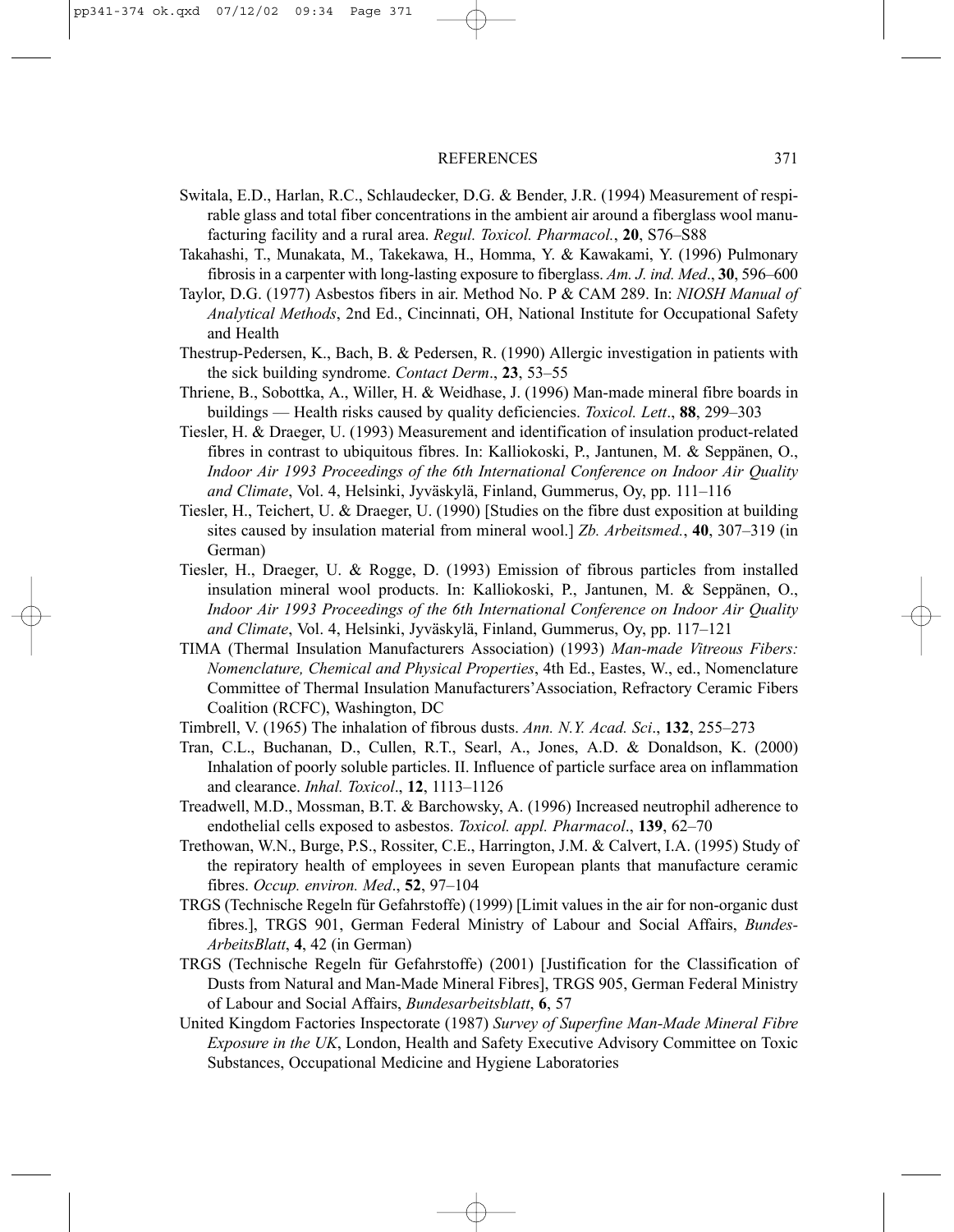- Van der Wal, J.F., Ebens, R. & Tempelman, J. (1987) Man-made mineral fibres in homes caused by thermal insulation. *Atmos. Environ*., **21**, 13–19
- Van De Weyer, R. & Nolard, N. (1992) [Extrinsic allergic alveolitis in a fiber glass production worker.] *Rev. fr. Mal. respir*., **Suppl. 3**, 150 (in French)
- Vasama-Neuvonen, K., Pukkala, E., Paakkulainen, H., Mutanen, P., Weiderpass, E., Boffetta, P., Shen, N., Kauppinen, T., Vainio, H. & Partanen, T. (1999) Ovarian cancer and occupational exposures in Finland. *Am. J. ind. Med.*, **36**, 83–89
- Vastag, E., Matthys, H., Zsamboki, G., Köhler, D. & Daikeler, G. (1986) Mucociliary clearance in smokers. *Eur. J. respir. Dis*., **68**, 107–113
- VDI (Verein Deutscher Ingenieure) (1994) *Indoor Air Pollution Measurement. Measurement of Inorganic Fibrous Particles. Measurement Planning and Procedure. Scanning Electron Microscopy Method* (VDI 3492, part 2), Berlin, Deuth Verlag
- Vetrotex (2001) La Défense, France (http://www.saint-gobainvetrotex.com)
- Vorwald, A.J., Durkan, T.M. & Pratt, P.C. (1951) Experimental studies of asbestosis. *AMA Arch. ind. Hyg. occup. Med.*, **3**, 1–43
- Wagner, J.C. (1963) Asbestosis in experimental animals. *Br. J. ind. Med*., **20**, 1–12
- Wagner, J.C., Berry, G. & Timbrell, V. (1973) Mesotheliomata in rats after inoculation with asbestos and other materials. *Br. J. Cancer*, **28**, 173–185
- Wagner, J.C., Berry, G. & Skidmore, J.W. (1976) Studies of the carcinogenic effects of fiber glass of different diameters following intrapleural inoculation in experimental animals. In: LeVee, W.N. & Schulte, P.A., eds, *Occupational Exposure to Fibrous Glass* (DHEW Publ. No. (NIOSH) 76-151; NTIS Publ. No. PB-258869), Cincinnati, OH, National Institute for Occupational Safety and Health, pp. 193–204
- Wagner, J.C., Berry, G.B., Hill, R.J., Munday, D.E. & Skidmore, J.W. (1984) Animal experiments with MMM(V)F — Effects of inhalation and intrapleural inoculation in rats. In: *Biological Effects of Man-made Mineral Fibres* (Proceedings of a WHO/IARC Conference), Vol 2, Copenhagen, World Health Organization, pp. 209–233
- Walker, A.M., Maxim, L.D. & Utell, M. (2002) Risk analysis for mortality from respiratory tumors in a cohort of refractory ceramic fiber workers. *Regul. Toxicol. Pharmacol.*, **35**, 95–104
- Wang, Q.-E., Han, C.-H., Wu, W.-D., Wang, H.-B., Liu, S.-J. & Kohyama, N. (1999a) Biological effects of man-made mineral fibers (I). Reactive oxygen species production and calcium homeostasis in alveolar macrophages. *Ind. Health*, **37**, 62–67
- Wang, Q.-E., Han, C.-H., Yang, Y.-P., Wang, H.-B., Wu, W.-D., Liu, S.-J. & Kohyama, N. (1999b) Biological effects of man-made mineral fibers (II). Their genetic damages examined by *in vitro* assay. *Ind. Health*, **37**, 342–347
- Warheit, D.B., Overby, L.H., George, G. & Brody, A.R. (1988) Pulmonary macrophages are attracted to inhaled particles through complement activation. *Exp. Lung Res*., **14**, 51–66
- Wastiaux, A., Blanchard, O. & Honnons, S. (1994) Possible application of urinary analysis to estimate dissolution of some man-made vitreous fibers. *Environ. Health Perspect*., **102** (Suppl. 5), 217–219
- Watkins, D.K., Chiazze, L. & Fryar, C. (1997) Historical cohort mortality study of a continuous filament fiberglass manufacturing plant. II. Women and minorities. *J. occup. environ. Med.*, **39**, 548–555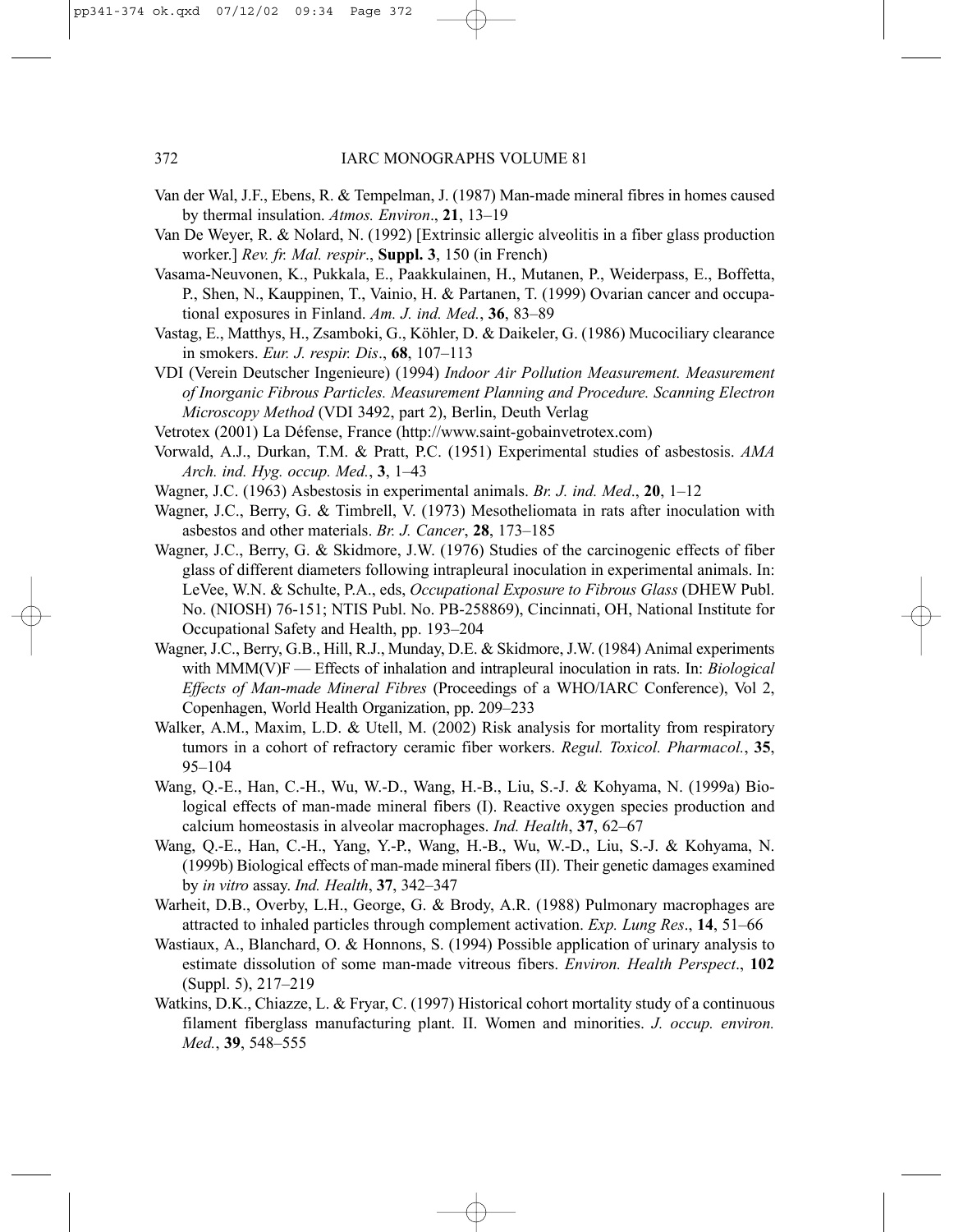- Weiderpass, E., Pukkala, E., Kauppinen, T., Mutanen, P., Paakkulainen, H., Vasama-Neuvonen, K., Boffetta, P. & Partanen, T. (1999) Breast cancer and occupational exposures in women in Finland. *Am. J. ind. Med*., **36**, 48–53
- Weill, H. & Hughes, J.M. (1996) Review of epidemiological data on morbidity following exposure to man-made vitreous fibres. *J. occup. Health Safety Aust. NZ*, **12**, 313–317
- Weill, H., Hughes, J.M., Hammad, Y.Y., Glindmeyer, H.W., Sharon, G. & Jones, R.N. (1983) Respiratory health of workers exposed to man-made vitreous fibers. *Am. Rev. respir. Dis*., **128**, 104–112
- WHO (1985) *Reference Methods for Measuring Airborne Man-Made Mineral Fibres (MMMF)* (Environmental Health Series 4), World Health Organization, Copenhagen
- WHO (1996) *Determination of Airborne Fibre Number Concentrations. A Recommended Method, by Phase Contrast Optical Microscopy (Membrane Filter Method)*, World Health Organization, Geneva (http://www.who.int/environmental-information)
- Whong, W.-Z., Gao, H.-G., Zhou, G. & Ong, T. (1999) Genetic alterations of cancer-related genes in glass fiber-induced transformed cells. *J. Toxicol. environ. Health*, **56A**, 397–404
- Wojtczak, J. (1994) [Exposure to ceramic fibers in the occupational environment. I. Production, kinds of ceramic fibers, changes in structure of fibers, preliminary studies in the working environment.] *Med. Prac*., **45**, 479–486 (in Polish)
- Wojtczak, J., Lao, I. & Krajnow, A. (1996) [Exposure to ceramic fibres in the work environment. II. Occupational exposure to dust in plants producing ceramic fibre: Fibrogenic effect of the fibres.] *Med. Prac.*, **47**, 559–567 (in Polish)
- Wojtczak, J., Kiec-Šwierczynska, M. & Maciejewska, A. (1997) [Exposure to ceramic fibres in the environment. III. Occupational exposure to ceramic fibres in plants which produce and apply insulation materials made of ceramic fibres.] *Med. Prac.*, **48**, 51–60 (in Polish)
- Wong, O., Foliart, D. & Trent, L.S. (1991) A case–control study of lung cancer in a cohort of workers potentially exposed to slag wool fibres. *Br. J. ind. Med*., **48**, 818–824
- Xie, C., Reusse, A., Dai, J., Zay, K., Harnett, J. & Churg, A. (2000) TNF $\alpha$  increases tracheal epithelial asbestos and fiberglass binding via a NF-κB-dependent mechanism. *Am. J. Physiol. Lung cell. mol. Physiol.*, **279**, L608–L614
- Yamato, H., Tanaka, I., Higashi, T. & Kido, M. (1994a) Clearance of inhaled ceramic fibers from rat lungs. *Environ. Health Perspect*., **102** (Suppl. 5), 169–171
- Yamato, H., Hori, H., Tanaka, I., Higashi, T., Morimoto, Y. & Kido, M. (1994b) Retention and clearance of inhaled ceramic fibres in rat lungs and development of a dissolution model. *Occup. environ. Med*., **51**, 275–280
- Yamato, H., Morimoto, Y., Tsuda, T., Ohgami, A., Kohyama, N. & Tanaka, I. (1998) Fiber numbers per unit weight of JFM standard reference samples determined with a scanning electron microscope. *Ind. Health*, **36**, 384–387
- Yamaya, M., Nakayama, K., Hosoda, M., Yanai, M. & Sasaki, H. (2000) A rockwool fibre worker with lung fibrosis. *Lancet*, **355**, 1723–1724
- Yano, E. & Karita, K. (1998) Prevalence of respiratory abnormalities of workers in rock/slag wool producing industries in Japan. In: Keizo, C., Yutaka, H. & Yoshiharu, A., eds, *Advances in the Prevention of Occupational Respiratory Diseases: Proceedings of the 9th International Conference on Occupational Respiratory Diseases, Kyoto, 13–16 October 1997*, Amsterdam, Elsevier, pp. 337–341